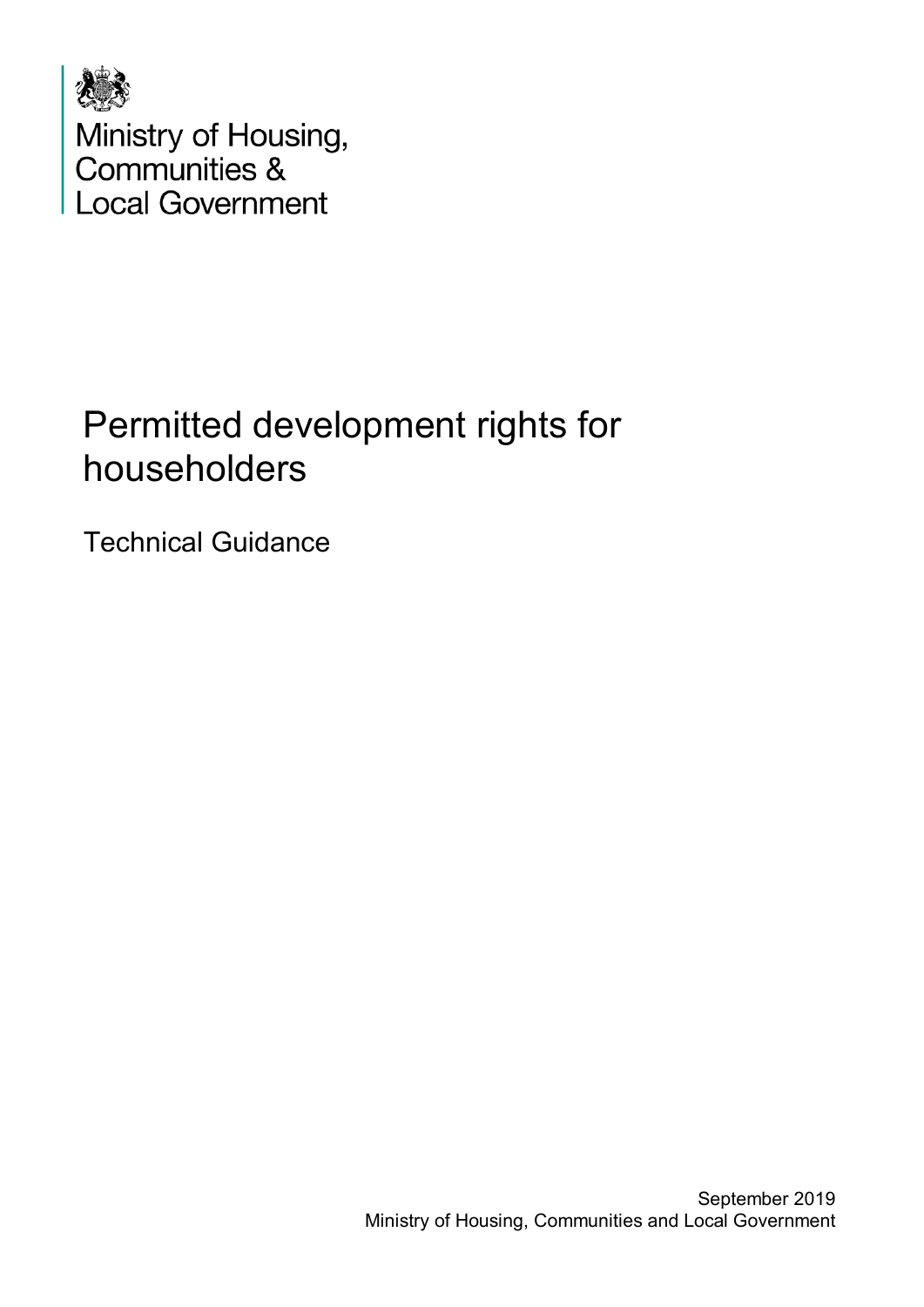

*© Crown copyright, 2019*

*Copyright in the typographical arrangement rests with the Crown.*

You may re-use this information (not including logos) free of charge in any format or medium, under the terms of the Open Government Licence. To view this licence visit <http://www.nationalarchives.gov.uk/doc/open-government-licence/version/3/>

This document/publication is also available on our website at [www.gov.uk/mhclg](http://www.gov.uk/mhclg)

If you have any enquiries regarding this document/publication, complete the form at <http://forms.communities.gov.uk/> or write to us at:

Ministry of Housing, Communities and Local Government Fry Building 2 Marsham Street London SW1P 4DF Telephone: 030 3444 0000

For all our latest news and updates follow us on Twitter:<https://twitter.com/mhclg>

September 2019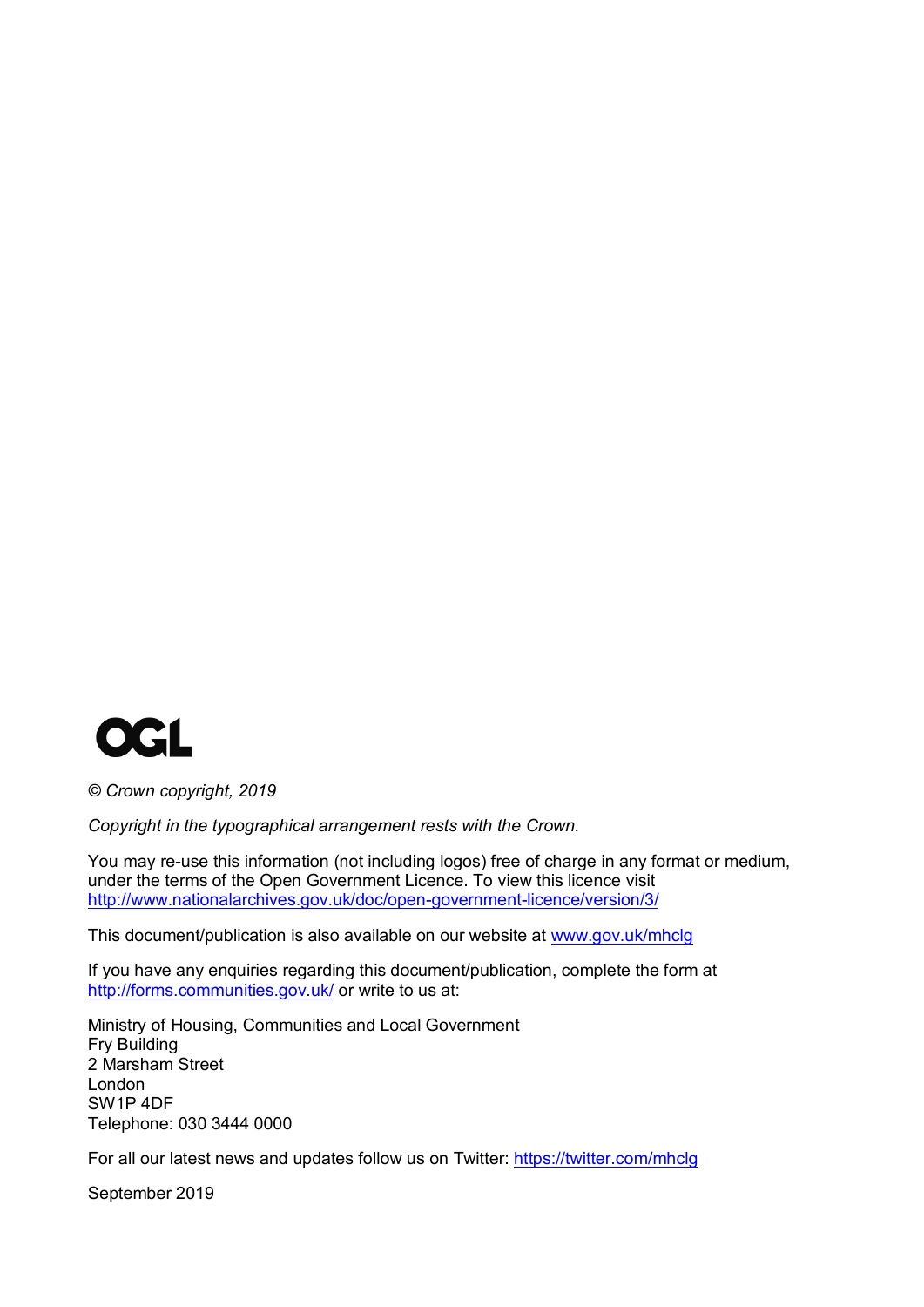# **Contents**

| <b>Introduction</b>                                 | 4     |
|-----------------------------------------------------|-------|
| <b>General Issues</b>                               | $6\,$ |
| The structure of the rules on permitted development | 8     |
| Class A - enlargement, improvement or alteration    | 10    |
| Class B - additions etc to the roof                 | 33    |
| Class C – other alterations to the roof             | 38    |
| <b>Class D - porches</b>                            | 40    |
| Class E - buildings etc                             | 41    |
| <b>Other Classes under Part 1</b>                   | 47    |
| Class $F$ – hard surfaces                           | 47    |
| Class G - chimney, flues etc                        | 48    |
| Class H - microwave antenna                         | 49    |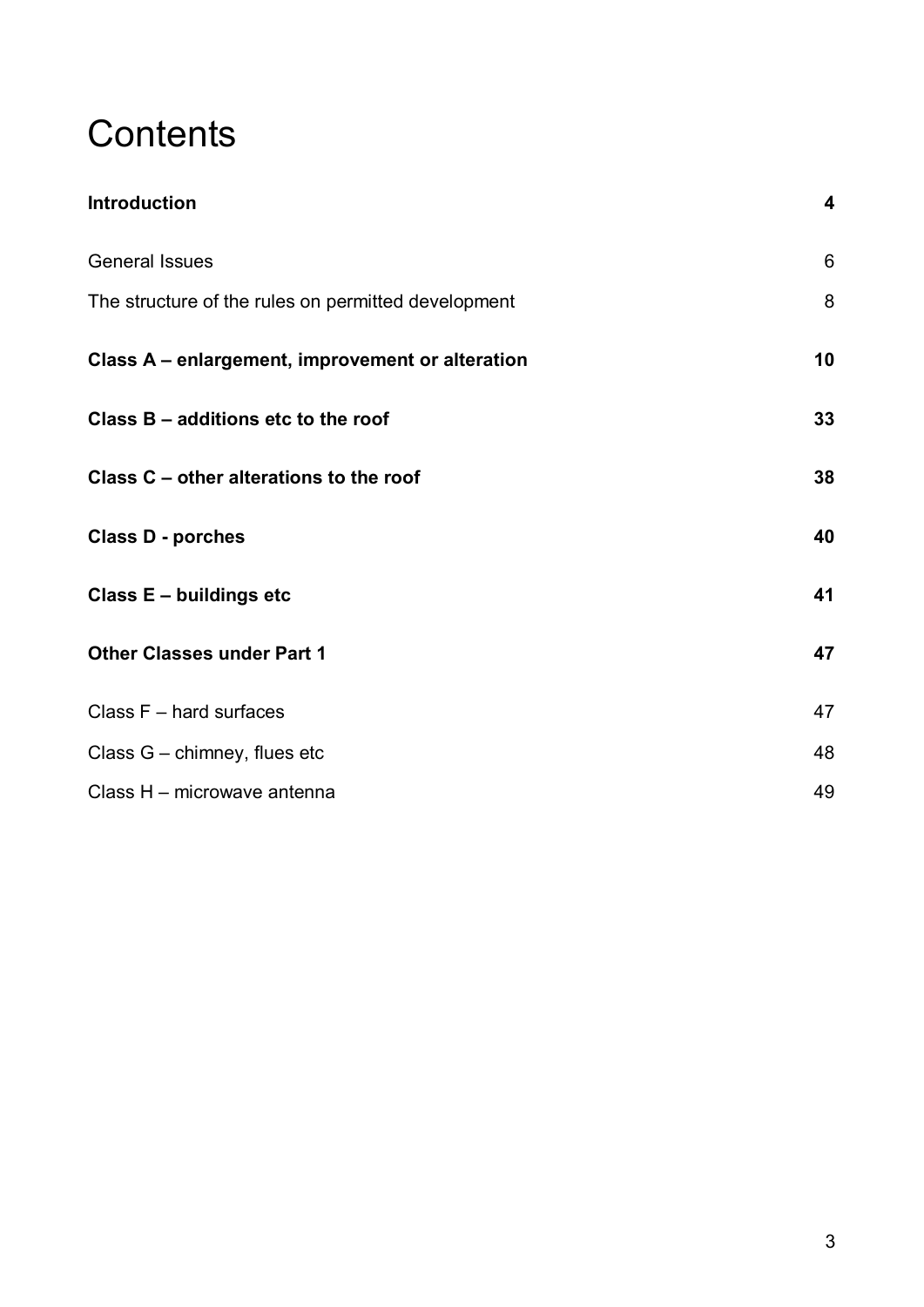# <span id="page-3-0"></span>Introduction

-

Permitted development rights allow householders to improve and extend their homes without the need to apply for planning permission where that would be out of proportion with the impact of works carried out. Larger single storey rear extensions are subject to a neighbour consultation scheme (see page 17). It is important that homeowners understand how they can exercise their rights to carry out development while protecting the interests of their neighbours and the wider environment. The Ministry of Housing, Communities and Local Government has produced this technical guidance to help them. It is designed to be used by anyone who wants to understand more about the detailed rules on permitted development and the terms used in those rules. However, anyone who has no previous knowledge of permitted development issues will find it useful to look at the Planning Practice Guidance first at[:https://www.gov.uk/guidance/when-is-permission](https://www.gov.uk/guidance/when-is-permission-required)[required.](https://www.gov.uk/guidance/when-is-permission-required)

The guidance set out below gives an explanation of the rules on permitted development for householders, what these mean and how they should be applied in particular sets of circumstances. Diagrams have been included for illustrative purposes only and these are not drawn to scale. Given the very substantial variations in the design of individual houses, this guide cannot cover all possible situations that may arise. Where there is any doubt as to whether a development would be permitted development, advice should be sought from the local planning authority. To be certain that a proposed development is lawful and does not require an application for planning permission it is possible to apply for a 'Lawful Development Certificate' from the local authority. Further information on this can be found in the Planning Practice Guidance at[:https://www.gov.uk/guidance/lawful](https://www.gov.uk/guidance/lawful-development-certificates)[development-certificates.](https://www.gov.uk/guidance/lawful-development-certificates)

Permitted development rights do not remove requirements for permissions or consents under other regimes such as the building regulations<sup>[1](#page-3-1)</sup> and the Party Wall Act<sup>[2](#page-3-2)</sup>.

Householder permitted development rights are set out in the Town and Country Planning (General Permitted Development) (England) Order 2015 ("the Order") as amended<sup>3</sup>. Part 1 of Schedule 2 to the Order sets out the permitted development rules concerning what enlargements, improvements, alterations and other additions a householder may make to their house and the area around it without the need for an application for planning permission.

These rights do not apply to houses created through the permitted development rights to change use, set out in Classes M, N, P, PA, and Q of Part 3 of Schedule 2 to the Order, from shops, premises offering financial and professional services, hot food takeaways, betting shops, pay day loan shops, amusement arcades, casinos, launderettes, premises

<span id="page-3-1"></span><sup>1</sup> Information on building regulations can be found at [https://www.gov.uk/building-regulations-approval/when](https://www.gov.uk/building-regulations-approval/when-you-need-approval)[you-need-approval](https://www.gov.uk/building-regulations-approval/when-you-need-approval)

<span id="page-3-2"></span><sup>&</sup>lt;sup>2</sup> Guidance on the Party Wall etc. Act 1996 can be found at <u>https://www.gov.uk/party-wall-etc-act-1996</u>[guidance](https://www.gov.uk/party-wall-etc-act-1996-guidance)

<span id="page-3-3"></span> $3$  The Order and subsequent amendments can be found at: [http://www.legislation.gov.uk/uksi/2015/596.](http://www.legislation.gov.uk/uksi/2015/596)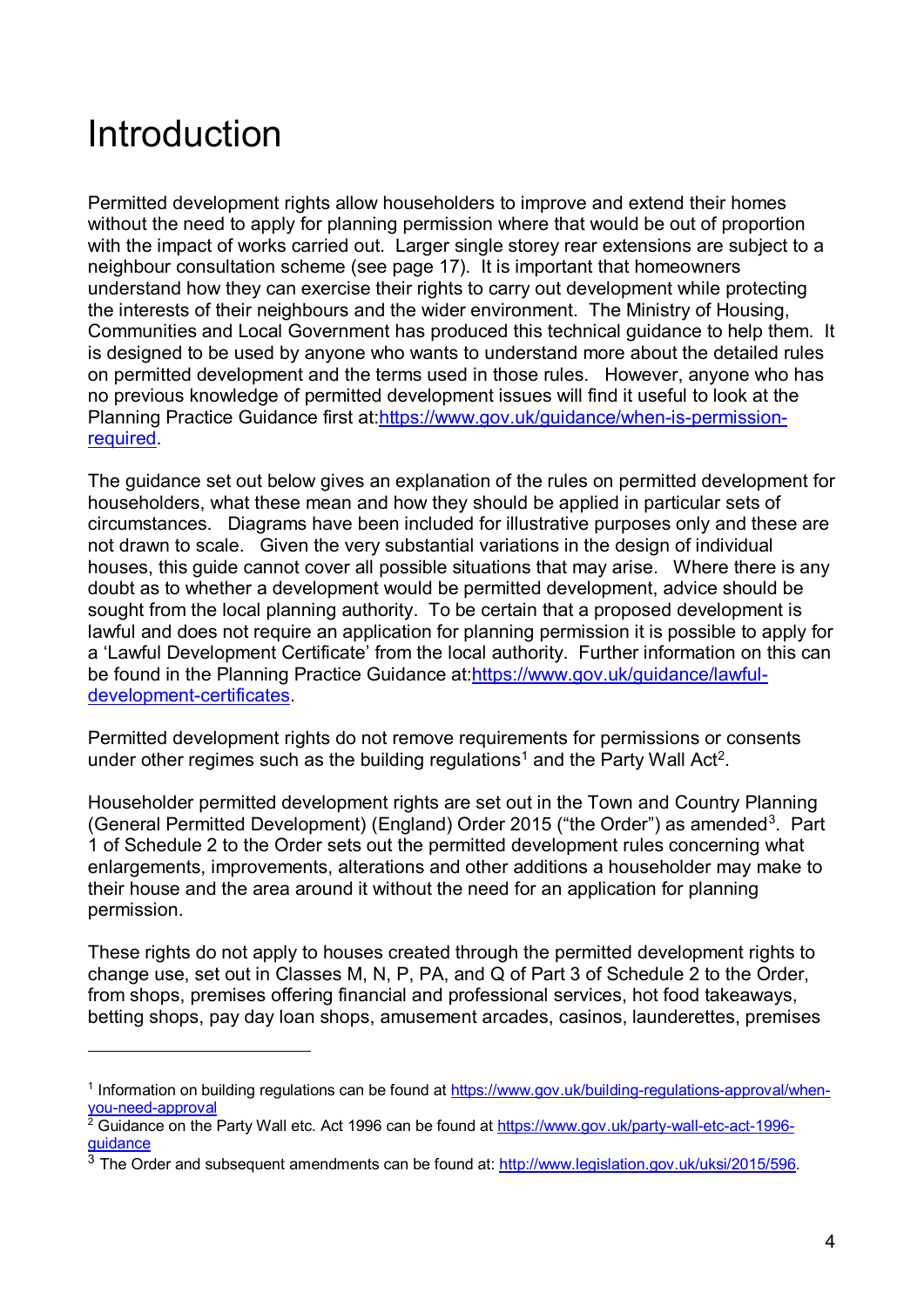offering storage or distribution services, light industrial premises and agricultural buildings; or any houses which are flats. In these cases planning permission should be sought.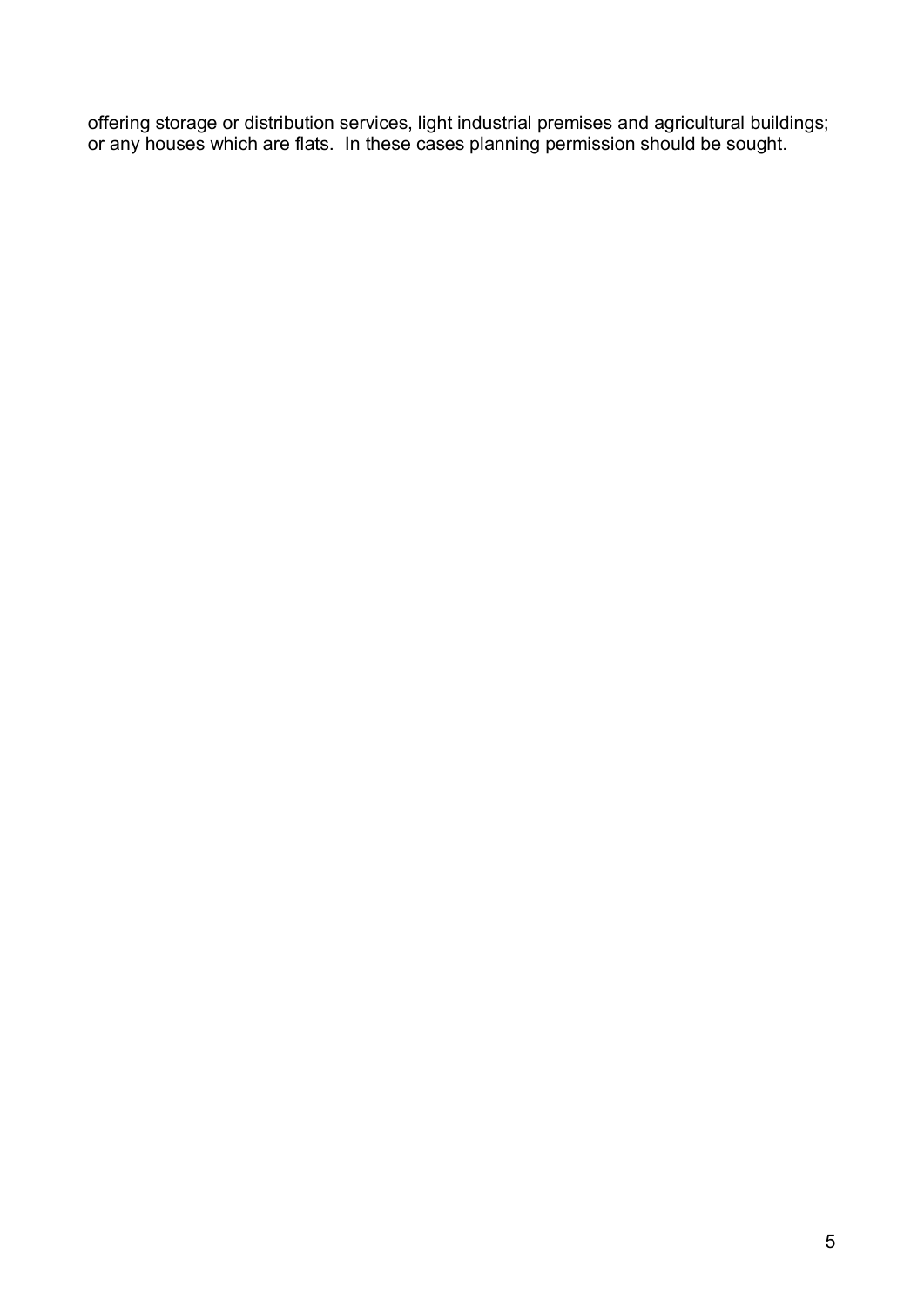# <span id="page-5-0"></span>General Issues

Some of the terms used are defined in the Order. These include:

*"Article 2(3) land"* - this includes land within a National Park, the Broads, an area of outstanding natural beauty, an area designated as a conservation area, and land within World Heritage Sites.

*"Building"* - includes any part of a building and includes any structure or erection, but does not include mechanical plant or machinery or gates, fences, walls, or other means of enclosure.

*"Dwellinghouse"* - does not include buildings containing one or more flats or a single flat contained within a building*. (Note, however, that for the purposes of this guidance, the word "house" is used rather than "dwellinghouse" except where quoting the legislation directly*.)

*"Existing"* - means a building as it existed immediately before the permitted development (for example a house extension) is undertaken. *The existing house will include previous development to the house, whether undertaken as permitted development or as development resulting from a planning permission from the local authority.* 

*"Height"* - references to height (for example, the heights of the eaves on a house extension) is the height measured from ground level. (Note, ground level is the surface of the ground immediately adjacent to the building in question, and would not include any addition laid on top of the ground such as decking. Where ground level is not uniform (for example if the ground is sloping), then the ground level is the highest part of the surface of the ground next to the building.)

"*Highway*" – is a public right of way such as a public road, public footpath and bridleway. For the purposes of the Order it also includes unadopted streets or private ways.

*"Original"* - means a building as it existed on 1 July 1948 where it was built before that date, and as it was built if built after that date.

"*Raised*" - in relation to a platform means a platform with a height greater than 0.3 metres.

*"Terrace house" -* means a dwellinghouse situated in a row of 3 or more dwellinghouses used or designed for use as single dwellings, where

(a) it shares a party wall with, or has a main wall adjoining the main wall of, the dwellinghouse on either side or

(b) if it is at the end of a row, it shares a party wall with or has a main wall adjoining the main wall of a dwellinghouse which fulfils the requirements of subparagraph (a).

"*Unadopted street*" – means a street not being a highway maintainable at the public expense within the meaning of the Highways Act 1980.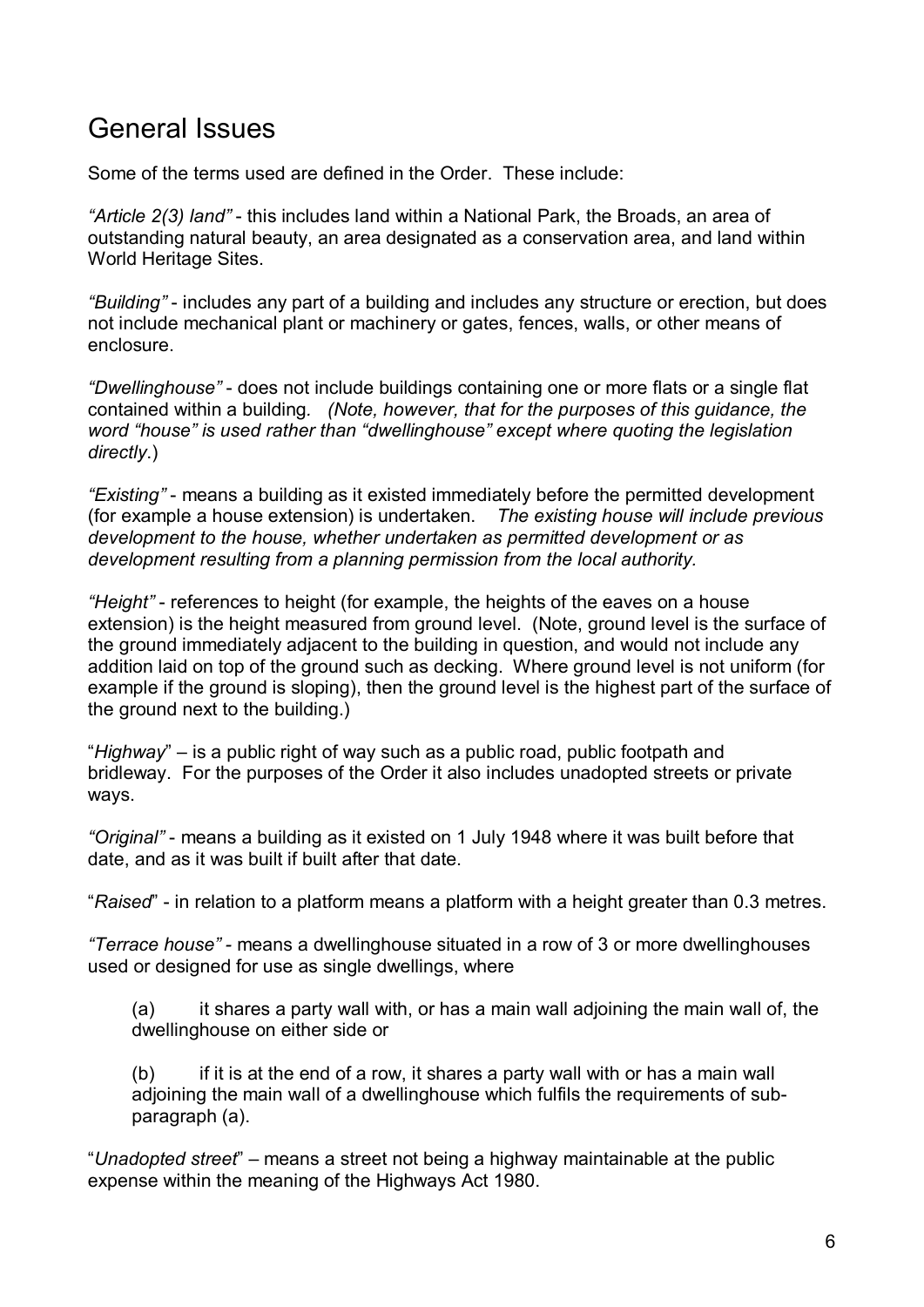Some terms used in this guidance are not defined in the Order but are understood as follows:

"*Curtilage*" - is land which forms part and parcel with the house. Usually it is the area of land within which the house sits, or to which it is attached, such as the garden, but for some houses, especially in the case of properties with large grounds, it may be a smaller area.

"*Enlarged part of the house*" - is the enlargement which is proposed to be carried out under Class A (pages 10-32)**.**

"*Total enlargement*" – is the proposed enlargement together with any existing enlargement of the original dwelling house to which it will be joined.

"*Principal elevation*" – in most cases the principal elevation will be that part of the house which fronts (directly or at an angle) the main highway serving the house (the main highway will be the one that sets the postcode for the house concerned). It will usually contain the main architectural features such as main bay windows or a porch serving the main entrance to the house. Usually, but not exclusively, the principal elevation will be what is understood to be the front of the house.

There will only be one principal elevation on a house. Where there are two elevations which may have the character of a principal elevation, for example on a corner plot, a view will need to be taken as to which of these forms the principal elevation.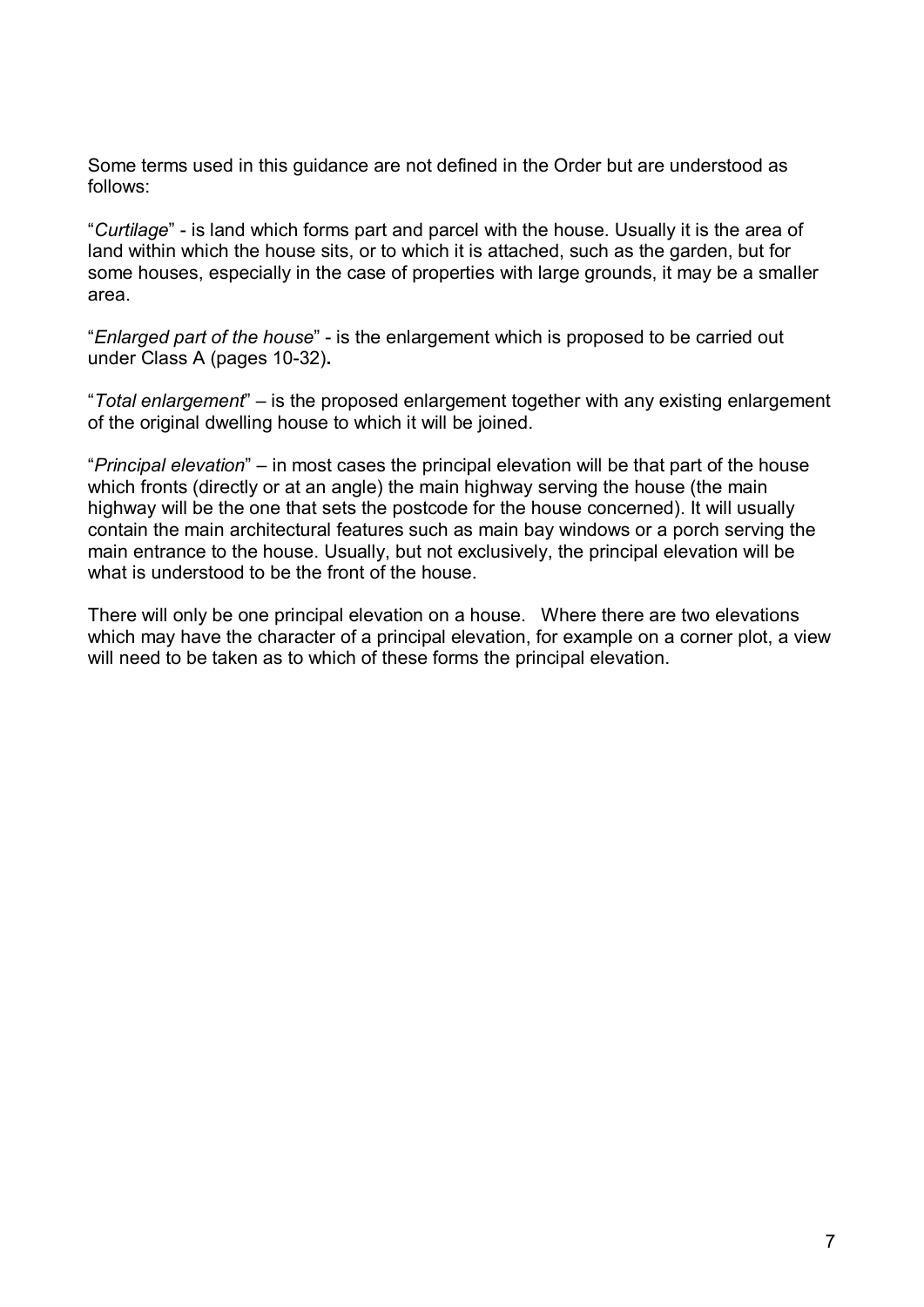# <span id="page-7-0"></span>The structure of the rules on permitted development

The rules on permitted development, set out in Schedule 2 of the Order, are sub-divided into a series of Parts. Part 1 specifically deals with development within the curtilage of a house. Part 1 is then sub-divided into Classes covering various types of development:

**Class A** covers the enlargement, improvement or alterations to a house such as rear or side extensions as well as general alterations such as new windows and doors. There is a neighbour consultation scheme for larger rear extensions under Class A, paragraph  $A.1(g)$ .

**Class B** covers additions or alterations to roofs which enlarge the house such as loft conversions involving dormer windows.

**Class C** covers other alterations to roofs such as re-roofing or the installation of roof lights/windows.

**Class D** covers the erection of a porch outside an external door.

**Class E** covers the provision of buildings and other development within the curtilage of the house.

**Class F** covers the provision of hard surfaces within the curtilage of the house such as driveways.

**Class G** covers the installation, alteration, or replacement of a chimney, flue or soil and vent pipe.

**Class H** covers the installation, alteration, or replacement of microwave antenna such as satellite dishes.

There are also other Parts of the Order that may be relevant to householders. For example, Part 2 covers matters such as erection or construction of gates, fences and walls, exterior painting, charging points for electric vehicles and CCTVs. Part 14 covers the installation of domestic microgeneration equipment such as solar panels.

When considering whether a development proposal is permitted development, all of the relevant Parts of the Order and all the Classes within those Parts need to be taken into account. For example, Part 1 Class A prevents the installation, alteration or replacement of a chimney, flue or soil and vent pipe from being permitted development because these works are specifically provided for in Class G subject to the rules set out under that Class. Similarly, changes to the roof of a house are not permitted development under Class A, but may be permitted development under Class B or C.

In order to be permitted development, a proposal must meet all the limitations and conditions under each Class relevant to the proposal. It is therefore essential that any proposed household development is considered in the context of the permitted development rules as a whole in order to determine whether it benefits from permitted development rights and therefore does not require an application for planning permission.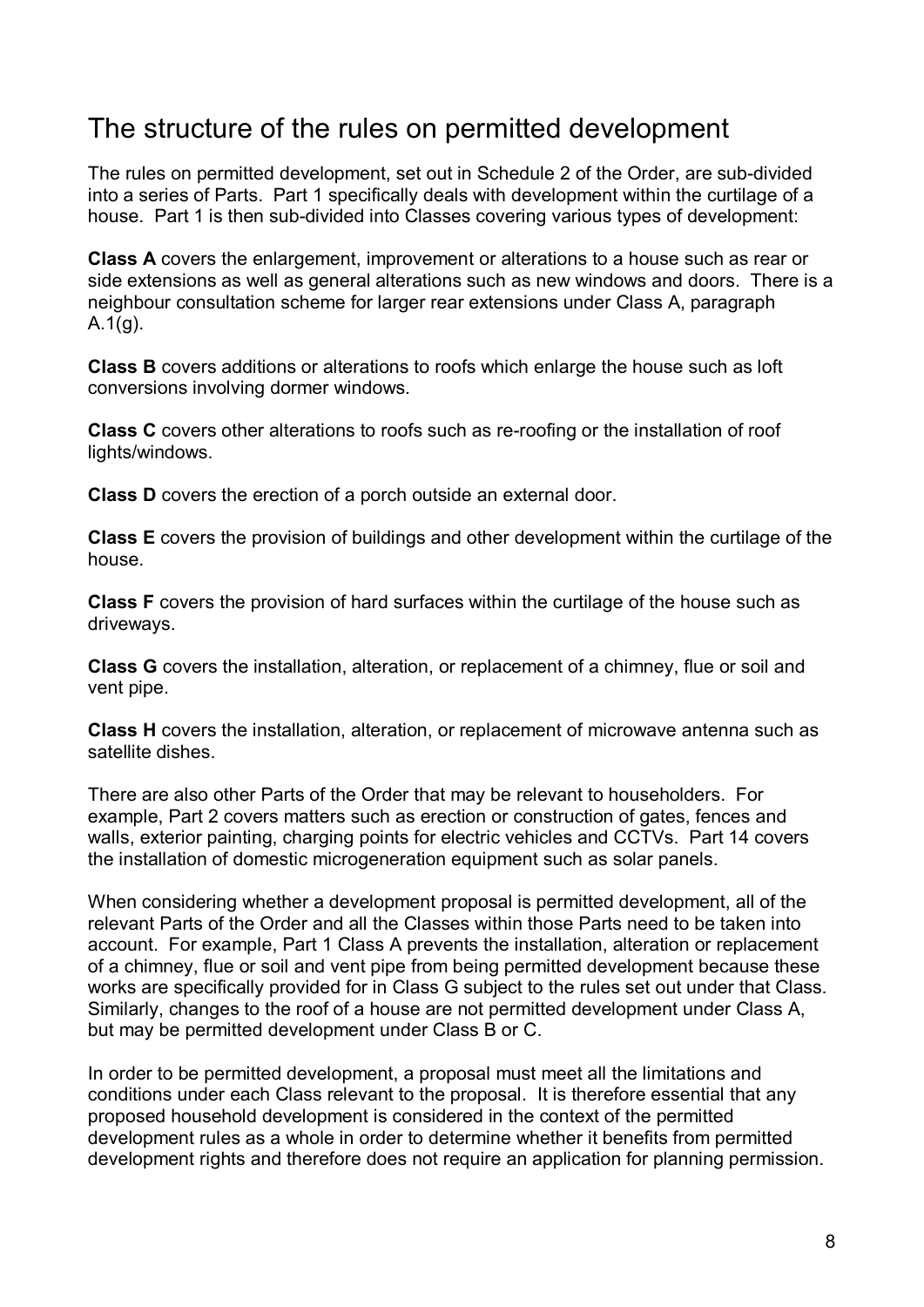For example, where a proposed two storey extension at the rear of a house has a roof that joins onto the main roof of the original house, the works will need to meet the requirements of both Class A (which covers the enlargement of the house) and Class C (which covers any alterations to the roof) in order to be permitted development. If the works also include the creation of a dormer window to enlarge the roof space, either in the extension or the original roof space, then they would also need to meet the requirements of Class B.

# **Further restrictions on permitted development**

It is important to note that a local planning authority is allowed to remove permitted development rights in some or all of its area by issuing what is known as an Article 4 Direction; or may have removed those rights on the original, or any subsequent, planning permission for the house. Where permitted development rights have been removed in either of these ways a planning application will be needed for development. Before undertaking any development, checks should be undertaken with the local planning authority to determine whether any such restrictions on permitted development have been made.

The remainder of this guidance provides further explanation about the detailed rules covering what improvements can be made to a house and its surroundings as permitted development. In particular, it provides more details on the limits (for example on size) and the conditions that will need to be complied with if development is to take place without the need for an application for planning permission. The guidance covers in detail Classes A-E of Part 1 of the Order which cover common development projects such as extensions, loft conversions, alterations to a roof, porches, and buildings on land surrounding the house. The rules for Classes F-H are included in this document for reference but detailed guidance on them is not included, although cross-references are included to other guidance published by the Ministry of Housing, Communities and Local Government.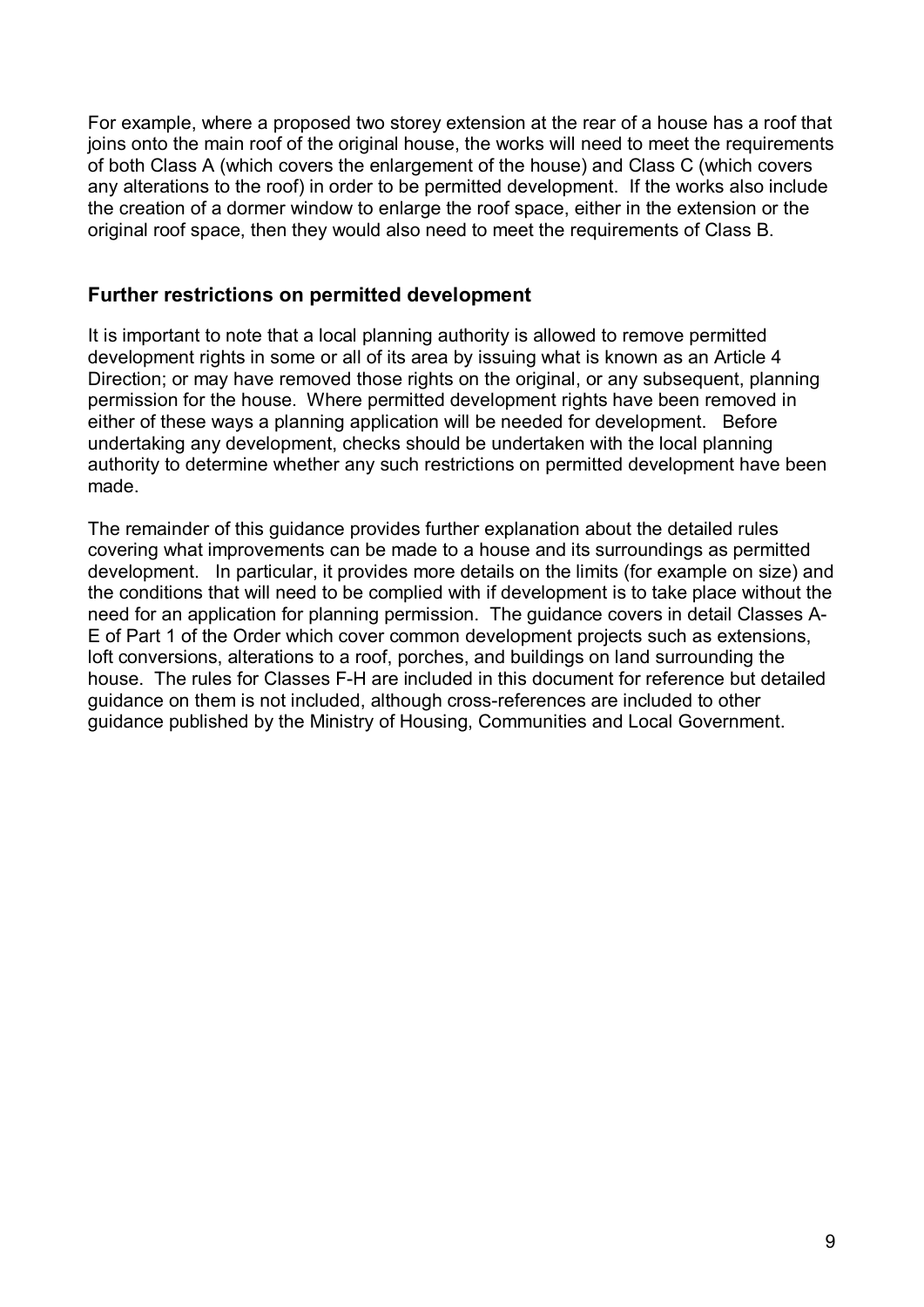# <span id="page-9-0"></span>Class A – enlargement, improvement or alteration

This provides permitted development rights for the enlargement, improvement or other alteration of a house.

Under Class A the following limits and conditions apply:

# *A.1 Development is not permitted by Class A if –*

*(a) permission to use the dwellinghouse as a dwellinghouse has been granted only by virtue of Class M, N, P, PA or Q of Part 3 of this Schedule (change of use)*

Enlargement etc. is not permitted where the house was created under the permitted development rights to change use, set out in Classes M, N, P, PA, and Q of Part 3 of Schedule 2 to the Order (see page 4).

*(b) as a result of the works, the total area of ground covered by buildings within the curtilage of the dwellinghouse (other than the original dwellinghouse) would exceed 50% of the total area of the curtilage (excluding the ground area of the original dwellinghouse)*

Extensions (including any extensions to the original house under Class A or under a separate planning permission) and other buildings must not exceed 50% of the curtilage.

The 50% limit covers all buildings so will include existing and proposed outbuildings as well as any existing or proposed new extensions to a house. It will exclude the area covered by the original house but will include any later extensions or any separate detached buildings, even where they were built prior to 1948, or if the house was built after that date, built when the house itself was built (for example a detached garage or garden shed).

In the diagram below, the maximum area that can be built on as permitted development, whether as an extension to the house or outbuildings erected under Class E, would be 50% of the white area.

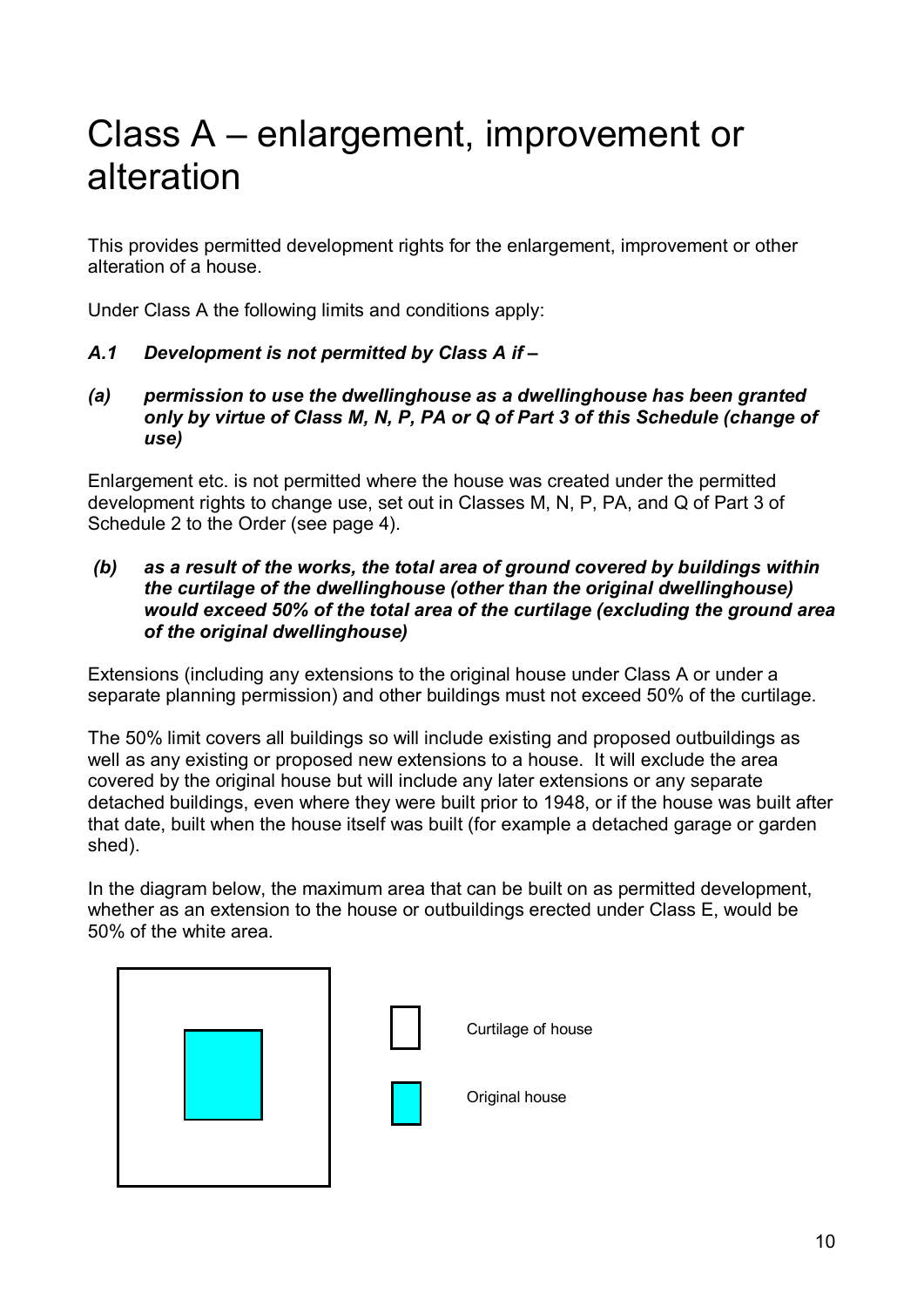### *(c) the height of the part of the dwellinghouse enlarged, improved or altered would exceed the height of the highest part of the roof of the existing dwellinghouse*

Any enlargement, improvement, or alteration to a house must not exceed the height of the highest part of the roof of the existing house. If it does, an application for planning permission will be required.

The highest part of the roof of the existing house will be the height of the ridge line of the main roof (even though there may be other ridge lines at a lower level) or the height of the highest roof where roofs on a building are flat.

Chimneys, firewalls, parapet walls and other protrusions above the main roof ridge line should not be taken into account when considering the height of the highest part of the roof of the existing house.

However, when calculating the height of the enlarged part of the house, this measurement should be at the highest part of the enlargement and may include any protrusions above the roof such as parapet walls etc.

### *(d) the height of the eaves of the part of the dwellinghouse enlarged, improved or altered would exceed the height of the eaves of the existing dwellinghouse*

For the purpose of measuring height, the eaves of a house are the point where the lowest point of a roof slope, or a flat roof, meets the outside wall.

The height of the eaves will be measured from the ground level at the base of the external wall of the extension to the point where the external wall would meet (if projected upwards) the upper surface of the roof slope. Parapet walls and overhanging parts of eaves should not be included in any calculation of eaves height.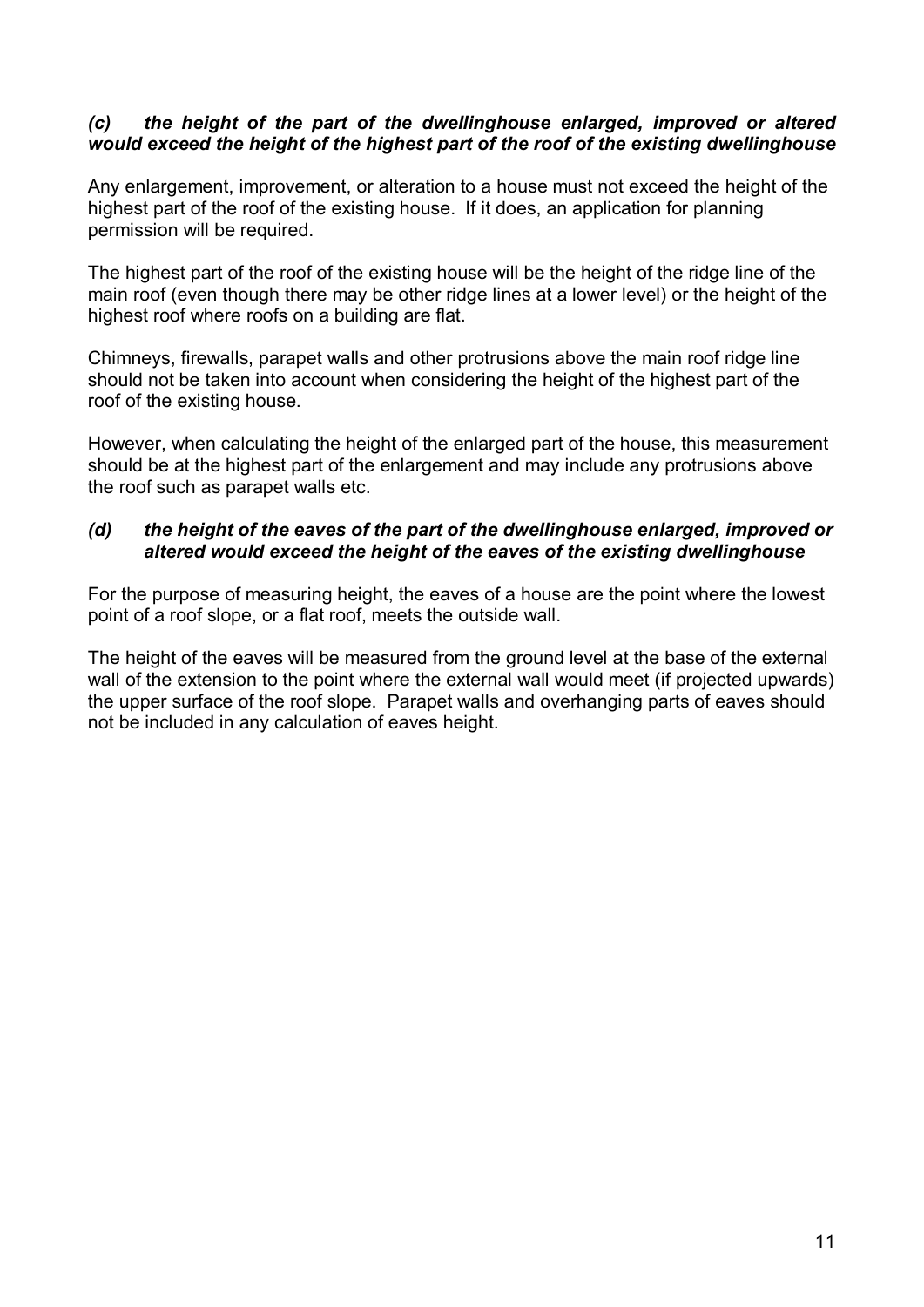

The following example shows the side view of an extension with a pitched roof:

Where there is a flat roof, a similar approach should be taken for measuring eaves:

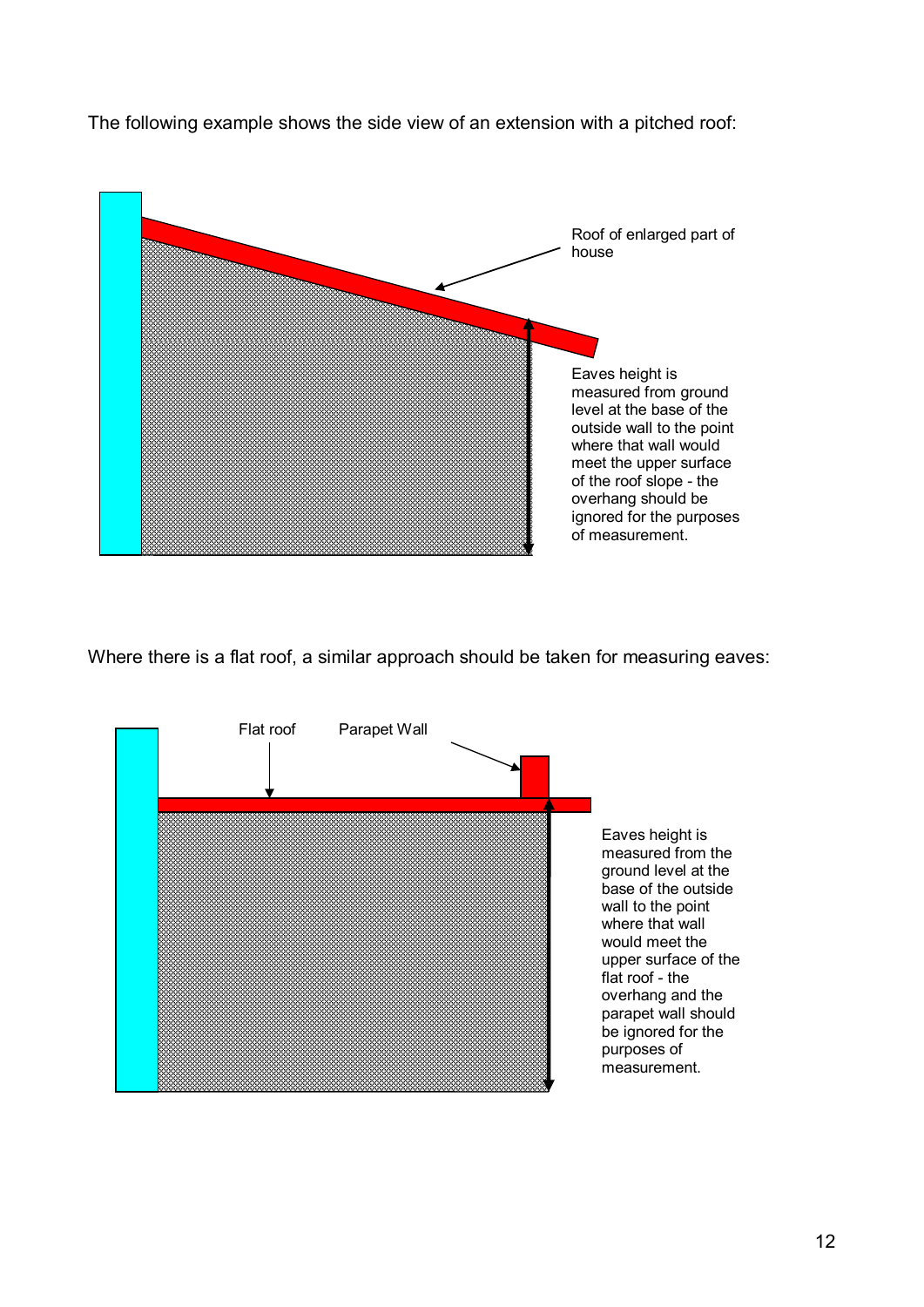Where the existing house has eaves of different heights, then the restriction on the height of the eaves for the part of the house enlarged, improved or altered is measured against the highest level of eaves on the existing house. However, where a house is built on sloping ground, the height of the eaves on the existing house should be measured in terms of the elevation from which any extension of a house is to be made.

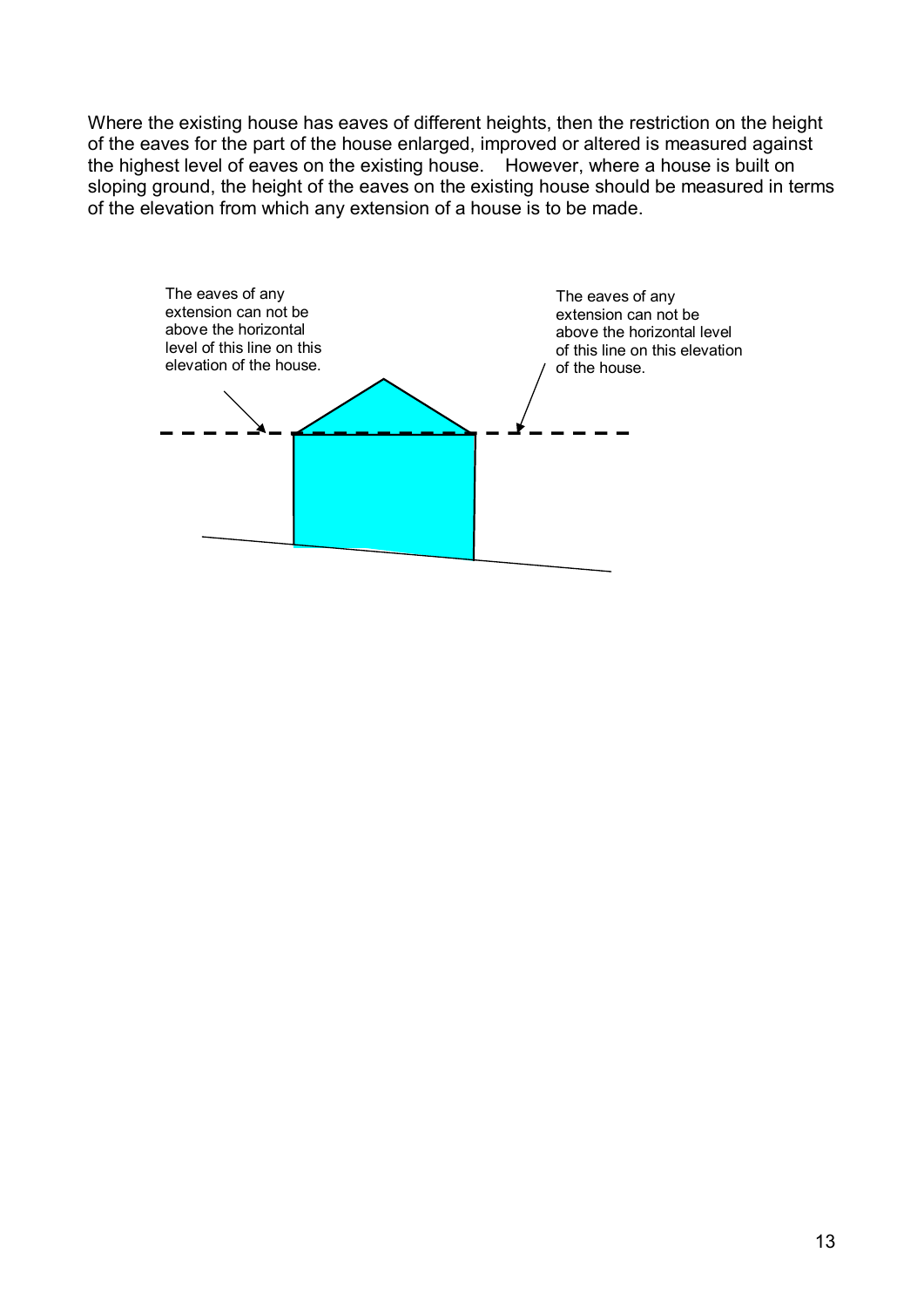*(e) the enlarged part of the dwellinghouse would extend beyond a wall which -*

### *(i) forms the principal elevation of the original dwellinghouse; or*

### *(ii) fronts a highway and forms a side elevation of the original dwellinghouse*

This restriction means that any development to enlarge a house that is in front of a principal elevation, or in front of a side elevation that fronts a highway will require an application for planning permission. Principal elevation has the meaning set out in the 'General Issues' section of this document (see page 7).

In this context, 'extend beyond a wall' comprises not only the area immediately in front of the wall, but also an area in front of a line drawn from the end of the wall to the boundary of the property. In the diagram below, neither extension shown would be permitted development - they both extend beyond a wall forming a principal elevation that fronts a highway.

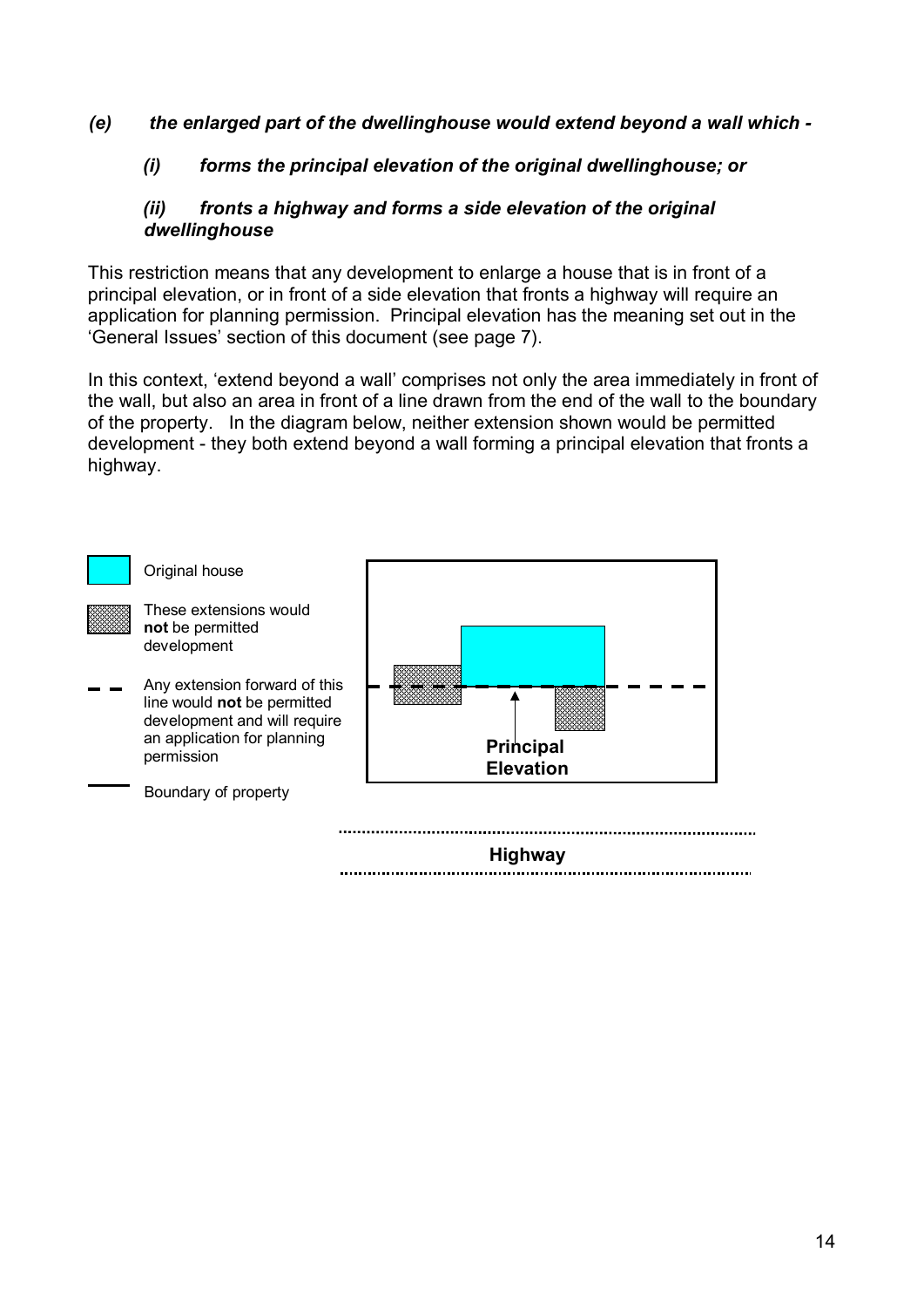The principal elevation could include more than one wall facing in the same direction - for example, where there are large bay windows on the front elevation, or where there is an 'L' shaped frontage. In such cases, all such walls will form the principal elevation and the line for determining what constitutes 'extends beyond a wall' will follow these walls.

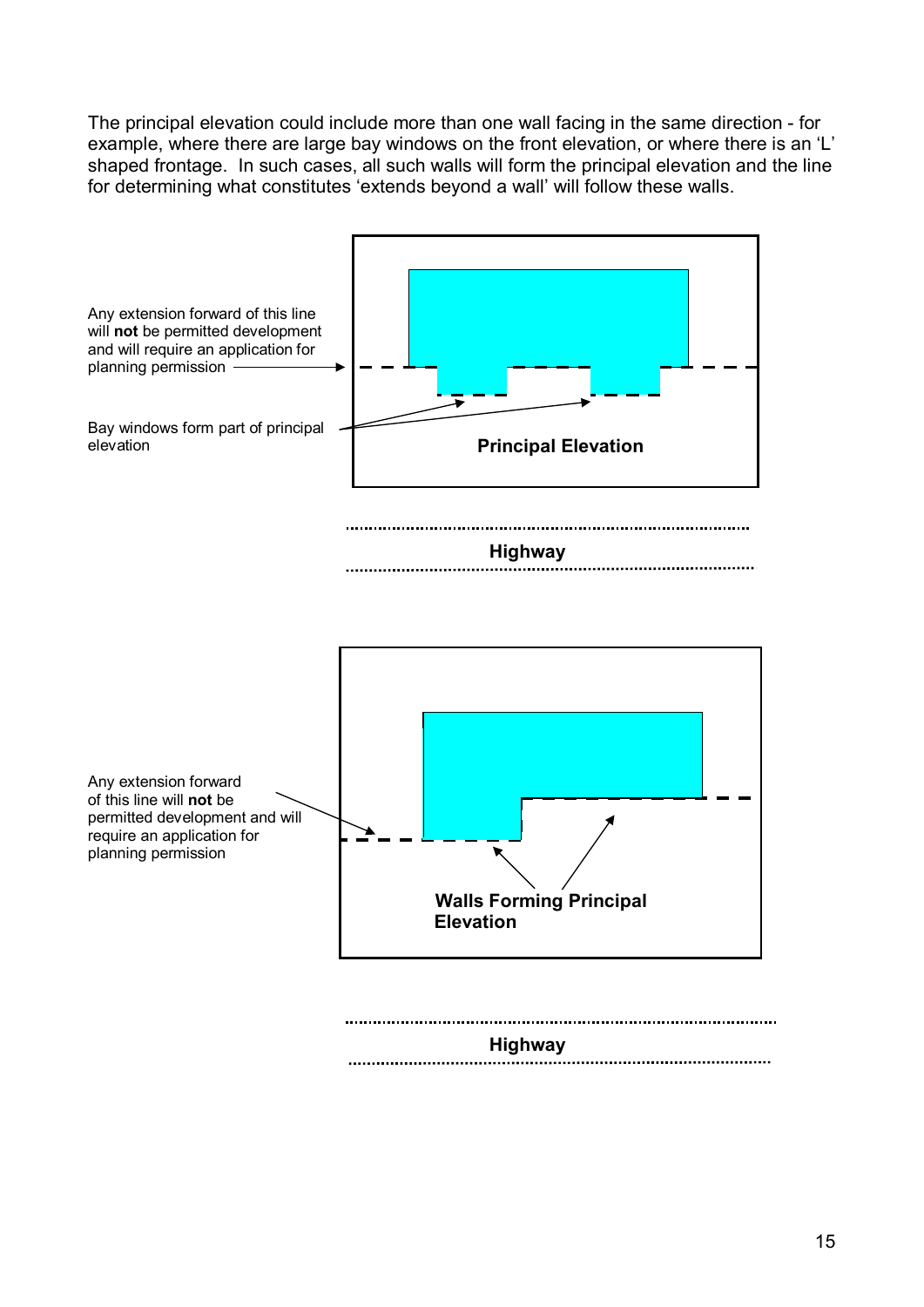If a house sits on a corner plot where a side elevation fronts a highway, there will be an additional restriction on permitted development to the side of the house.



The extent to which an elevation of a house fronts a highway will depend on factors such as:

- (i) the angle between the elevation of the house and the highway. If that angle is more than 45 degrees, then the elevation will not normally be considered as fronting a highway;
- (ii) the distance between the house and the highway in cases where that distance is substantial, it is unlikely that a building can be said to front the highway. The same may be true where there is a significant intervening area of land in different ownership or use between the boundary of the curtilage of the house concerned and the highway.

Where a new extension is joined to an existing extension, under paragraph (ja) (see page 28) the limits in (e) apply to the total enlargement (being the proposed enlargement together with the existing enlargement).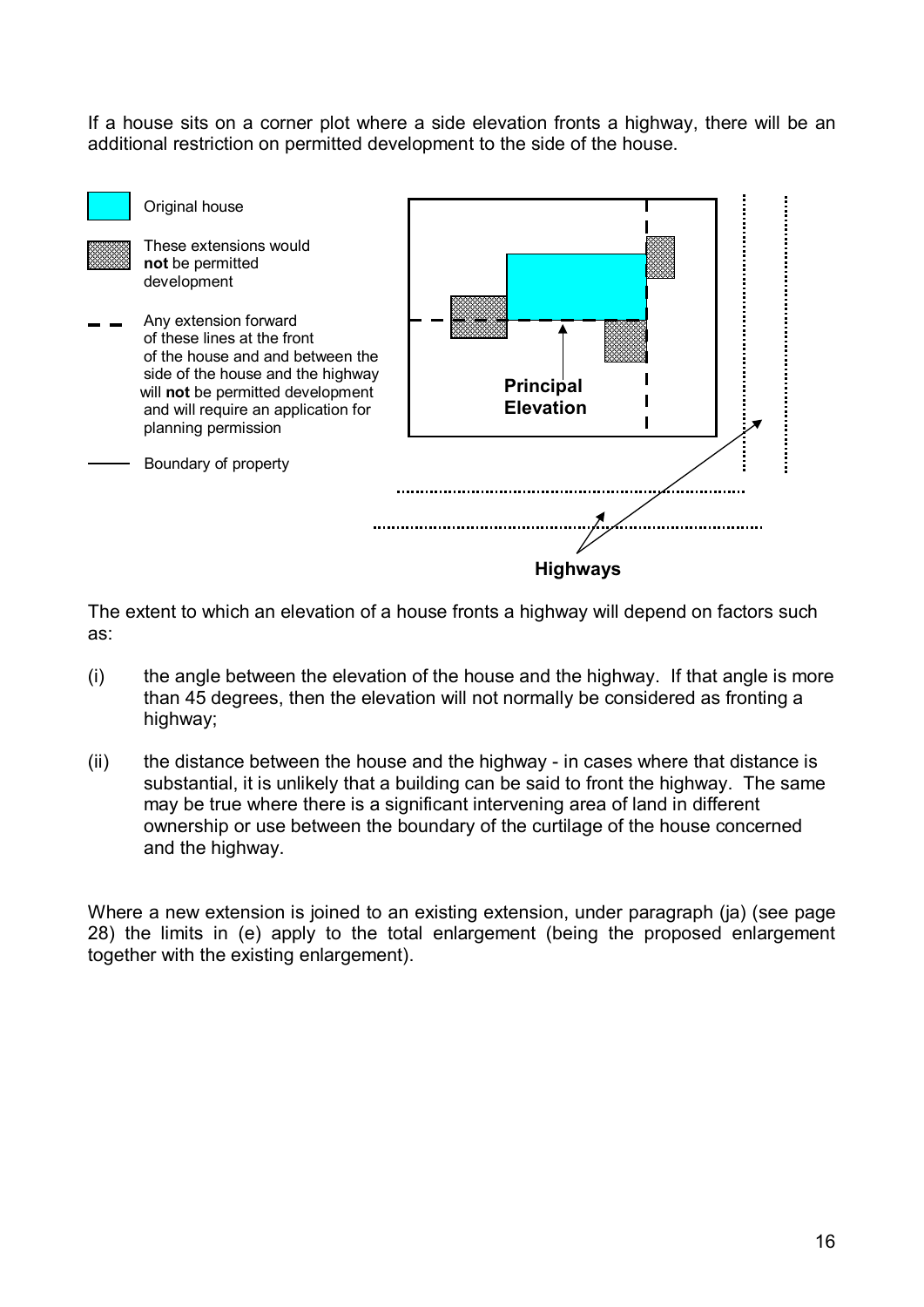# **(***f) the enlarged part of the dwellinghouse would have a single storey and -*

### *(i) extend beyond the rear wall of the original dwellinghouse by more than 4 metres in the case of a detached dwellinghouse, or 3 metres in the case of any other dwellinghouse, or*

# *(ii) exceed 4 metres in height*

A single-storey extension must not extend beyond the rear of the original house by more than 4 metres if a detached house, or by more than 3 metres in any other case. In both cases, the total height of the extension must not be more than 4 metres. The rear wall or walls of a house will be those which are directly opposite the front of the house.

*(g) for a dwellinghouse not on article 2(3) land nor on a site of special scientific interest, the enlarged part of the dwellinghouse would have a single storey and -*

*(i) extend beyond the rear wall of the original dwellinghouse by more than 8 metres in the case of a detached dwellinghouse, or 6 metres in the case of any other dwellinghouse, or* 

# *(ii) exceed 4 metres in height*

A single-storey extension to a house which is not on article 2(3) land or on a site of special scientific interest can be larger than allowed under paragraph (f) above, but it must not extend beyond the rear of the original house by more than 8 metres if a detached house, or by more than 6 metres in any other case. In both cases, the total height of the extension must not be more than 4 metres. The rear wall or walls of a house will be those which are directly opposite the front of the house.

These larger single-storey extensions, extending beyond the rear of the original house by more than 4 metres and less than 8 metres if a detached house, or by more than 3 metres and less than 6 metres in any other case, are subject to a neighbour consultation scheme to assess the impact of the proposed development on the amenity of their property. The requirements of the neighbour consultation scheme are set out in paragraph A.4 of Class A.

Householders wishing to build a larger extension have to notify the local planning authority about the proposed extension and the local planning authority must give adjoining neighbours notice of the proposals and the opportunity to object. Works cannot commence until the local planning authority notifies the householder that no prior approval is required, or gives prior approval, or 42 days have passed without any decision by the local planning authority.

Single-storey extensions that do not extend beyond the rear of the original house by more than 4 metres of a detached house, or by more than 3 metres in any other case, (as set out in paragraph (f) above) are not subject to a neighbour consultation scheme.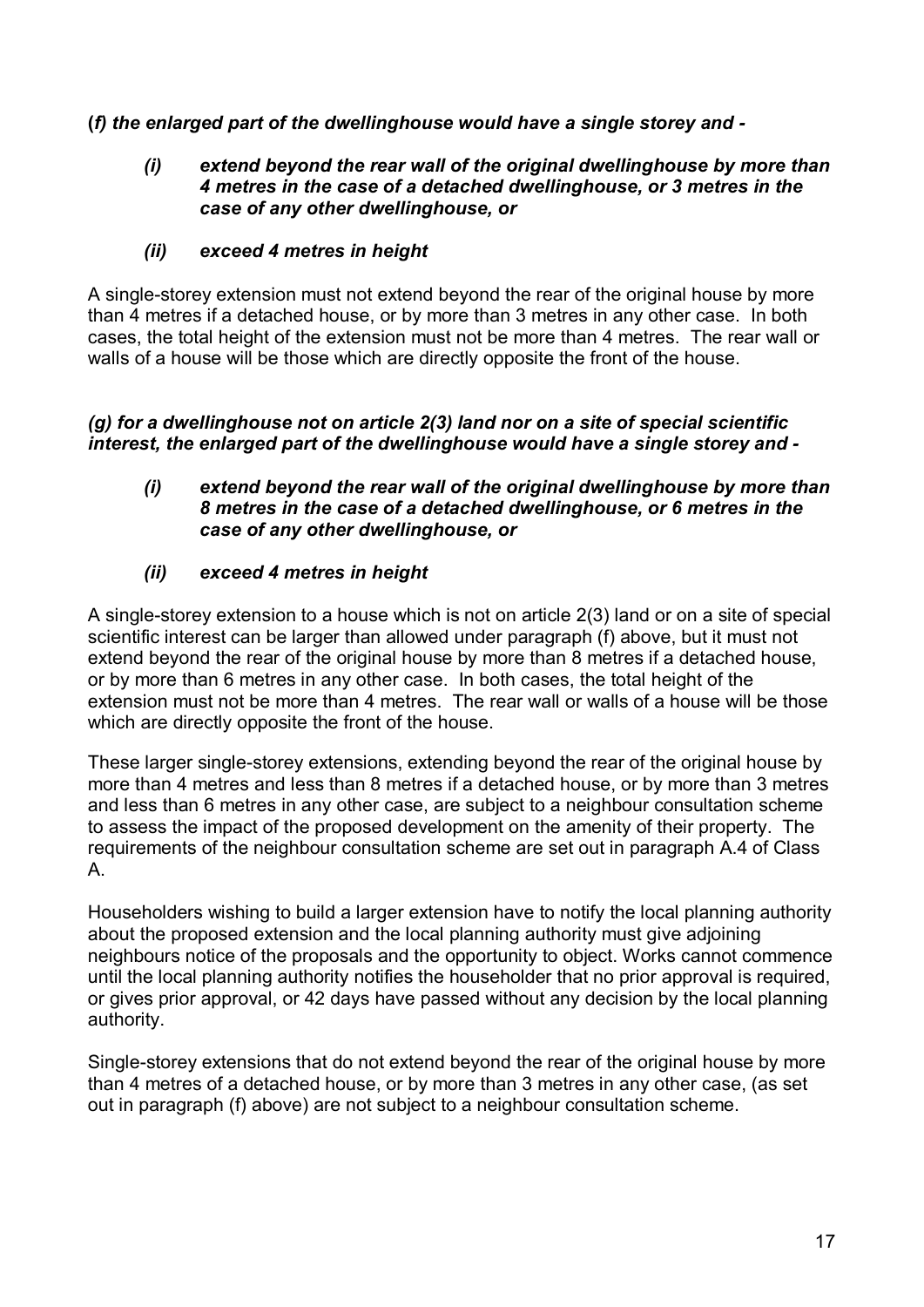Measurement of the extension beyond the rear wall should be made from the base of the rear wall of the original house to the outer edge of the wall of the extension (not including any guttering or barge boards).



Where a new extension is joined to an existing extension, under paragraph (ja) (see page 28) the limits in (f) or (g) apply to the size of the total enlargement (being the proposed enlargement together with the existing enlargement). The following example, showing a side view of a detached house, would not be permitted development. If a detached house has an existing, single storey, ground floor extension that was not part of the original house, and which extended beyond the rear wall by 4 metres, then it would not be possible to add an additional single storey, ground floor extension of 5 metres without an application for planning permission - because the enlarged part of the house would then extend beyond a rear wall by more than 8 metres (or more than 4 metres on article 2(3) land or sites of special scientific interest).



18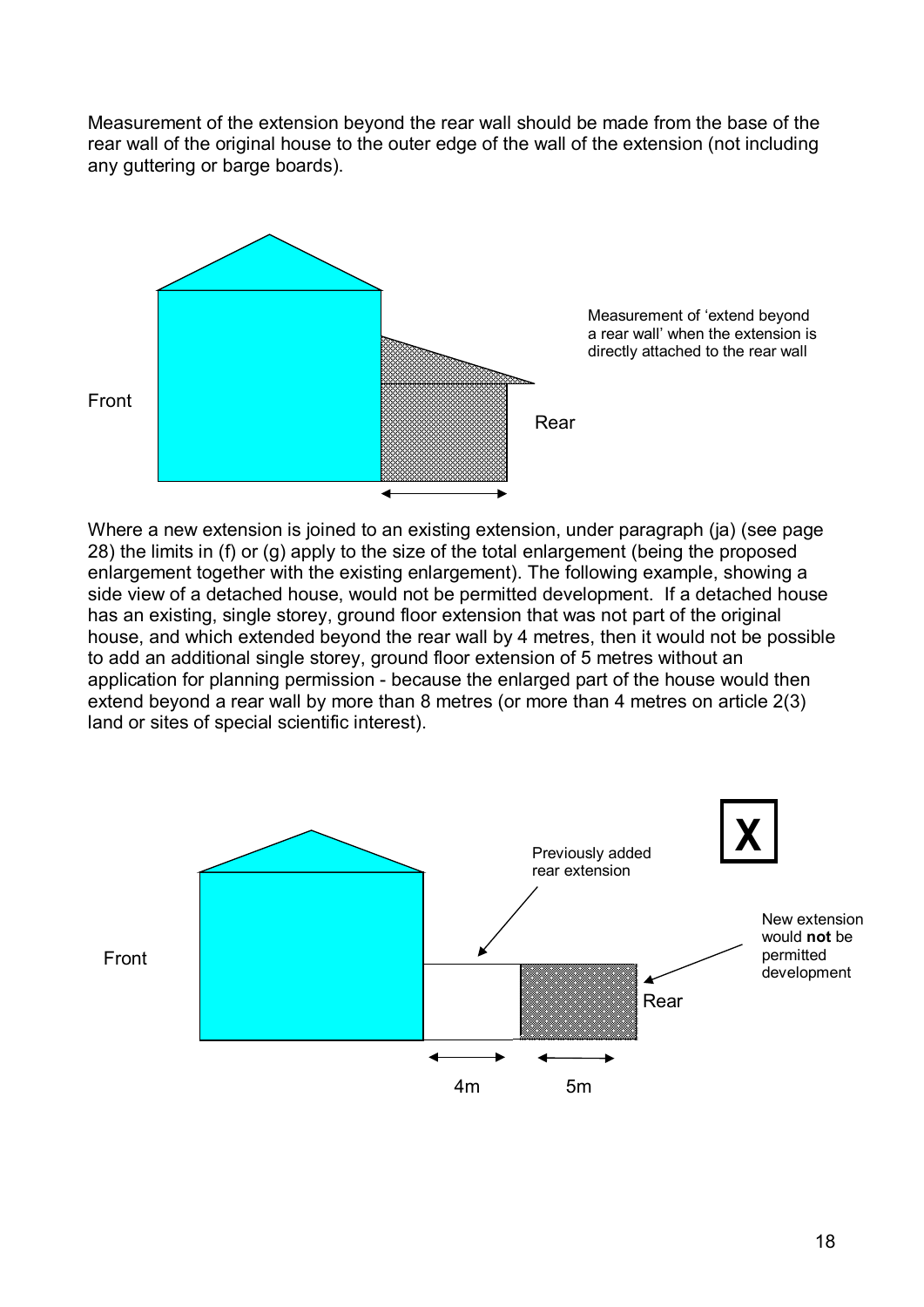Where the original rear wall of a house is stepped, then each of these walls will form 'the rear wall of the original dwellinghouse'. In such cases, the limits on extensions apply to any of the rear walls being extended beyond. In the example below showing a plan of a semi-detached house with an original 'stepped' rear, each of the extensions (shaded) would meet the requirements for a single storey extension as they do not extend more than 6 metres beyond the rear wall (or more than 3 metres on article 2(3) land or sites of special scientific interest).



However, the extension shown below would not meet the requirements for permitted development. In the case of rear wall '**B**', the extension goes more than 6 metres beyond that rear wall (or on article 2(3) land or sites of special scientific interest the extension to rear walls '**A**' and '**B**' is more than 3 metres beyond those walls).

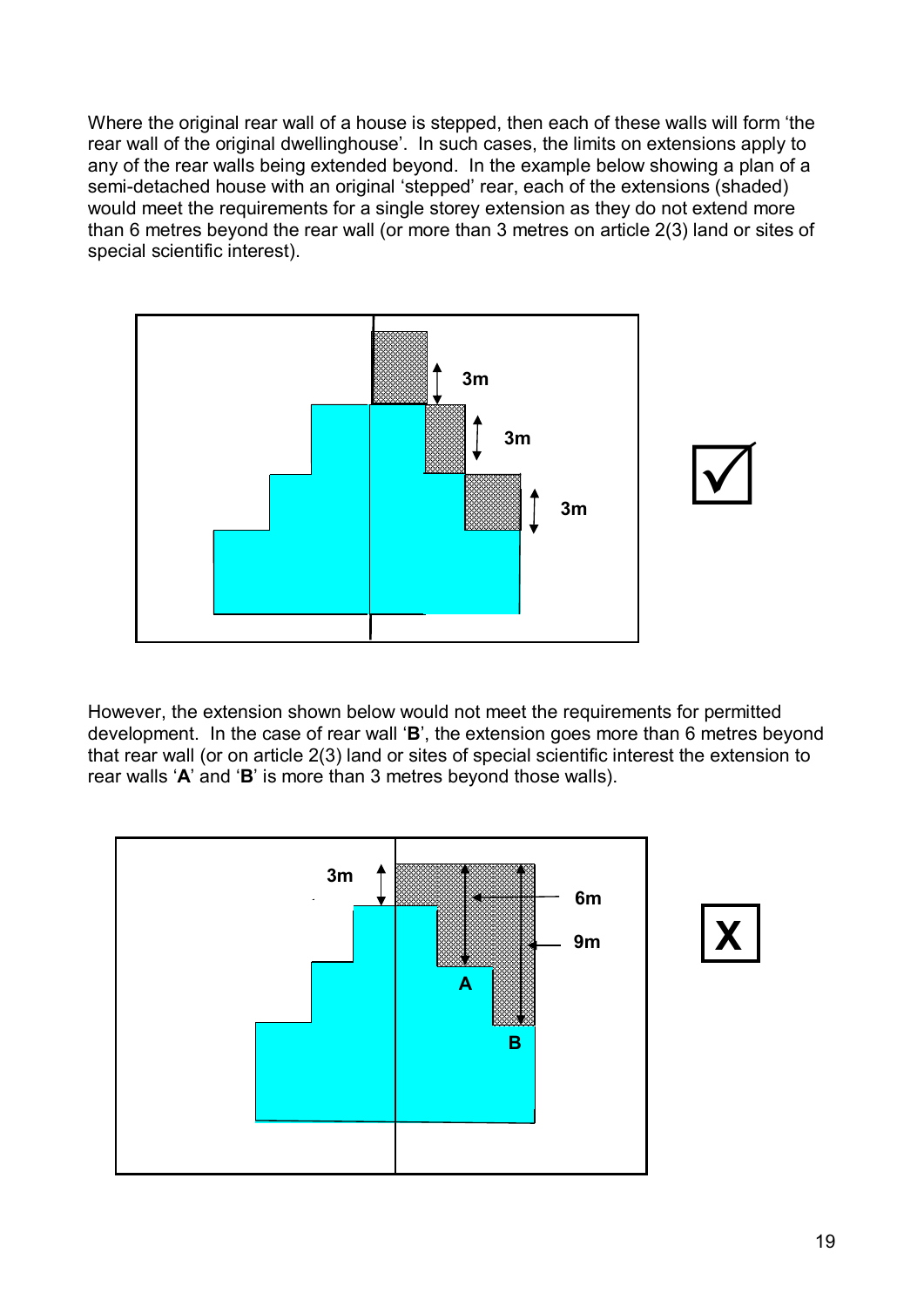# **Side wall extensions extending beyond rear walls**

An extension on a side wall that extends beyond a rear wall, but is not attached to a rear wall will be subject to the restrictions that apply to rear walls as well as the restrictions on side walls (these are covered under section (j) of the rules - see page 22). So in the example below, the extension is limited to 6 metres (or 3 metres on article 2(3) land or sites of special scientific interest) beyond the rear wall of the semi-detached house as well as being restricted by the limits set for extensions from side walls.



*h) the enlarged part of the dwellinghouse would have more than a single storey and -*

*(i) extend beyond the rear wall of the original dwellinghouse by more than 3 metres, or* 

#### *(ii) be within 7 metres of any boundary of the curtilage of the dwellinghouse being enlarged which is opposite the rear wall of that dwellinghouse*

Measurement of the extension beyond the rear wall should be made from the base of the rear wall of the original house that the enlargement extends beyond. Again, this limit applies to any rear wall being built out from (see diagrams under (g) above). Other limits in Class A also apply where relevant, for example the height limits in (c) and (d) above.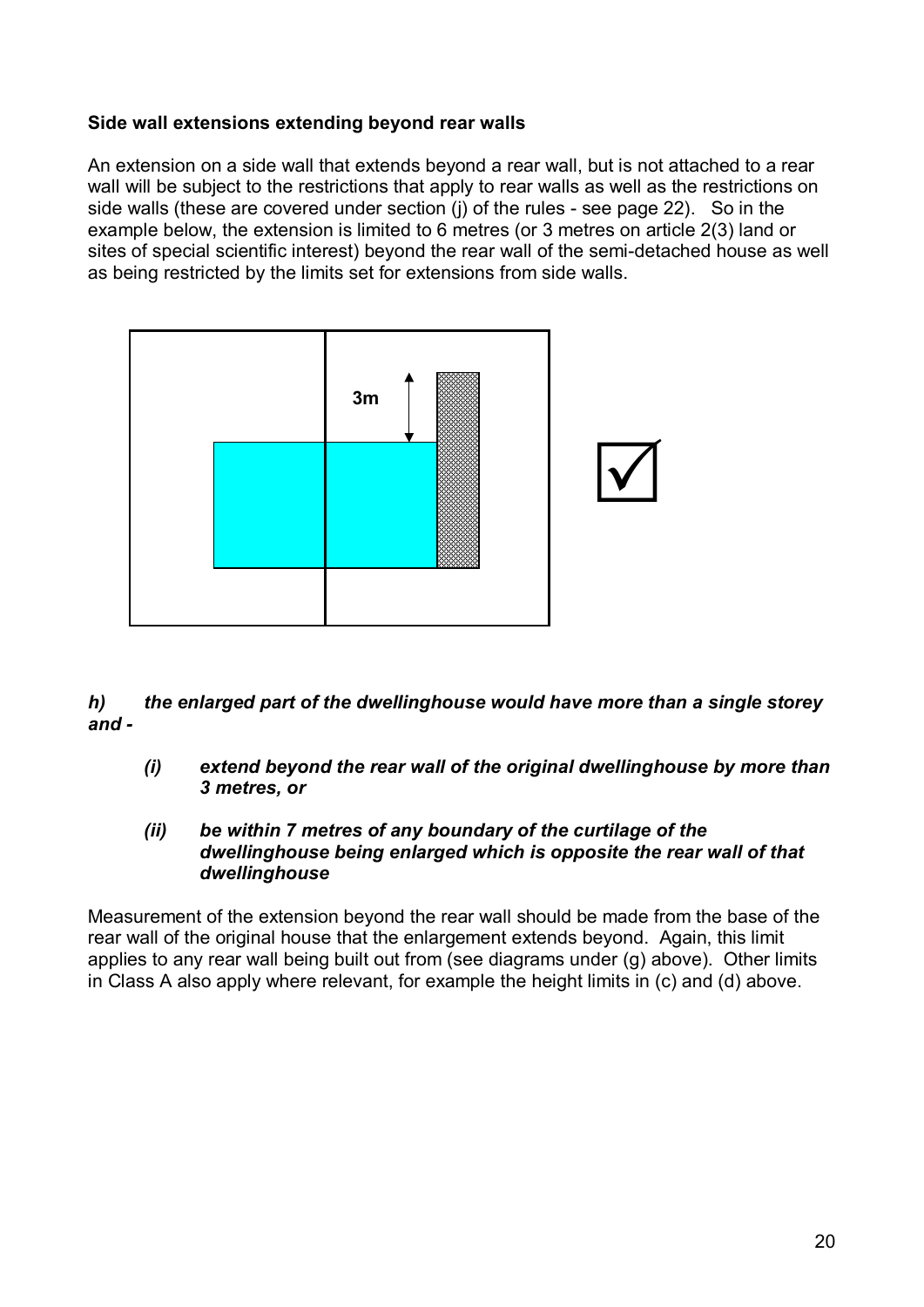In addition, where the extension or enlarged part of the house has more than one storey, it must be a minimum of 7 metres away from any boundary of its curtilage which is opposite the rear wall of the house being enlarged. For example:



 **Boundary of the curtilage opposite the rear wall** 

The enlarged part could be a two storey extension to a house, or might comprise the addition of a storey onto an existing single storey extension. Where a new extension is joined to an existing extension, under paragraph (ja) (see page 28) the limits in (h) apply to the size of the total enlargement (being the proposed enlargement together with the existing enlargement). The following example, showing a side view of a detached house, would not be permitted development. If a detached house has an existing, single storey, ground floor extension that was not part of the original house, and which extended beyond the rear wall by more than 3 metres, then it would not be possible to add an additional first floor extension above this without an application for planning permission – this is because the total enlargement of the house would then consist of more than one storey and would extend beyond a rear wall by more than 3 metres.

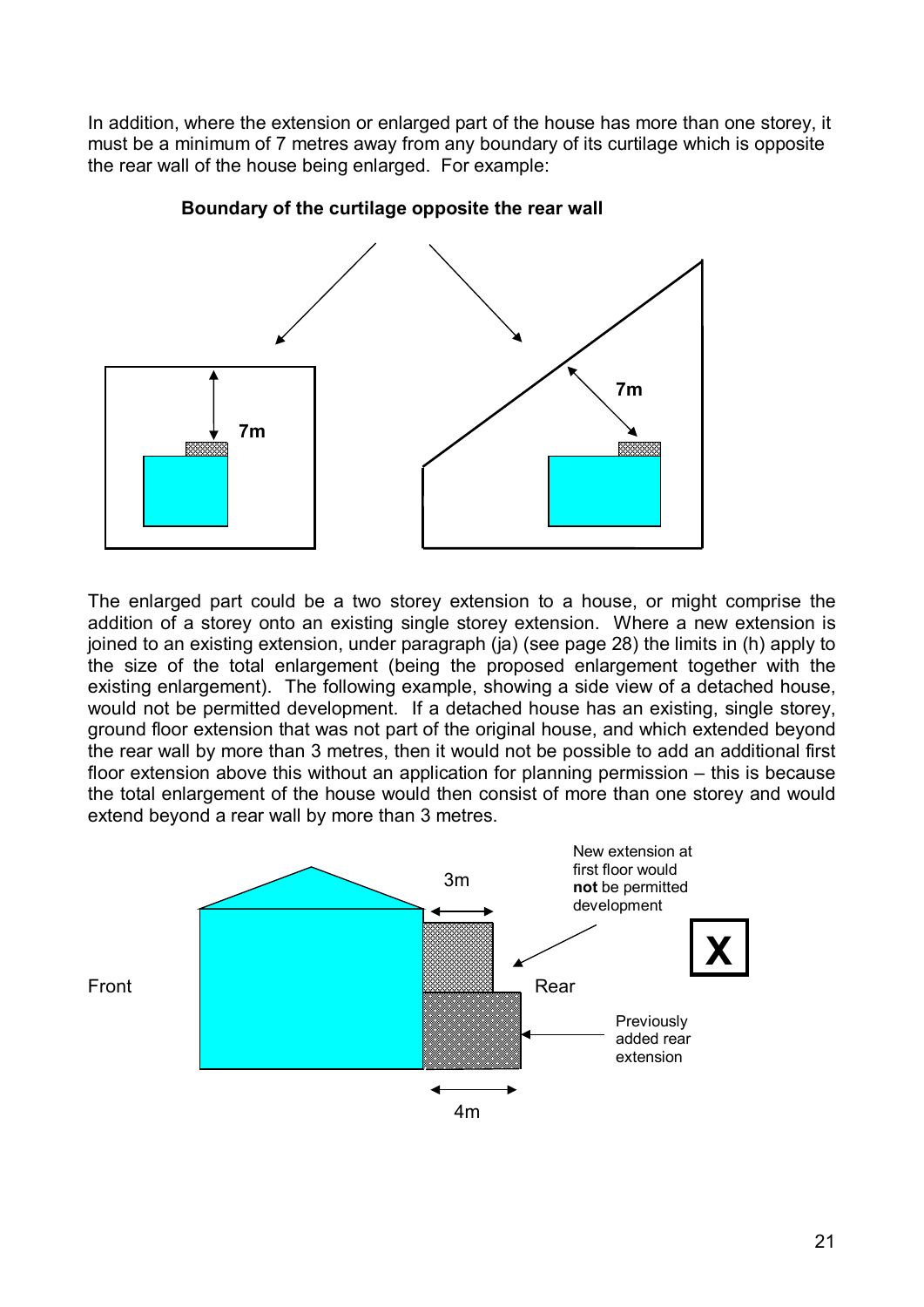### *(i) the enlarged part of the dwellinghouse would be within 2 metres of the boundary of the curtilage of the dwellinghouse, and the height of the eaves of the enlarged part would exceed 3 metres*

Where any part of a proposed extension to a house is within 2 metres of the boundary of its curtilage, then the maximum height of the eaves that is allowed for the proposal is 3 metres. Under paragraph (ja) (see page 28) if the proposed extension is within these limitations, but is being joined to a previous enlargement which exceeds these limitations, it will not be permitted development.

Guidance on measurement of height of eaves is covered under paragraph (d) above.

# *(j) the enlarged part of the dwellinghouse would extend beyond a wall forming a side elevation of the original dwellinghouse, and would –*

- *(i) exceed 4 metres in height,*
- *(ii) have more than a single storey, or*

# *(iii) have a width greater than half the width of the original dwellinghouse*

A wall forming a side elevation of a house will be any wall that cannot be identified as being a front wall or a rear wall. Houses will often have more than two side elevation walls.

For example:



Where an extension is beyond any side wall, the restrictions in (i) will apply. Any extension can only be a single storey, must be less than 4 metres in height and can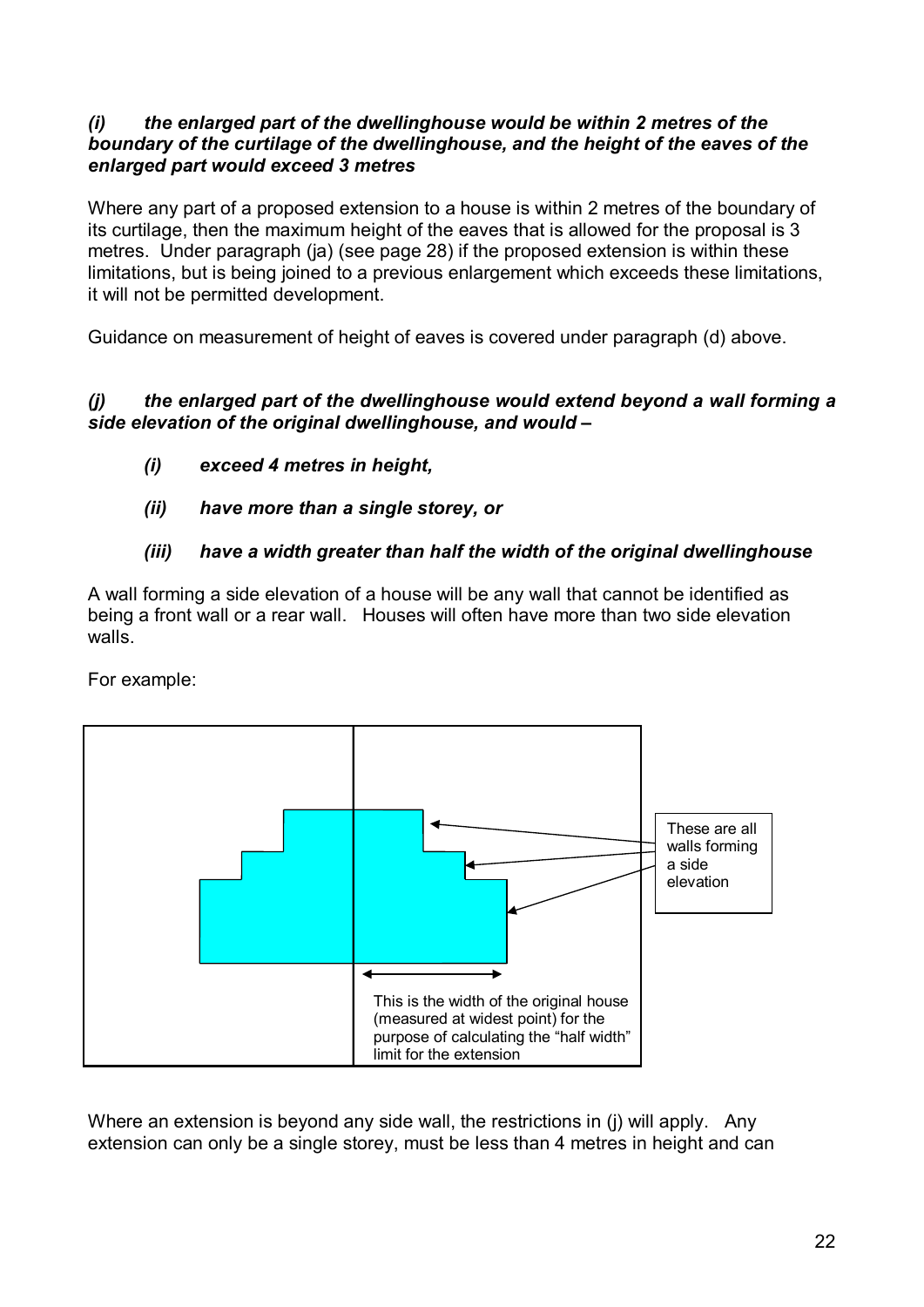not be more than half the width of the original house. The width of the original house should be calculated at its widest point.

Under paragraph (ja) (see page 28) if the proposed extension is being joined to a previous enlargement, it will not be permitted development if the size of the total enlargement (being the proposed enlargement together with any previous enlargement) exceeds these limitations. For example, if a proposed extension of 3 metres in height is added to an existing extension which exceeds 4 metres in height, or if the proposed extension creates a total enlargement which has a width greater than half the width of the original dwellinghouse, it would not be permitted development.

# **Rear and side extensions**

Where an extension fills the area between a side elevation and a rear wall, then the restrictions on extensions beyond rear walls and side walls will both apply (see also page 20). The extension must:

- (i) extend no more than 6 metres beyond the rear wall, or no more than 8 metres in the case of a detached house (or no more than 3 metres beyond the rear wall, or 4 metres for a detached house on article 2(3) land or sites of special scientific interest),
- (ii) be a single storey and must not exceed 4 metres in height;
- (iii) have a total width that does not exceed more than half the width of the house (measured at its widest point).



For example: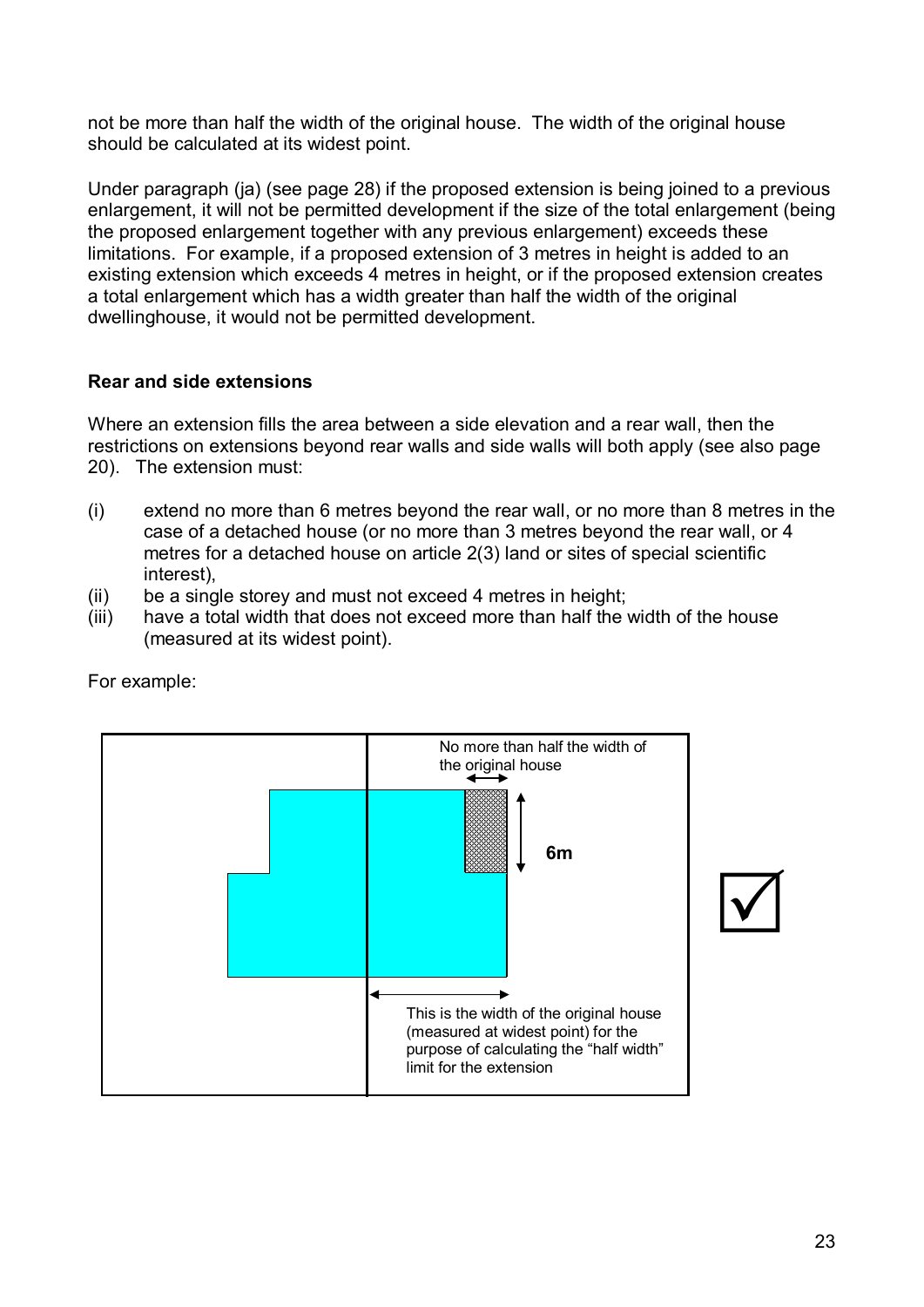In the following example, although the extension is less than half the width of the original house and extends beyond the rear wall at 'A' by only 3 metres, it extends beyond the rear wall '**B**' by more than 6 metres (or 3 metres on article 2(3) land or sites of special scientific interest). It would therefore not be permitted development and will require an application for planning permission.



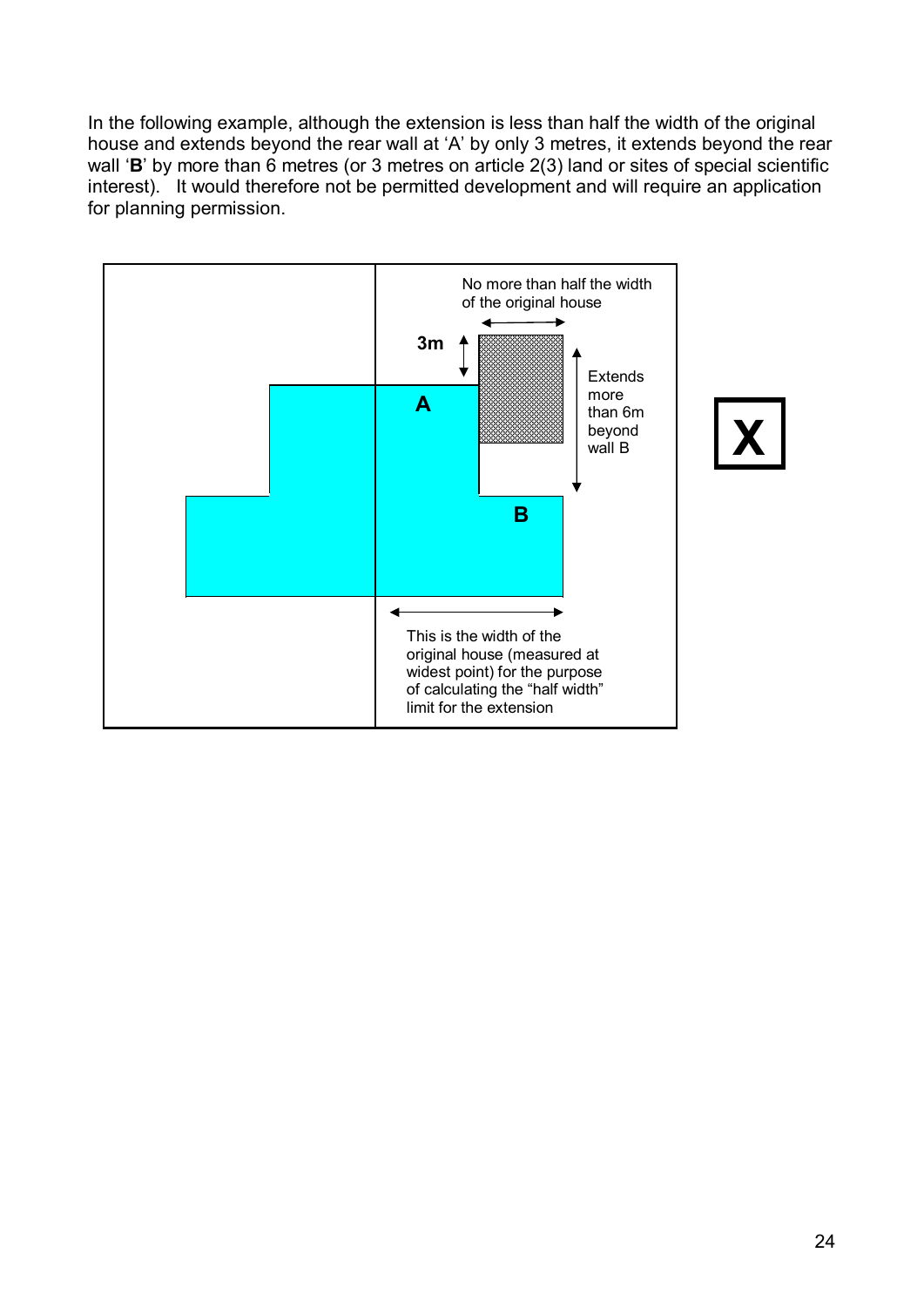In other cases, an extension may comprise both elements of a rear and side extension. Examples could include:

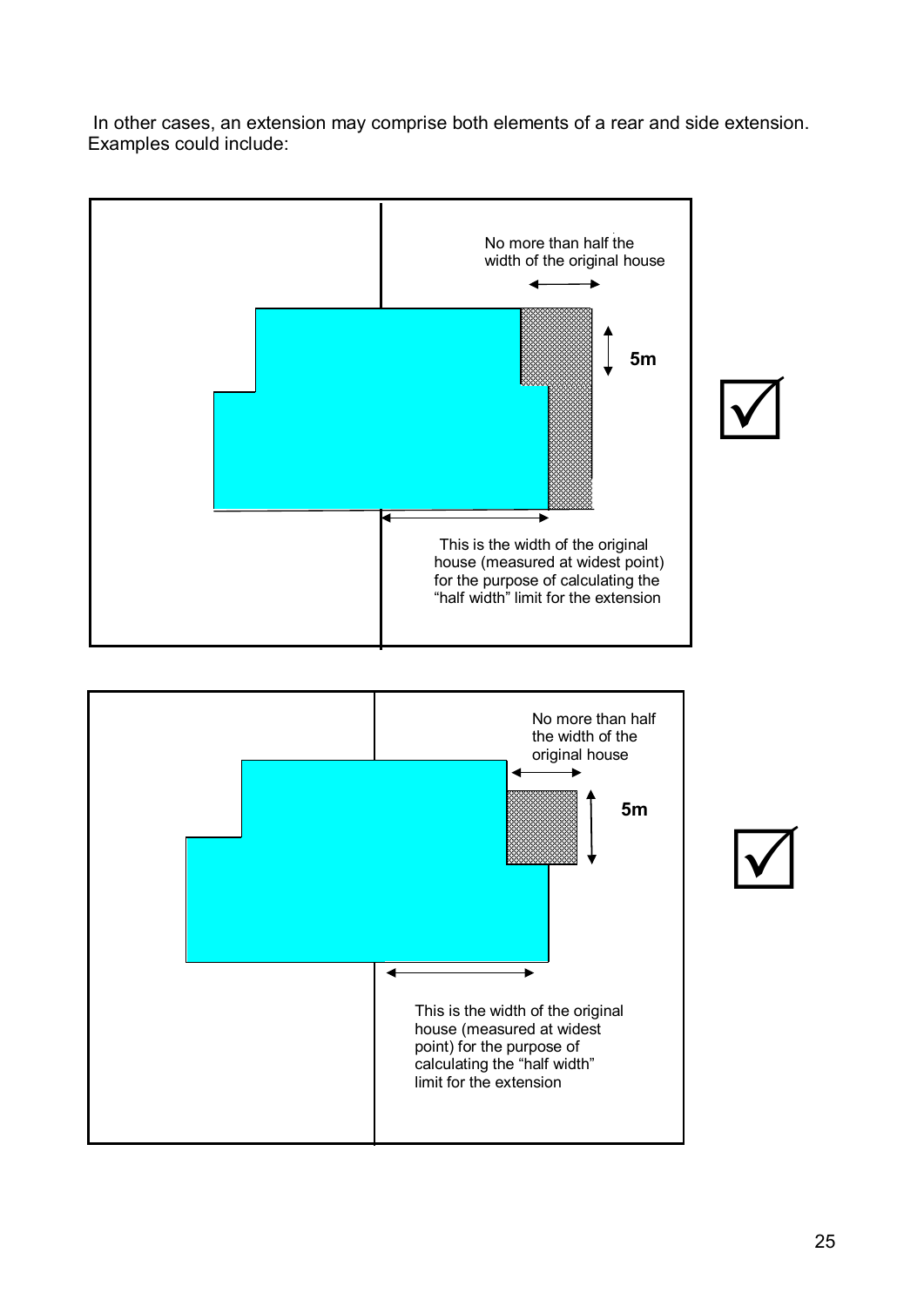The following examples, however, would not be permitted development. In each case, the extension extends beyond a side wall and is more than half the width of the original house. An application for planning permission would therefore be required.





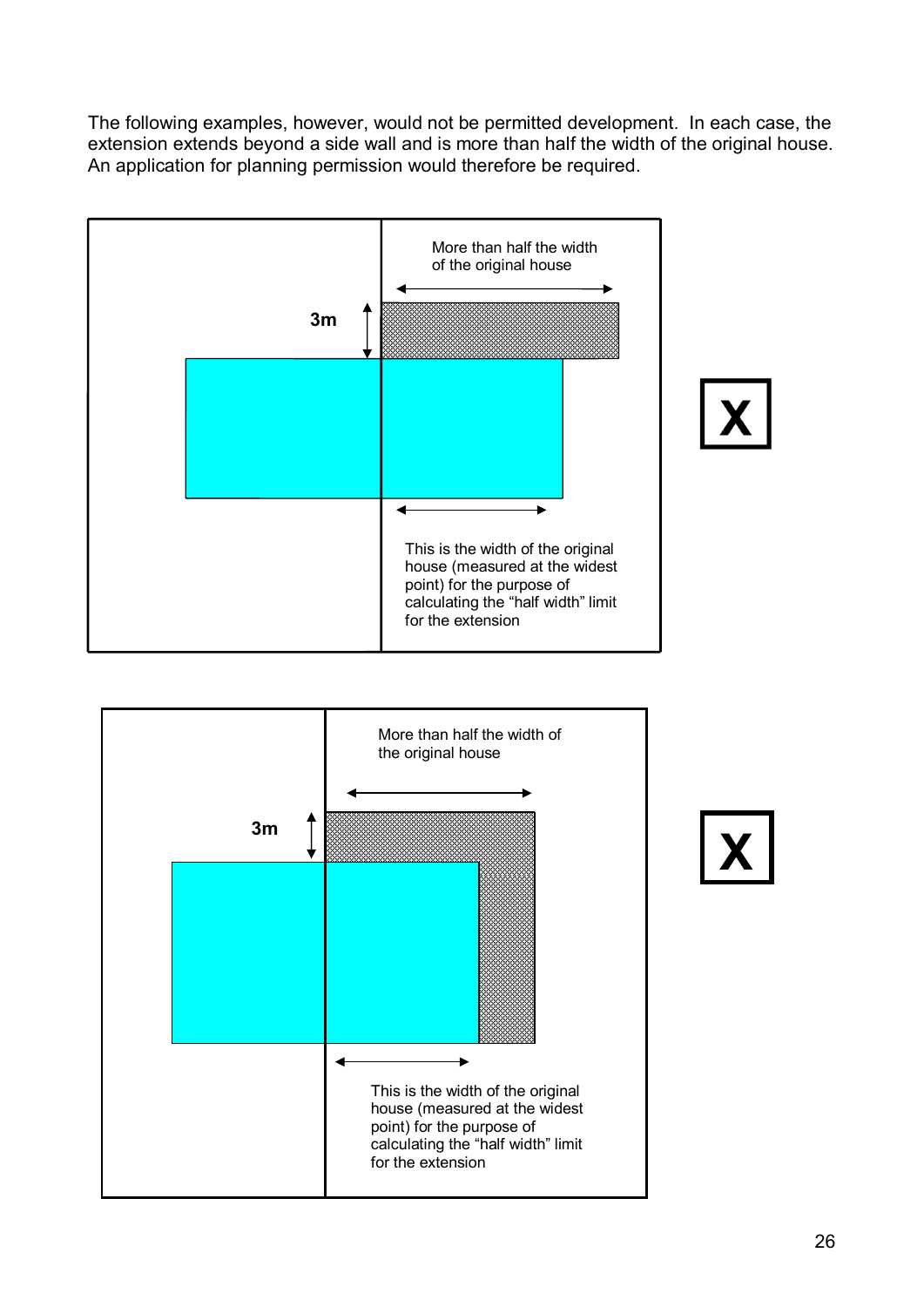In some situations it may be that development is undertaken in separate stages. For example, a side extension may be built first, and then a rear extension added at a later date. In this case, under paragraph (ja) (see page 28) the size of the total enlargement (being the proposed extension together with the previous extension to which it will be joined) will be taken into account.

For example:





In the example above, if the side extension **A** was built first, it would meet the requirement for being no more than half of the width of the original house. However, the later addition of the rear extension **B** would mean that the total width of **A** + **B** at the widest point would be more than half the width of the house. The rear extension would therefore require an application for planning permission.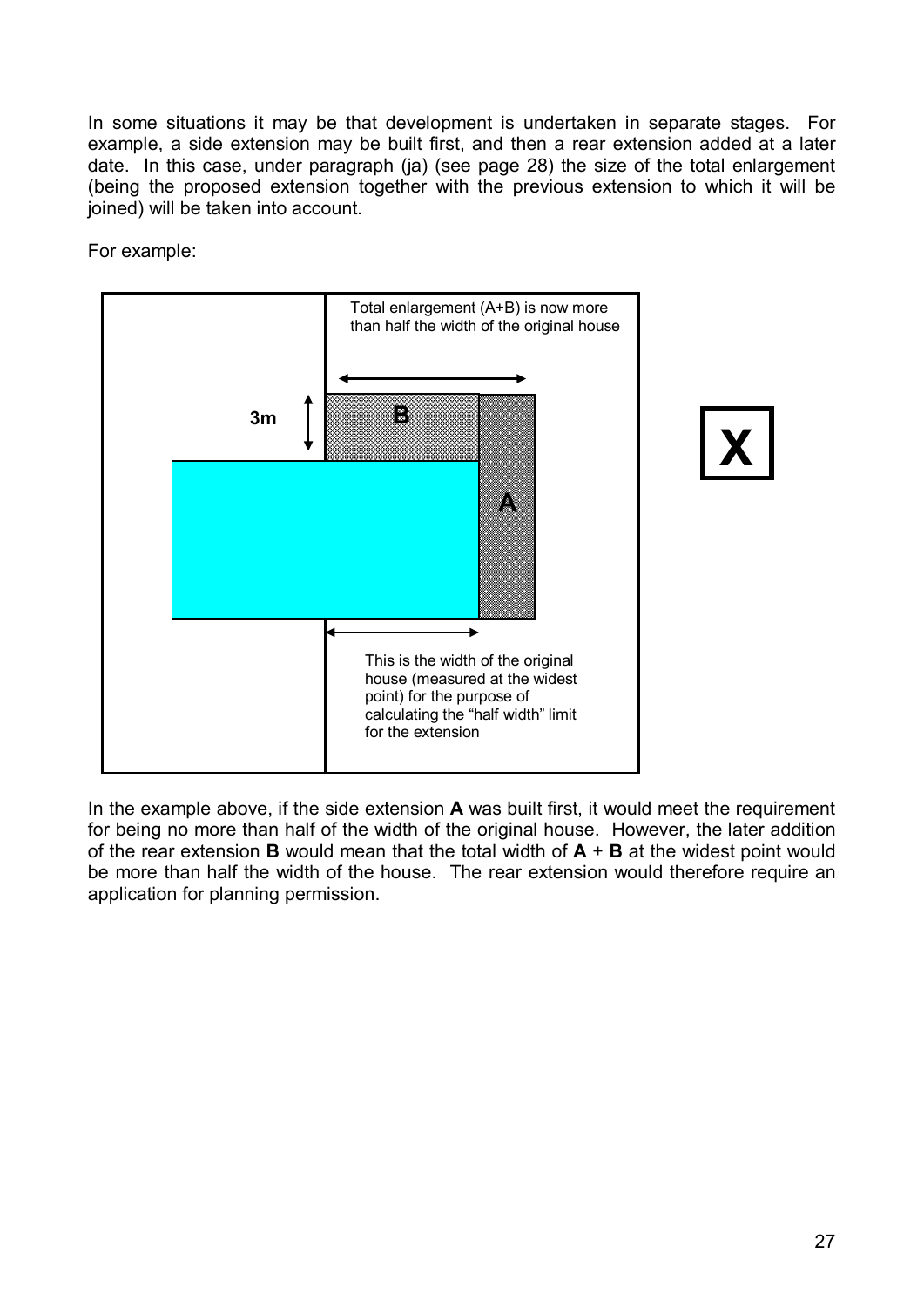The next example would be permitted development. The original side extension **A** extends beyond a side wall by no more than half the width of the original house and would be permitted development (subject to meeting the other rules that are relevant under Class A). If the rear extension **B** is added at a later date, it has no effect on the width of the side extension (as it does not join it).



### **(ja***) any total enlargement (being the enlarged part together with any existing enlargement of the original dwellinghouse to which it will be joined) exceeds or would exceed the limits set out in sub-paragraphs (e) to (j);*

Where the proposed extension is to be joined to an existing extension to the original house, whether that was built following a planning application or under permitted development rights, the total enlargement (being the proposed extension together with the previous extension) must meet the limits set out in (e) to (j) above (see examples on pages 18, 21 and 27).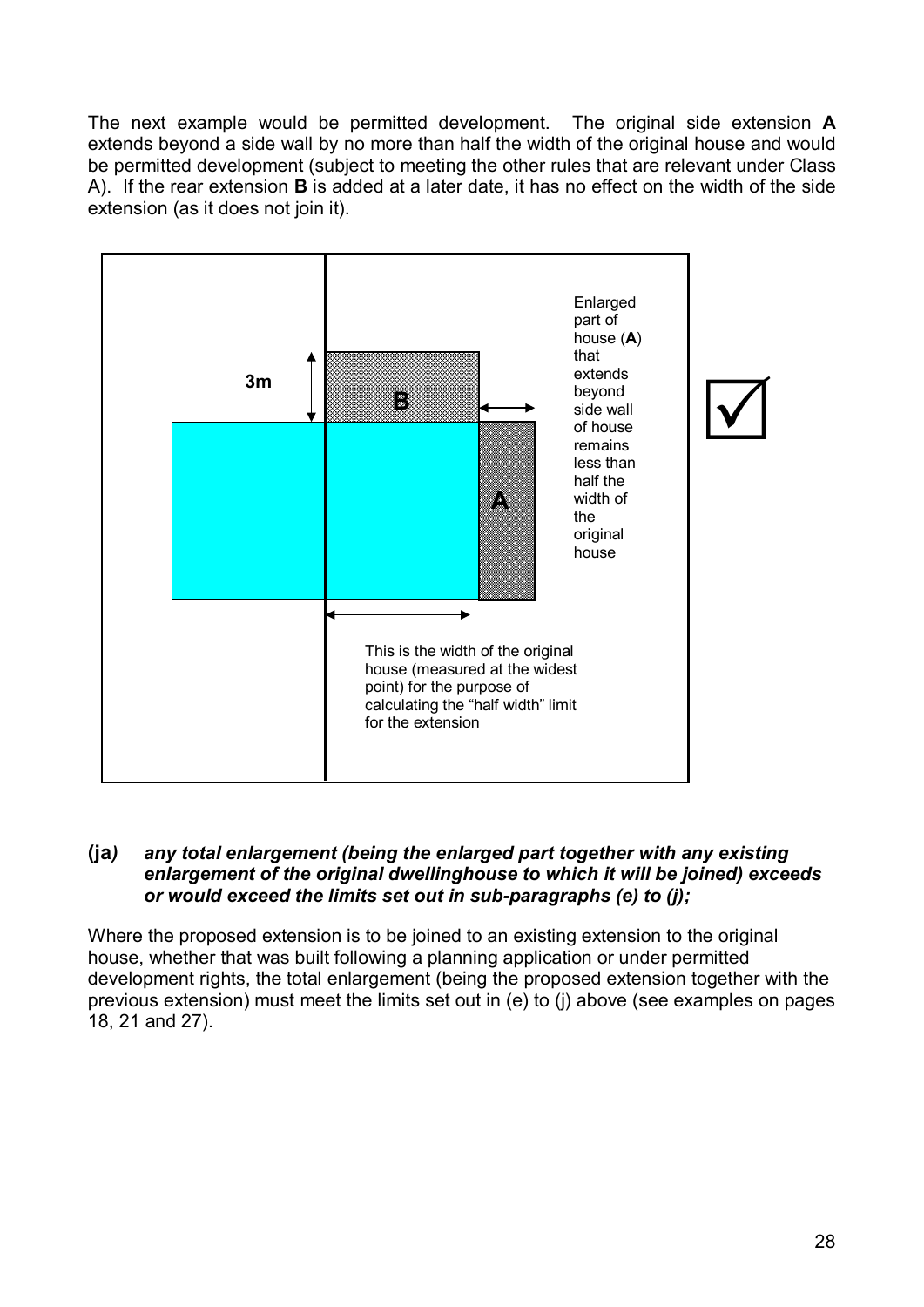- *(k) it would consist of or include -*
	- *(i) the construction or provision of a verandah, balcony or raised platform,*
	- *(ii) the installation, alteration or replacement of a microwave antenna,*
	- *(iii) the installation, alteration or replacement of a chimney, flue or soil and vent pipe, or*
	- *(iv) an alteration to any part of the roof of the dwellinghouse.*

Verandahs, balconies and raised platforms are not permitted development and will require planning permission.

A veranda is understood to be a gallery, platform, or balcony, usually roofed and often partly enclosed, extending along the outside of a building at ground level.

A balcony is understood to be a platform with a rail, ballustrade or parapet projecting outside an upper storey of a building. A 'Juliet' balcony, where there is no platform and therefore no external access, would normally be permitted development.

A raised platform is any platform with a height greater than 0.3 metres and will include roof terraces.

Although the items set out in (i), (ii), (iii) and (iv) are not permitted development under Class A of the Order, some may be permitted development under other Classes subject to the limitations and conditions set out in those Classes:

- Class B covers enlargement of houses through alterations or additions to the roof and Class C covers other alterations to the roof of a house.
- Where an extension to a house under Class A includes works that would require an alteration to the existing roof of the house (for example where the roof of the extension joins the existing roof), the alterations to the existing roof of the house will need to meet the requirements of Class B or C (as appropriate) in order to be permitted development.
- Class E covers provision of a 'building' within the area around the house required for a purpose incidental to the enjoyment of the house but restricts the height of raised platforms. A *'Building'* has the meaning set out in the 'General Issues' section of this document and includes any structure or erection (see page 6) – so Class E allows garden decking provided it is not more than 0.3 metres high.
- Class G covers the installation, alteration or replacement of a chimney, flue or soil and vent pipe.
- Class H covers the installation, alteration or replacement of a microwave antenna.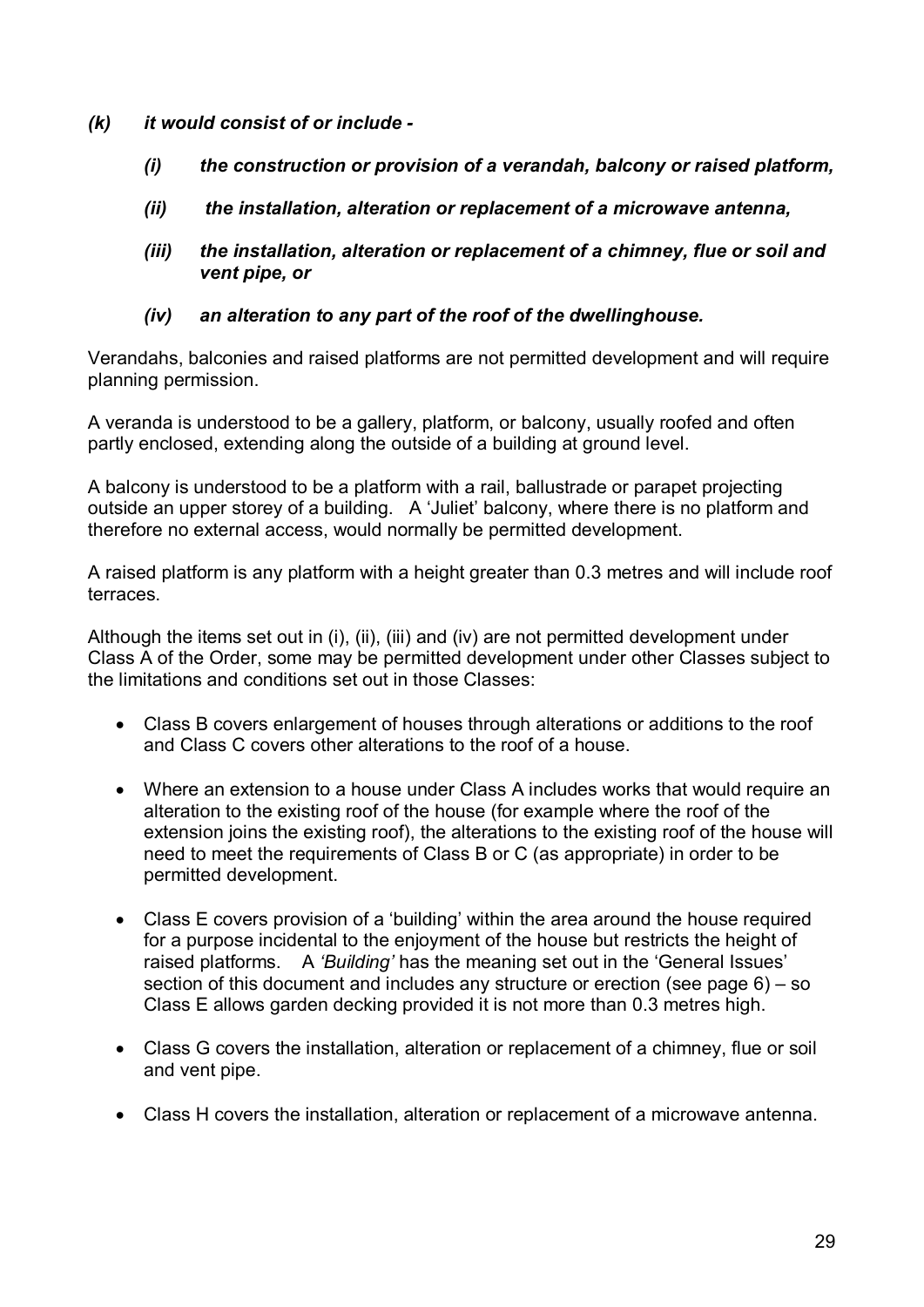- **A.2** *In the case of a dwellinghouse on article 2(3) land, development is not permitted by Class A if -*
	- **(a)** *it would consist of or include the cladding of any part of the exterior of the dwellinghouse with stone, artificial stone, pebble dash, render, timber, plastic or tiles;*
	- *(b) the enlarged part of the dwellinghouse would extend beyond a wall forming a side elevation of the original dwellinghouse;*
	- *(c) the enlarged part of the dwellinghouse would have more than a single storey and extend beyond the rear wall of the original dwellinghouse; or*
	- *(ca) any total enlargement (being the enlarged part together with any existing enlargement of the original dwellinghouse to which it will be joined) exceeds or would exceed the limits set out in sub-paragraphs (b) and (c)*

This section of the rules sets out additional restrictions for National Parks, the Broads, areas of outstanding natural beauty, conservation areas, and land within World Heritage Sites. In these areas:

- the cladding of any part of a house, whether it be the original house or any enlarged part is not permitted development and requires an application for planning permission.
- extensions beyond any side wall are not permitted development in these areas.
- an extension from a rear wall is not permitted development if it results in an enlarged area of the house that has more than one storey.

Where an extension is to be joined to an existing enlargement to the original house, the total enlargement must be within the limits set out in (b) and (c) above.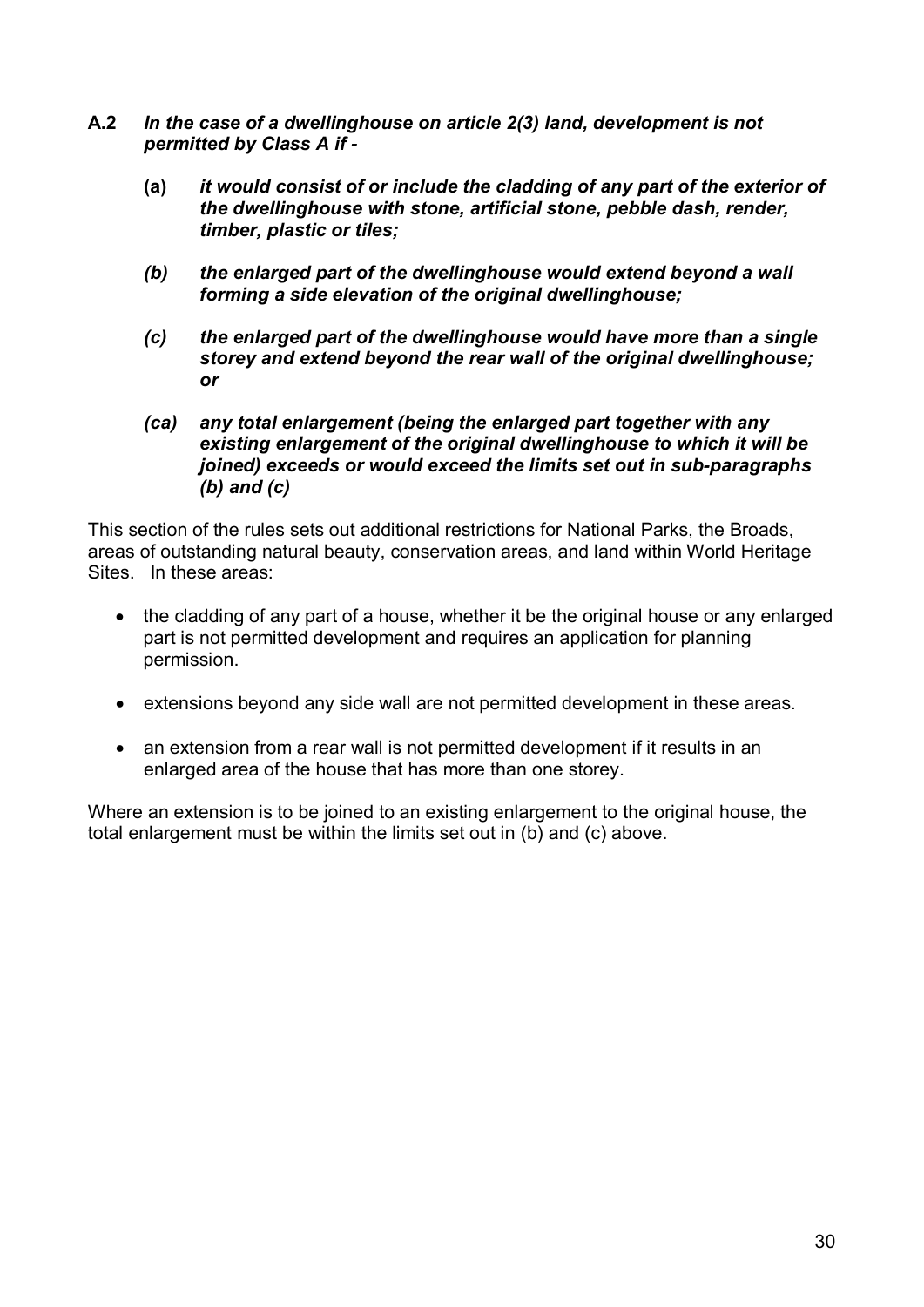# **Conditions**

*A.3 Development is permitted by Class A subject to the following conditions-*

### *(a) the materials used in any exterior work (other than materials used in the construction of a conservatory) shall be of a similar appearance to those used in the construction of the exterior of the existing dwellinghouse*

The condition above is intended to ensure that any works to enlarge, alter or improve a house result in an appearance that minimises visual impact and is sympathetic to existing development. This means that the materials used should be of similar visual appearance to those in the existing house, but does not mean that they need to be the same materials.

For example:

- the external walls of an extension should be constructed of materials that provide a similar visual appearance - for example in terms of colour and style of brick used to the materials used in existing house walls.
- a pitched roof on an extension should be clad in tiles that give a similar visual appearance to those used on the existing house roof. Again, colour and style will be important considerations; flat roofs will not normally have any visual impact and so, where this is the case, the need for materials of similar appearance should not apply.
- it may be appropriate to replace existing windows with new uPVC double-glazed windows or include them in an extension even if there are no such windows in the existing house. What is important is that they give a similar visual appearance to those in the existing house, for example in terms of their overall shape, and the colour and size of the frames.

The requirement for similar visual appearance does not apply to conservatories.

- *b) any upper-floor window located in a wall or roof slope forming a side elevation of the dwellinghouse shall be -*
	- *(i) obscure-glazed, and*

### *(ii) non-opening unless the parts of the window which can be opened are more than 1.7 metres above the floor of the room in which the window is installed*

This condition requires upper-floor windows in any part of the side of a house to be obscure glazed. Glazing to provide privacy is normally rated on a scale of 1-5, with 5 providing the most privacy. To be permitted development, side windows should be obscure glazed to minimum of level 3. Obscure glazing does not include one-way glass.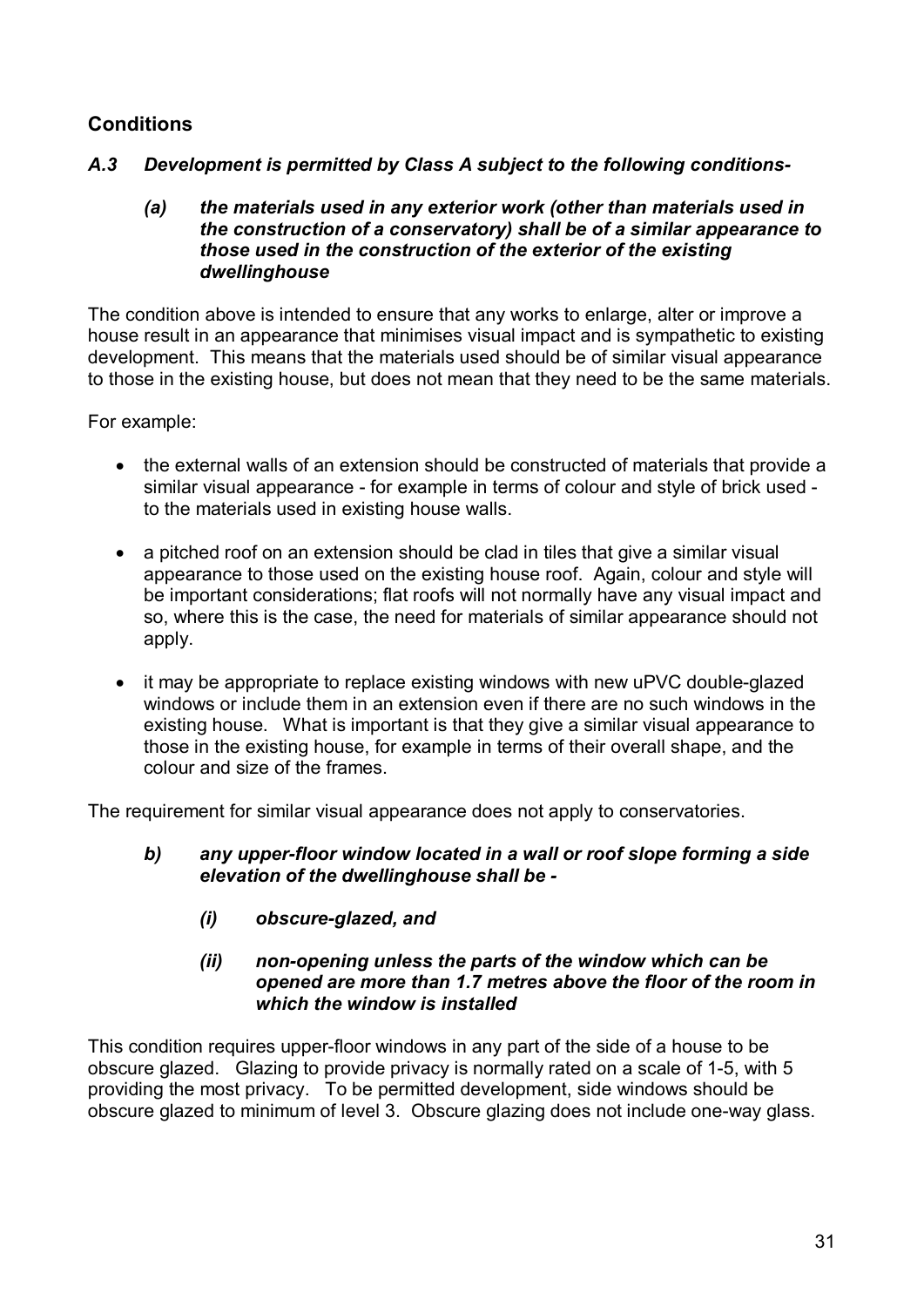Where such a window is on a staircase or landing (i.e. not in a room) the 1.7 metre measurement should be made from the stair or point on a landing immediately below the centre of the window, upwards to the opening part of the window.



**(***c) where the enlarged part of the dwellinghouse has more than a single storey, or forms an upper storey on an existing enlargement of the original dwellinghouse, the roof pitch of the enlarged part must, so far as practicable, be the same as the roof pitch of the original dwellinghouse*

For example:



# **Solid Wall Insulation**

The installation of solid wall insulation constitutes an improvement rather than an enlargement or extension to the house and is not caught by the provisions of (e), (f), (g),  $(h)$  and  $(i)$ .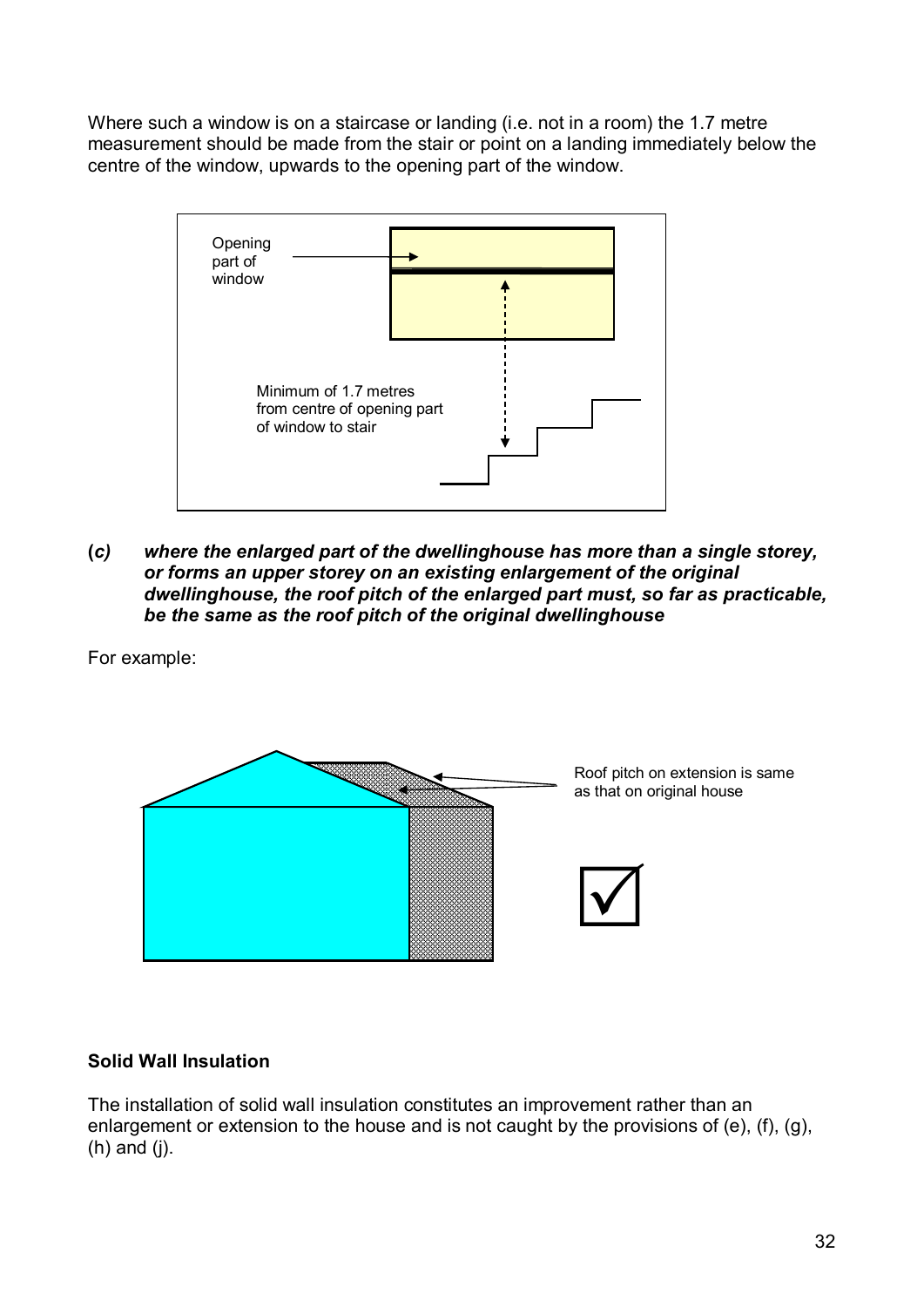# <span id="page-32-0"></span>Class B – additions etc to the roof

This provides permitted development rights for the enlargement of a house consisting of an addition or alteration to its roof.

Under Class B the following limits and conditions apply**:**

# *B.1 Development is not permitted by Class B if –*

*a) permission to use the dwellinghouse as a dwellinghouse has been granted only by virtue of Class M, N, P, PA or Q of Part 3 of this Schedule (change of use)*

Enlargement is not permitted where the house was created under the permitted development rights to change use, set out in Classes M, N, P, PA, and Q of Part 3 of Schedule 2 to the Order (see page 4).

### *(b) any part of the dwellinghouse would, as a result of the works, exceed the height of the highest part of the existing roof*

Additions and alterations made to a roof to enlarge a house (for example a loft conversion or the replacement of an existing flat roof with a pitched roof) will only be permitted development if no part of the house once enlarged exceeds the height of the highest part of the roof of the existing house. If it does, planning permission will be required.

The highest part of the roof of the existing house will be the height of the ridge line of the main roof (even though there may be other ridge lines at a lower level) or the height of the highest roof where roofs on a building are flat.

Chimneys, firewalls, parapet walls and other protrusions above the main roof ridge line should not be taken into account when considering the height of the highest part of the roof of the existing house.

#### **(***c) any part of the dwellinghouse would, as a result of the works, extend beyond the plane of any existing roof slope which forms the principal elevation of the dwellinghouse and fronts a highway*

The effect of this is that dormer windows as part of a loft conversion, or any other enlargement of the roof space, are not permitted development on a principal elevation that fronts a highway and will therefore require an application for planning permission. Rooflights in a loft conversion on a principal elevation may however be permitted development as long as they meet the requirements set out under Class C (see page 38). Principal elevation has the meaning set out in the 'General Issues' section of this document (see page 7).

The principal elevation could include more than one roof slope facing in the same direction. For example, where there are large bay windows on the front elevation, or where there is an 'L' shaped frontage. In such cases, all such roof slopes will form the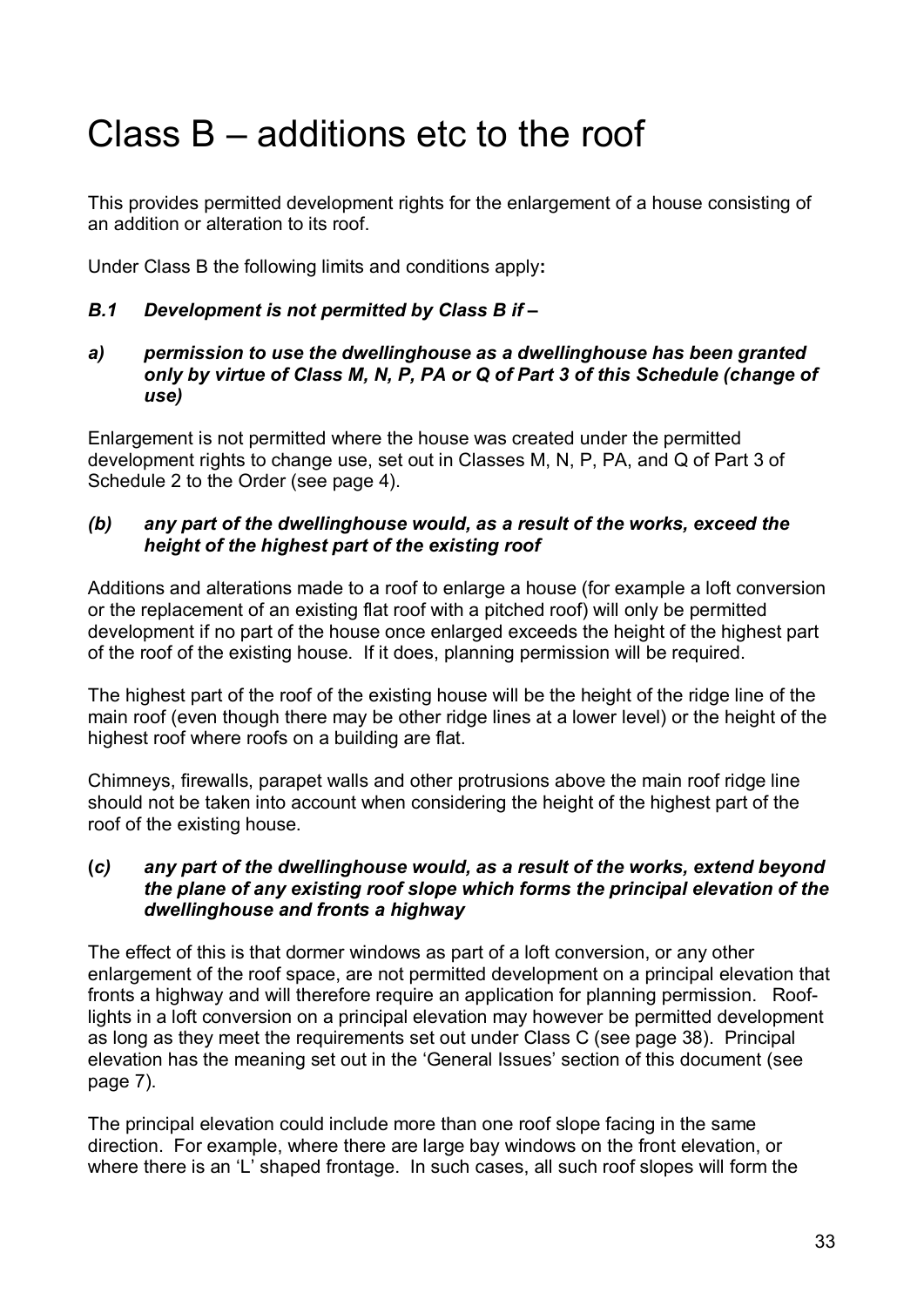principal elevation and the line for determining what constitutes 'extends beyond the plane of any existing roof slope' will follow these slopes (see guidance on Class A (e) for an illustration of this on page 15).

The extent to which an elevation of a house fronts a highway will depend on factors such as those set out in relation to Class A (e) (see page 16).

### *(d) the cubic content of the resulting roof space would exceed the cubic content of the original roof space by more than -*

- *(i) 40 cubic metres in the case of a terrace house, or*
- *(ii) 50 cubic metres in any other case*

### *For the purposes of Class B "resulting roof space" means the roof space as enlarged, taking into account any enlargement to the original roof space, whether permitted by this Class or not.*

To be permitted development any additional roof space created must not increase the volume of the original roof space of the house by more than 40 cubic metres for terraced houses and 50 cubic metres for semi-detached and detached houses. Any previous enlargement to the original roof space in any part of the house must be included in this volume allowance. 'Terrace house' has the meaning set out in the 'General Issues' section of this document (see page 6).

'Original roof space' will be that roof space in the 'original building' (see 'General Issues' on page 6 for the definition of this).

*(e) it would consist of or include -*

# *(i) the construction or provision of a verandah, balcony or raised platform, or*

# *(ii) the installation, alteration or replacement of a chimney, flue or soil and vent pipe*

Alterations to the roof of a house for loft conversions involving the creation of balconies are not permitted development and will require planning permission. 'Balcony' can be understood as set out on page 29.

Installation, alteration or replacement of chimneys, flues or soil and vent pipes will often be necessary when loft conversions are undertaken. Whilst these are not permitted development under Class B of Schedule 2 to the Order, they may be permitted development under Class G.

# *(f) the dwellinghouse is on article 2(3) land*

In National Parks, the Broads, areas of outstanding natural beauty, conservation areas, and land within World Heritage Sites, roof extensions are not permitted development and will require an application for planning permission.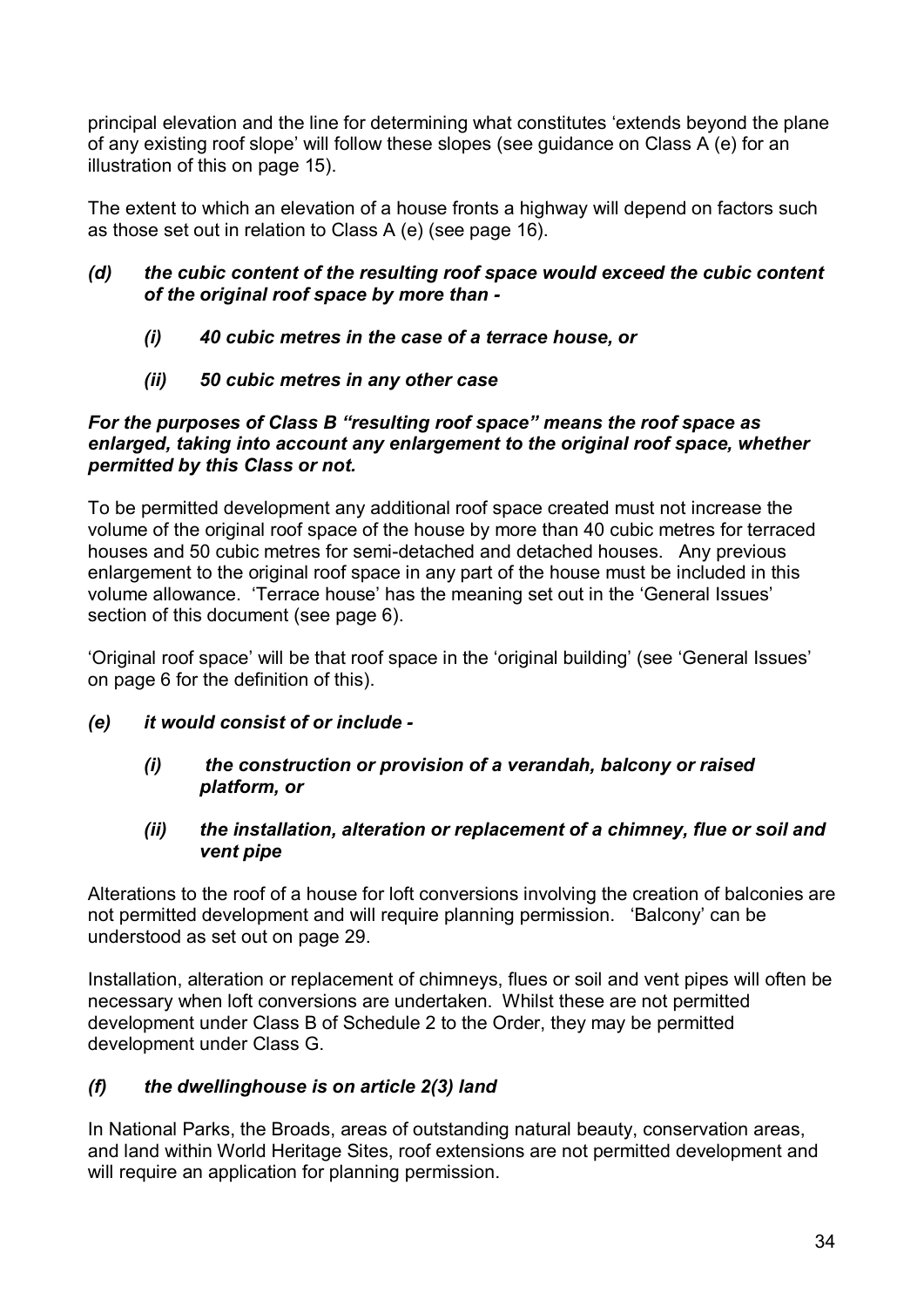# **Conditions**

# *B.2 Development is permitted by Class B subject to the following conditions -*

#### *(a) the materials used in any exterior work shall be of a similar appearance to those used in the construction of the exterior of the existing dwellinghouse*

This condition is intended to ensure that any addition or alteration to a roof for a loft conversion results in an appearance that minimises visual impact and is sympathetic to the existing house. This means that the materials used should be of similar visual appearance to those in the existing house, but does not mean that they need to be the same materials or match exactly. The visual impacts of the materials used will the most important consideration. For example:

- the flat roofs of dormer windows will not normally have any visual impact and so, in this case, the use of materials such as felt, lead or zinc for flat roofs of dormers will therefore be acceptable.
- the face and sides of a dormer window should be finished using materials that give a similar visual appearance to existing house. So the materials used for facing a dormer should appear to be of similar colour and design to the materials used in the main roof of the house when viewed from ground level. Window frames should also be similar to those in the existing house in terms of their colour and overall shape.

### *(b) the enlargement shall be constructed so that –*

- *(i) other than in the case of a hip-to-gable enlargement or an enlargement which joins the original roof to the roof of a rear or side extension –*
	- *(aa) the eaves of the original roof are maintained or reinstated; and*
	- *(bb) the edge of the enlargement closest to the eaves of the original roof shall, so far as practicable, be not less than 0.2 metres from the eaves, measured along the roof slope from the outside edge of the eaves; and*
- *(ii) other than in the case of an enlargement which joins the original roof to the roof of a rear or side extension, no part of the enlargement extends beyond the outside face of any external wall of the original dwellinghouse*

It is sometimes necessary to remove the eaves of the original roof while works are carried out. To be permitted development eaves that are temporarily removed should be reinstated.

The measurement of 0.2 metres should be made along the original roof slope from the outermost edge of the eaves (the edge of the tiles or slates) to the edge of the enlargement. Any guttering that protrudes beyond the roof slope should not be included in this measurement.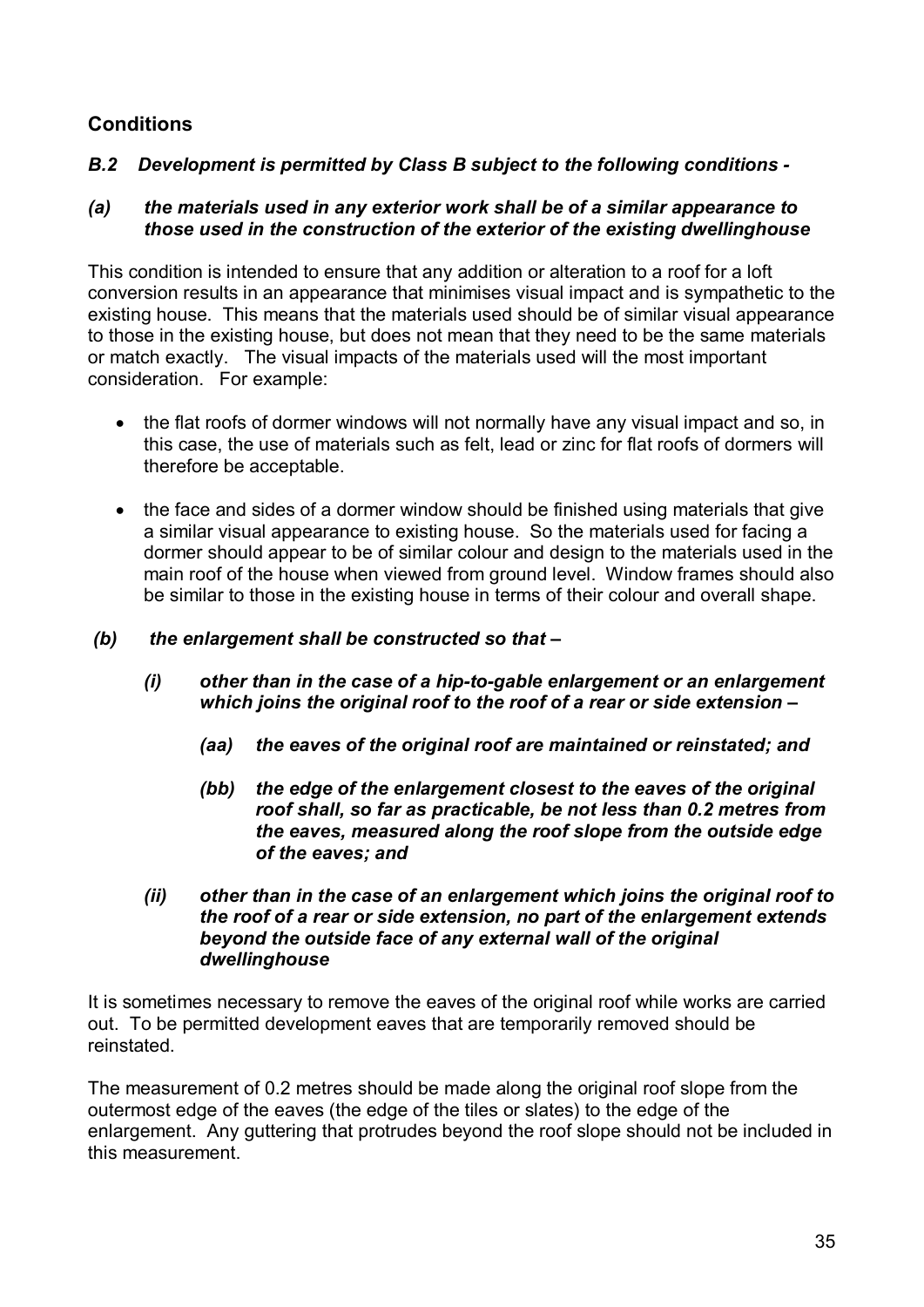

Minimum of 0.2m from eaves to edge of the enlargement to be measured along the roof slope from the edge of the enlargement to the outer edge of the eaves. The enlargement cannot overhang the outer face of the wall of the original house.

This 0.2m set back will be required unless it can be demonstrated that this is not possible due to practical or structural considerations. One circumstance where it will not prove practical to maintain this 0.2m distance will be where a dormer on a side extension of a house joins an existing, or proposed, dormer on the main roof of the house.

The enlarged part of the roof must not extend beyond the outer face of any wall of the original house if it is to qualify as permitted development, unless it joins the original roof to the roof of a rear or side extension. An interpretative provision at paragraph B.4 of Class B clarifies that for these purposes any roof tiles, guttering, fascias, barge boards or other minor roof details which overhang the outer face of the wall should not to be considered part of the roof enlargement.

The enlarged part of the roof may join the original roof to the roof of a rear or side extension (generally referred to as an 'L-shaped dormer' on a main roof and 'outrigger' or 'back addition' roof), whether the part of the house being extended forms part of the original house or is an enlargement, or the shape or level of the pitch of the roofs are different in relation to each other.

### *(c) any window inserted on a wall or roof slope forming a side elevation of the dwellinghouse shall be -*

- *(i) obscure-glazed, and*
- *(ii) non-opening unless the parts of the window which can be opened are more than 1.7 metres above the floor of the room in which the window is installed*

Windows for a loft extension on a side elevation of a house must be obscure glazed to benefit from permitted development. Glazing to provide privacy is normally rated on a scale of 1-5, with 5 providing the most privacy. To be permitted development, side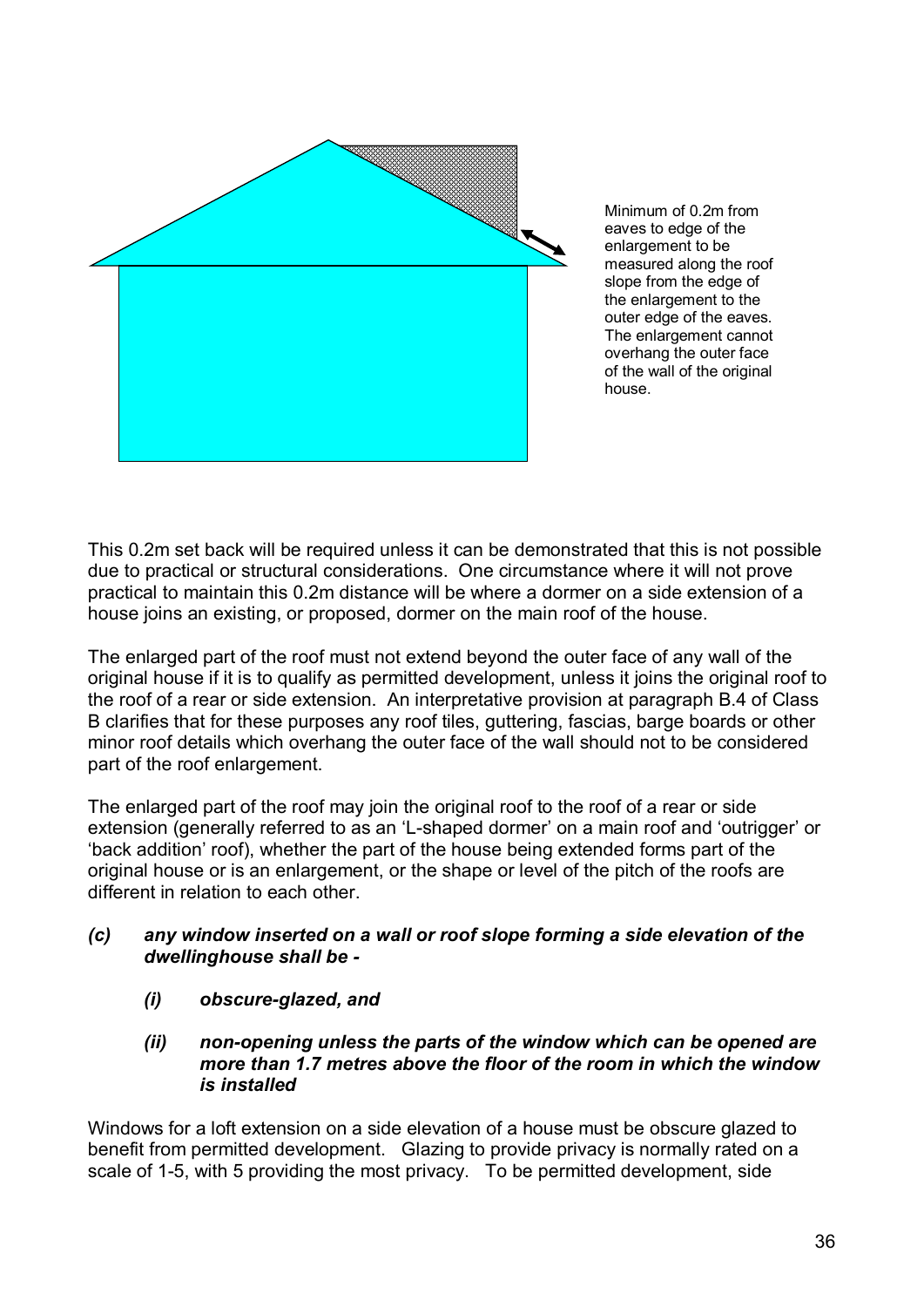windows should be obscure glazed to minimum of level 3. Obscure glazed does not include one-way glass.

Where such a window is on a staircase or landing (ie not in a room) the 1.7 metres measurement should be made from the stair or point on a landing immediately below the centre of the window, upwards to the opening part of the window (see diagram under Class A - A.3 (b) above at page 32).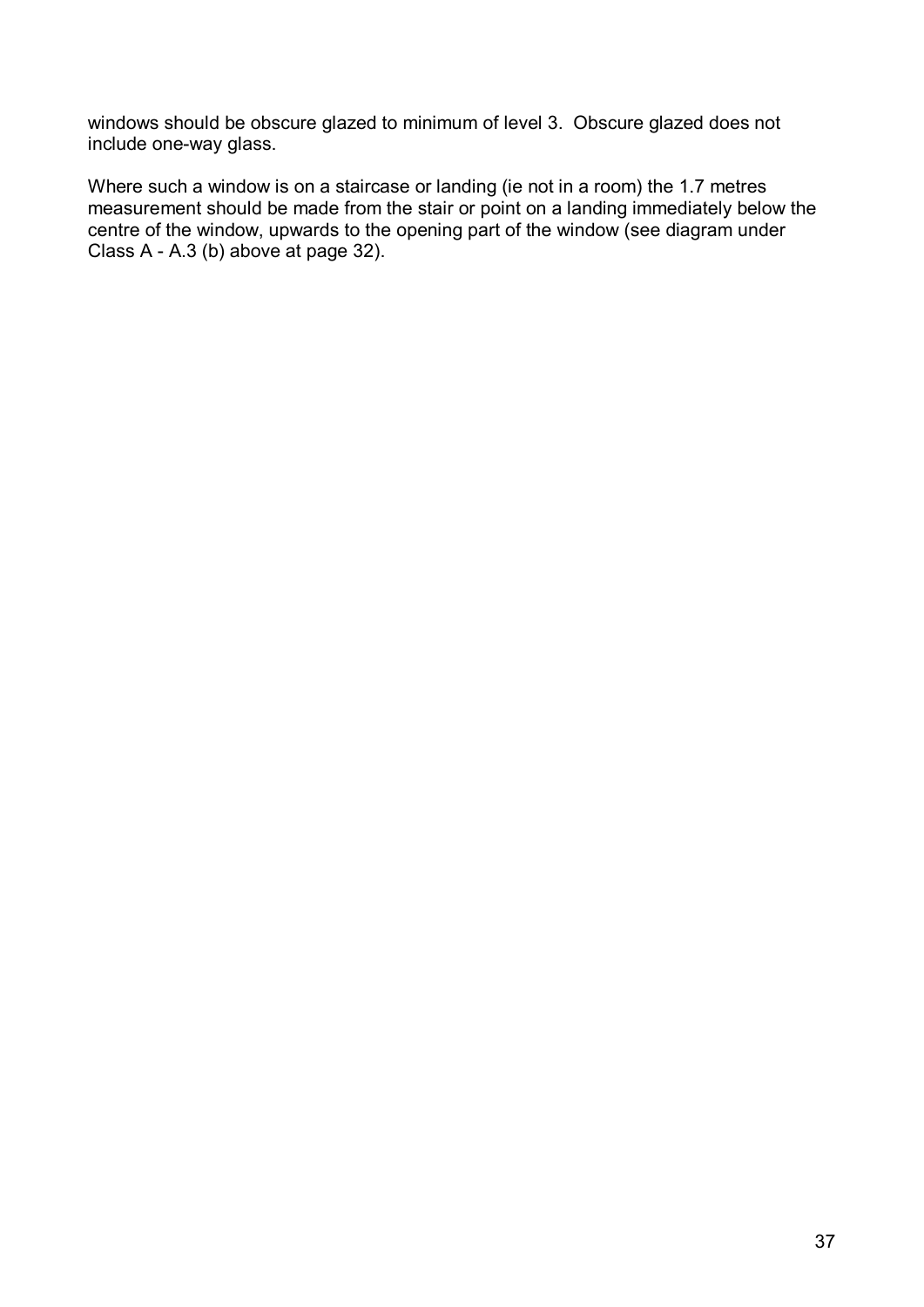# <span id="page-37-0"></span>Class C – other alterations to the roof

This provides permitted development rights for any other alteration to the roof of a house.

Such alterations will not involve any enlargement of the house, but would, for example, cover the installation of roof lights/windows.

Under Class C the following limits and conditions apply:

### *C.1 Development is not permitted by Class C if –*

*a) permission to use the dwellinghouse as a dwellinghouse has been granted only by virtue of Class M, N, P, PA or Q of Part 3 of this Schedule (change of use)*

Alterations are not permitted where the house was created under the permitted development rights to change use, set out in Classes M, N, P, PA, and Q of Part 3 of Schedule 2 to the Order (see page 4).

#### *(b) the alteration would protrude more than 0.15 metres beyond the plane of the slope of the original roof when measured from the perpendicular with the external surface of the original roof*

Any protrusion from a roof, for example, for a roof light/window and its frame, will be limited to 0.15m:



<sup>(</sup>This diagram is not to scale)

This limitation to projection from the roof plane should not be applied in cases where the roof of an extension to a house that is permitted development under Class A is joined to the roof of the original house. In such cases, the roof of the extension should not be considered under Class C as protruding from the original roof.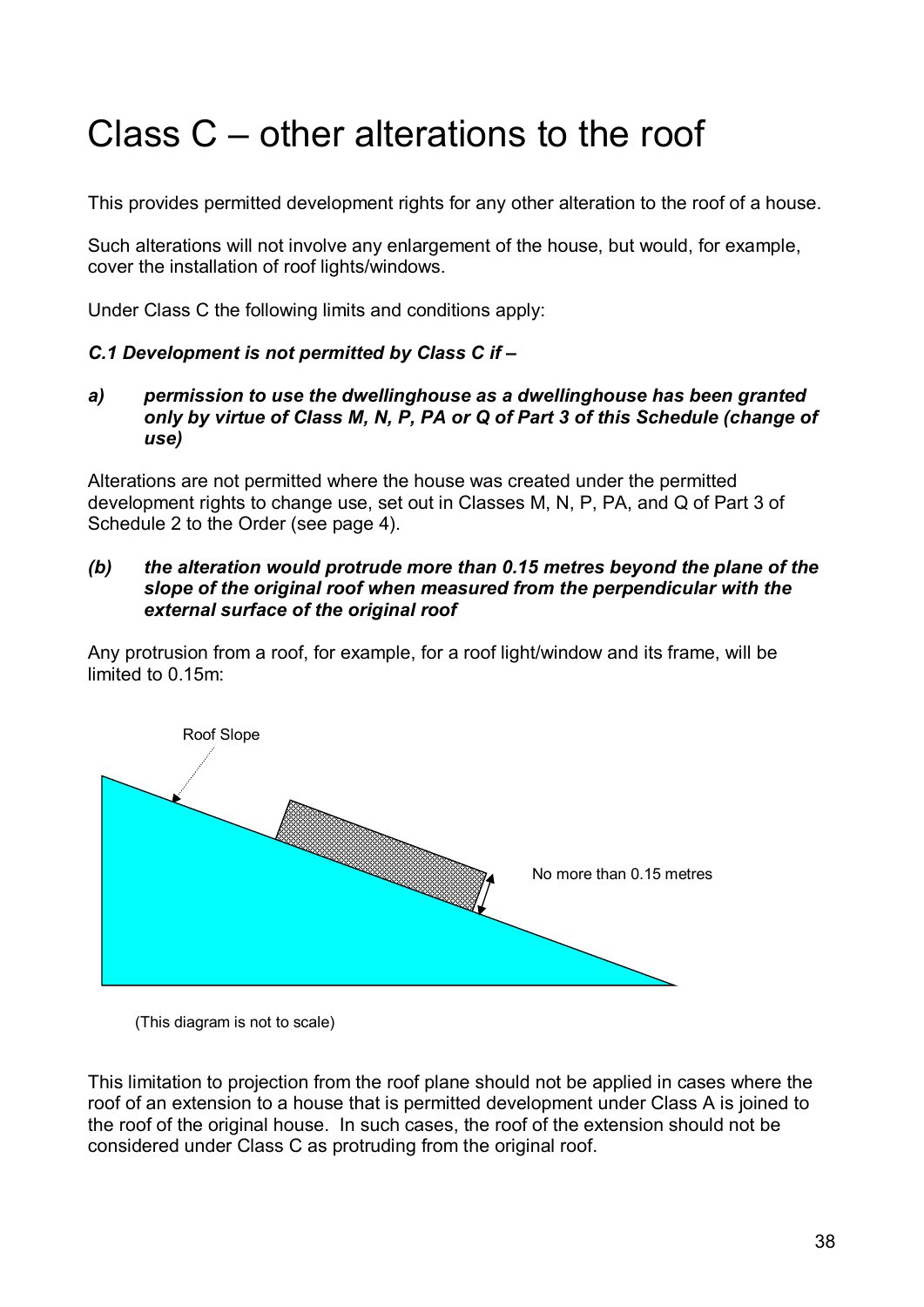### *(c) it would result in the highest part of the alteration being higher than the highest part of the original roof; or*

*(d) it would consist of or include-*

### *(i) the installation, alteration or replacement of a chimney, flue or soil and vent pipe, or*

Guidance on these limits is covered under Class B above and will also apply to development under Class C. Note, however, that in the case of Class C, measurement of height is made against the original roof and not as in Class B where it is the existing roof. 'Original' and 'existing' are defined in the 'General Issues' section of this guidance (see page 6).

### *(ii) the installation, alteration or replacement of solar photovoltaics or solar thermal equipment*

Although solar photovoltaics and solar thermal equipment (i.e. solar panels) are not permitted development under Class C, they may not require an application for planning permission if they meet the requirements set out under Part 14 of the rules on permitted development in Schedule 2 to the Order.

# **Conditions**

- *C.2 Development is permitted by Class C subject to the condition that any window located on a roof slope forming a side elevation of the dwellinghouse shall be -*
	- *(a) obscure-glazed; and*
	- *(b) non-opening unless the parts of the window which can be opened are more than 1.7 metres above the floor of the room in which the window is installed*

Guidance on these conditions is covered under Class B above and will also apply to development under Class C (see page 36).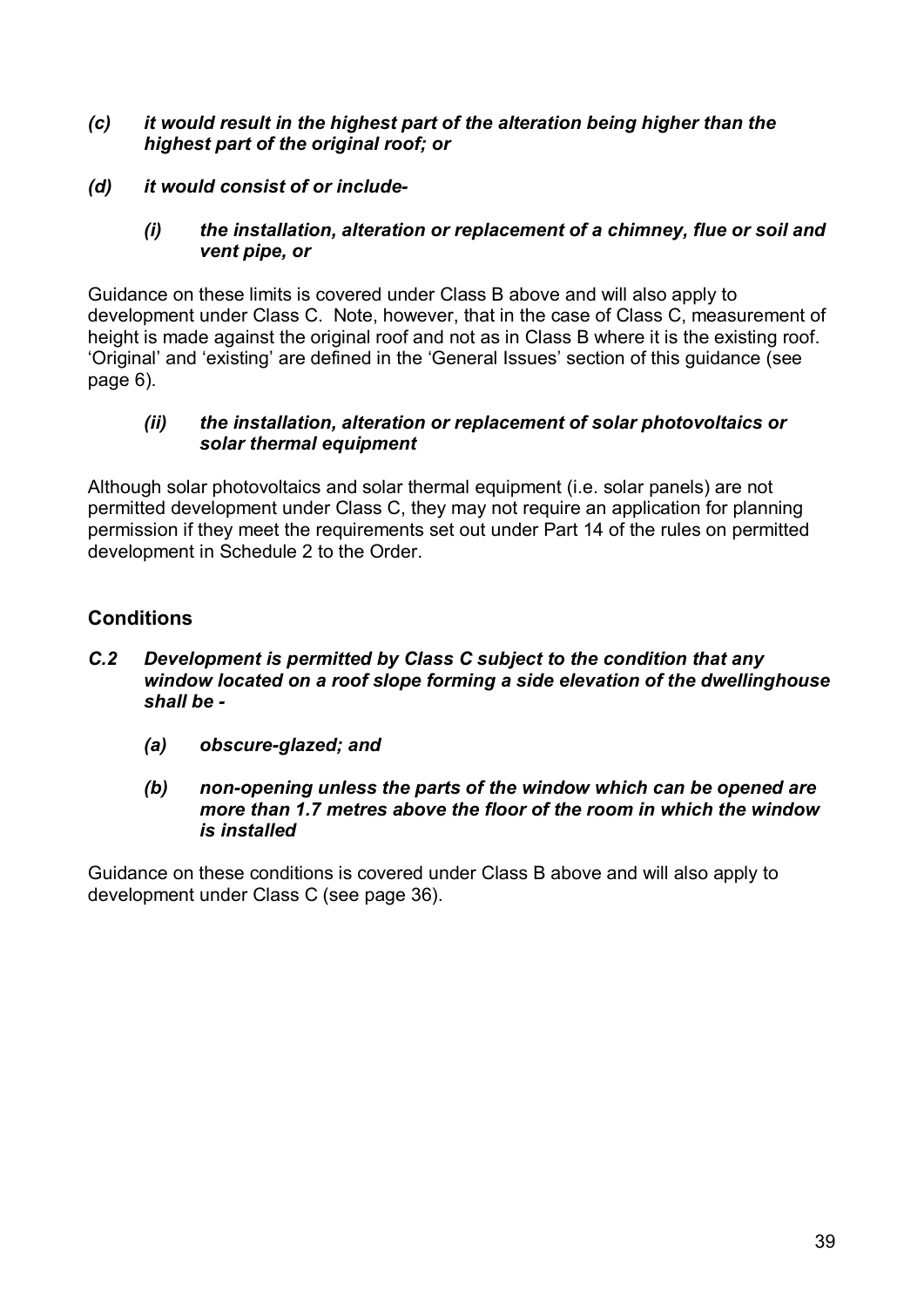# <span id="page-39-0"></span>Class D - porches

This provides permitted development rights for the erection of a porch outside any external door of a house.

# *D1. Development is not permitted by Class D if –*

*(a) permission to use the dwellinghouse as a dwellinghouse has been granted only by virtue of Class M, N, P, PA or Q of Part 3 of this Schedule (change of use)*

The erection of a porch is not permitted where the house was created under the permitted development rights to change use, set out in Classes M, N, P, PA, and Q of Part 3 of Schedule 2 to the Order (see page 4).

- *(b) the ground area (measured externally) of the structure would exceed 3 square metres*
- *(c) any part of the structure would be more than 3 metres above ground level or*
- *(d) any part of the structure would be within 2 metres of any boundary of the curtilage of the dwellinghouse with a highway*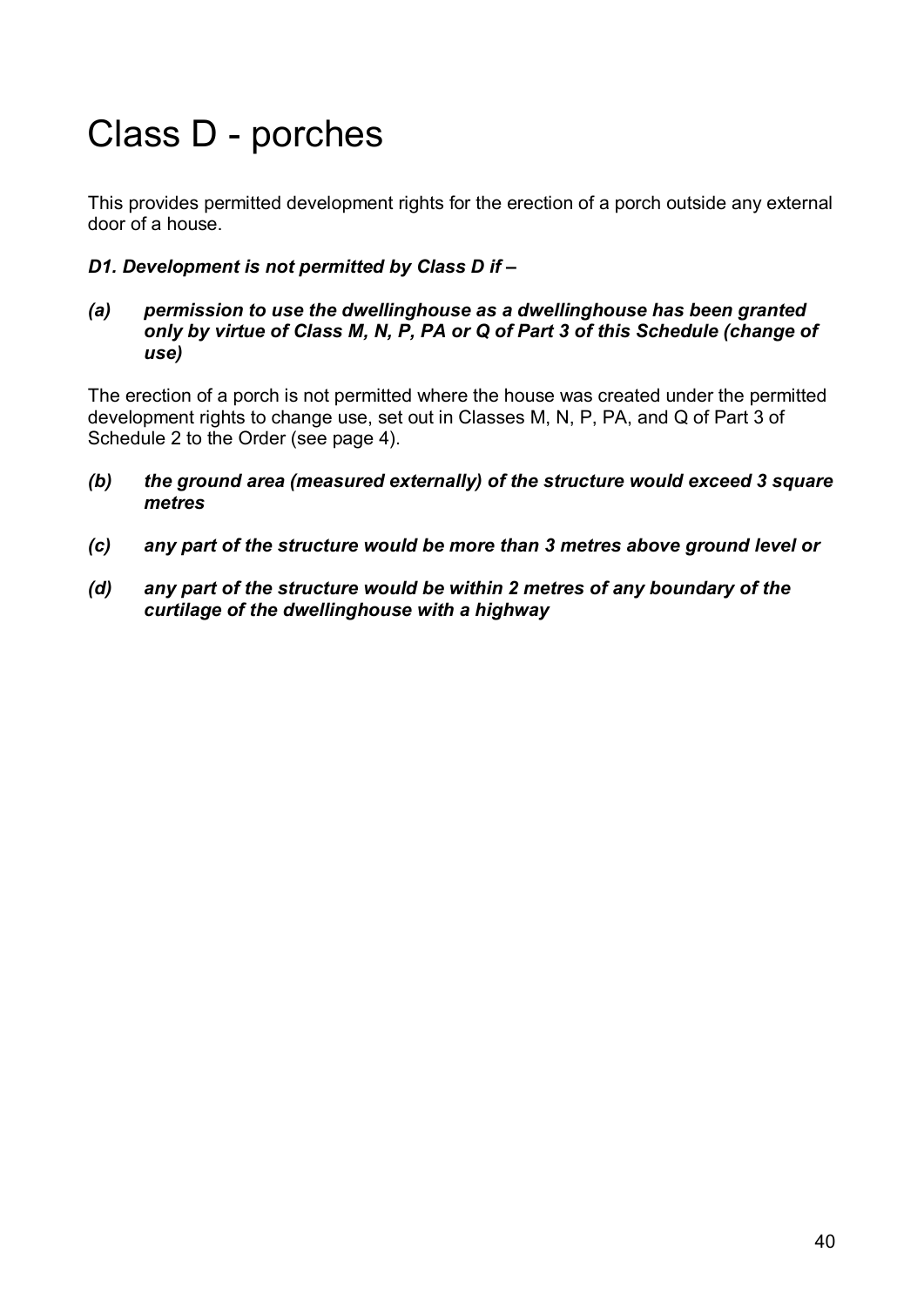# <span id="page-40-0"></span>Class E – buildings etc

This provides permitted development rights within the curtilage of a house for:

*(a) any building or enclosure, swimming or other pool required for a purpose incidental to the enjoyment of the dwellinghouse as such, or the maintenance, improvement or other alteration of such a building or enclosure; or* 

### *(b) a container used for domestic heating purposes for the storage of oil or liquid petroleum gas*

Class E sets out the rules on permitted development for buildings etc within the curtilage of a house (see page 7). Buildings which are attached to the house are not permitted under Class E (they would be subject to the rules in Class A). Buildings under Class E should be built for purposes incidental to the enjoyment of the house. Paragraph E.4 of Class E indicates that purposes incidental to the enjoyment of the house includes the keeping of poultry, bees, pet animals, birds or other livestock for the domestic needs or personal enjoyment of the occupants of the house.

But the rules also allow, subject to the conditions and limitations below, a large range of other buildings on land surrounding a house. Examples could include common buildings such as garden sheds, other storage buildings, garages, and garden decking as long as they can be properly be described as having a purpose incidental to the enjoyment of the house. A purpose incidental to a house would not, however, cover normal residential uses, such as separate self-contained accommodation or the use of an outbuilding for primary living accommodation such as a bedroom, bathroom, or kitchen.

Under Class E, the following limits and conditions apply:

- *E.1 Development is not permitted by Class E if –*
- *a) permission to use the dwellinghouse as a dwellinghouse has been granted only by virtue of Class M, N, P, PA or Q of Part 3 of this Schedule (change of use)*

Buildings etc are not permitted where the house was created under the permitted development rights to change use, set out in Classes M, N, P, PA, and Q of Part 3 of Schedule 2 to the Order (see page 4)

### *(b) the total area of ground covered by buildings, enclosures and containers within the curtilage (other than the original dwellinghouse) would exceed 50% of the total area of the curtilage (excluding the ground area of the original dwellinghouse)*

The total area of ground around the house covered by buildings, enclosures and containers must not exceed 50% of the total area of the curtilage, excluding the original house (see pages 6 and 7). The 50% limit covers all buildings, so will include any existing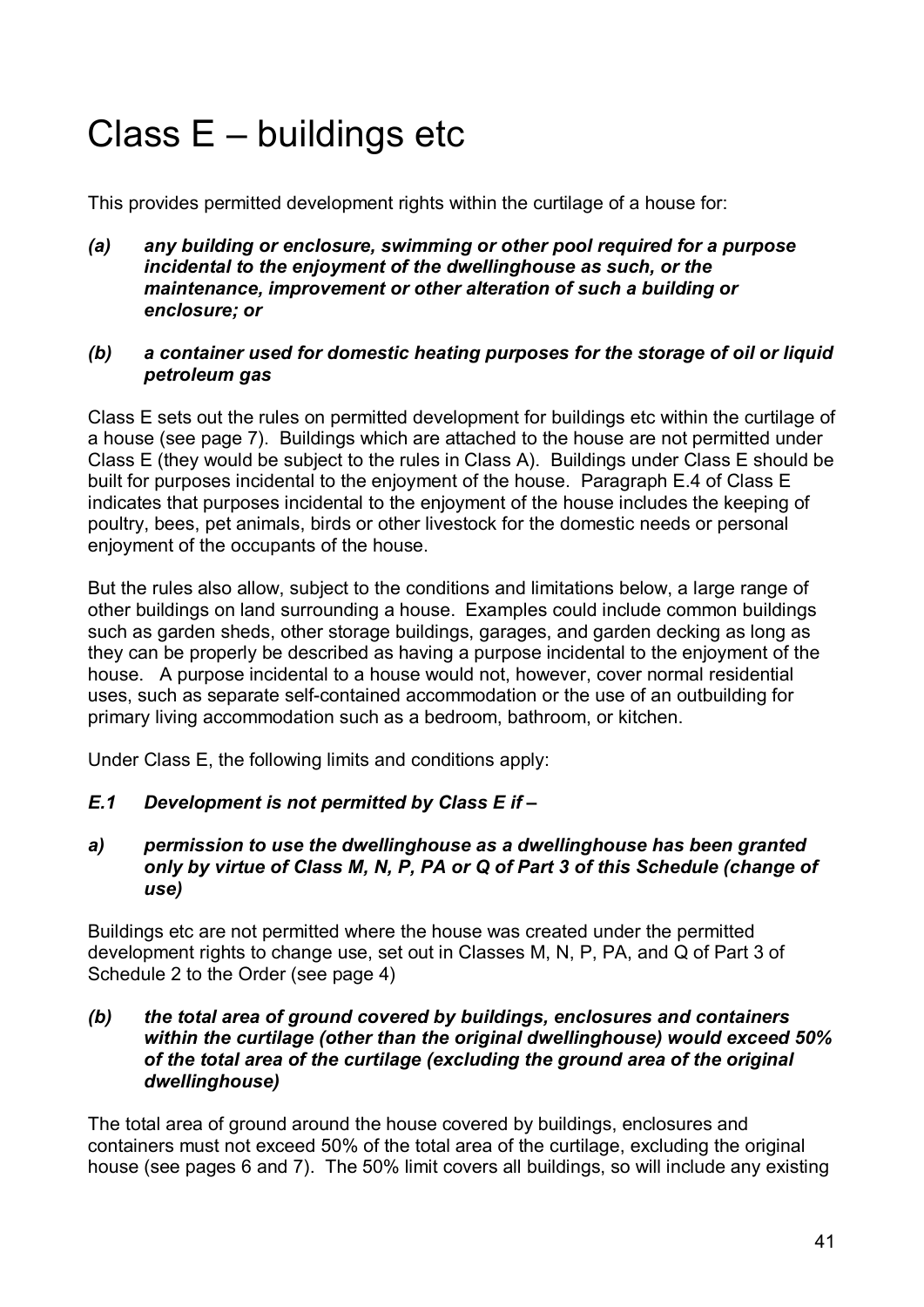or proposed new extensions to the original house under Class A of the permitted development rules or that have been granted planning permission, as well as existing and proposed outbuildings. It will exclude the area covered by the original house, but will include any separate detached buildings even where they were built prior to 1948 or if the house was built after that date, built when the house itself was built (for example a detached garage).

### *(c) any part of the building, enclosure, pool or container would be situated on land forward of a wall forming the principal elevation of the original dwellinghouse*

Development is not permitted under Class E in any area in front of the principal elevation of a house. It also prevents permitted development anywhere in front of a hypothetical line drawn through the principal elevation to the side boundary of the land surrounding the house. Principal elevation has the meaning set out in the 'General Issues' section of this document (see page 7). For example:



Where the principal elevation comprises more than one wall facing in the same direction, all such walls will form part of the principal elevation and the line for determining what constitutes 'extends beyond a wall' will follow these walls:

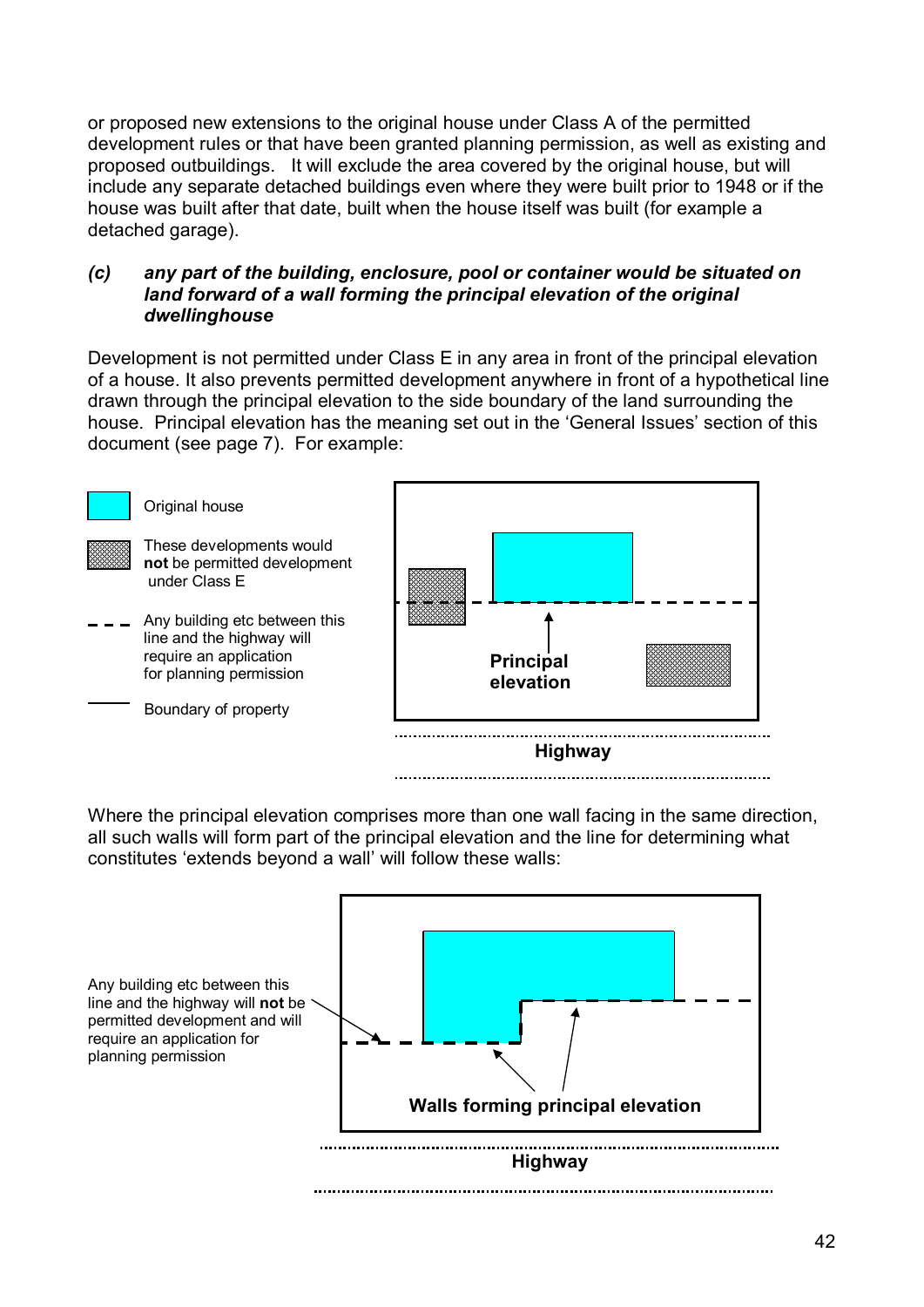# *(d) the building would have more than a single storey*

Any buildings within the curtilage can only have one storey. Buildings with more than one storey are not permitted development and will require an application for planning permission.

# *(e) the height of the building, enclosure or container would exceed -*

*(i) 4 metres in the case of a building with a dual-pitched roof,*

### *(ii) 2.5 metres in the case of a building, enclosure or container within 2 metres of the boundary of the curtilage of the dwellinghouse, or*

# *(iii) 3 metres in any other case*

The height of the building, enclosure or container should be measured from the highest ground level immediately adjacent to the building, enclosure, or container to its highest point.

The height limit on a 'dual-pitched roof' of 4 metres should also be applied to buildings that have 'hipped' roofs (slopes on all four sides).

If any part of the building, container or enclosure is within 2 metres of the boundary of the curtilage of the house, then the height limit for the total development is restricted to 2.5 metres if it is to be permitted development.

# *(f) the height of the eaves of the building would exceed 2.5 metres*

The eaves of a building will be the point where the lowest point of a roof slope, or a flat roof, meets the outside wall of the building. The Guidance on Class A (d) above includes examples and further guidance (see page 12).

Under Class E the maximum height of the eaves on any part of the building (irrespective of total height) is 2.5 metres. For example, on a building with a single-pitched roof, the 2.5 metres eaves limit and 3 metres maximum height limit would be as shown below.

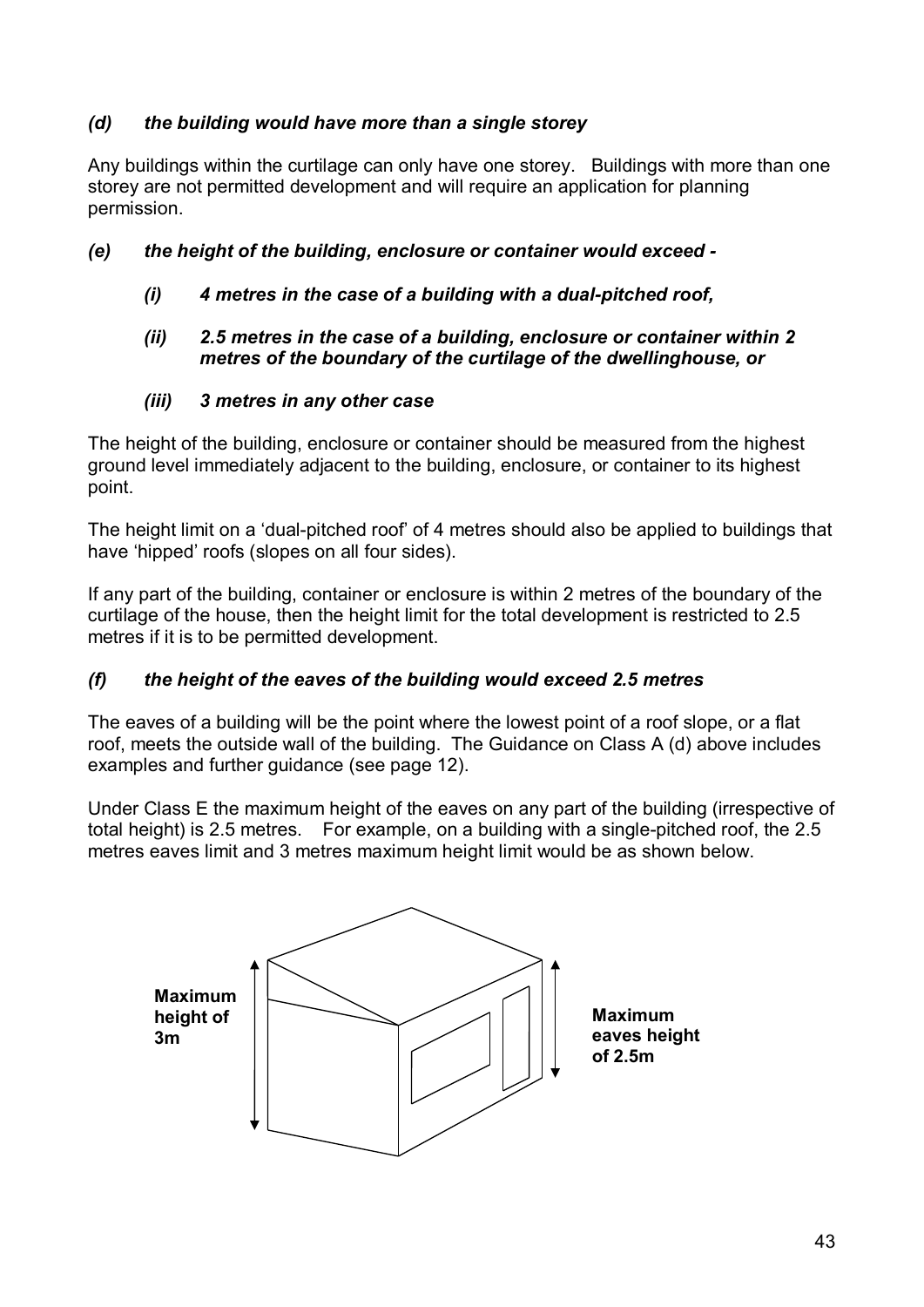# *(g) the building, enclosure, pool or container would be situated within the curtilage of a listed building*

An application for planning permission will be required for any building, enclosure, pool or container that would be situated on land surrounding a listed building.

# *(h) it would include the construction or provision of a verandah, balcony or raised platform*

Verandahs, balconies and raised platforms are not permitted development under Class E.

'Verandah'and balcony' can be understood as set out on page 29. A raised platform is defined in the 'General Issues' section of this document, as any platform that has a height of more than 0.3 metres (see page 6). Garden decking will therefore be permitted development under Class E subject to it not exceeding this 0.3m height limit and subject to the other limits and conditions under this Class.

# *(i) it relates to a dwelling or a microwave antenna*

Class E covers buildings that are for a purpose incidental to a house. Class E does not provide permitted development rights for works related to a house (for example, extensions to a house) which are covered by other Classes of the rules on permitted development. Permitted development rights for microwave antenna are covered under Class H of Schedule 2 to the Order.

# **(j) the capacity of the container would exceed 3,500 litres.**

A container with a capacity greater than 3,500 litres will not be permitted development and will require an application for planning permission.

# *E.2 In the case of any land within the curtilage of the dwellinghouse which is within -*

- *(a) a World Heritage Site,*
- *(b) a National Park,*
- *(c) an area of outstanding natural beauty or*
- *(d) the Broads,*

### *development is not permitted by Class E if the total area of ground covered by buildings, enclosures, pools and containers situated more than 20 metres from any wall of the dwellinghouse would exceed 10 square metres*

The effect of this limitation is to restrict the amount of permitted development for buildings, enclosures, pools and containers located more than 20 metres away from any wall of the house. The total area of ground which may be covered by buildings etc more than 20 metres from any wall of a house is 10 square metres.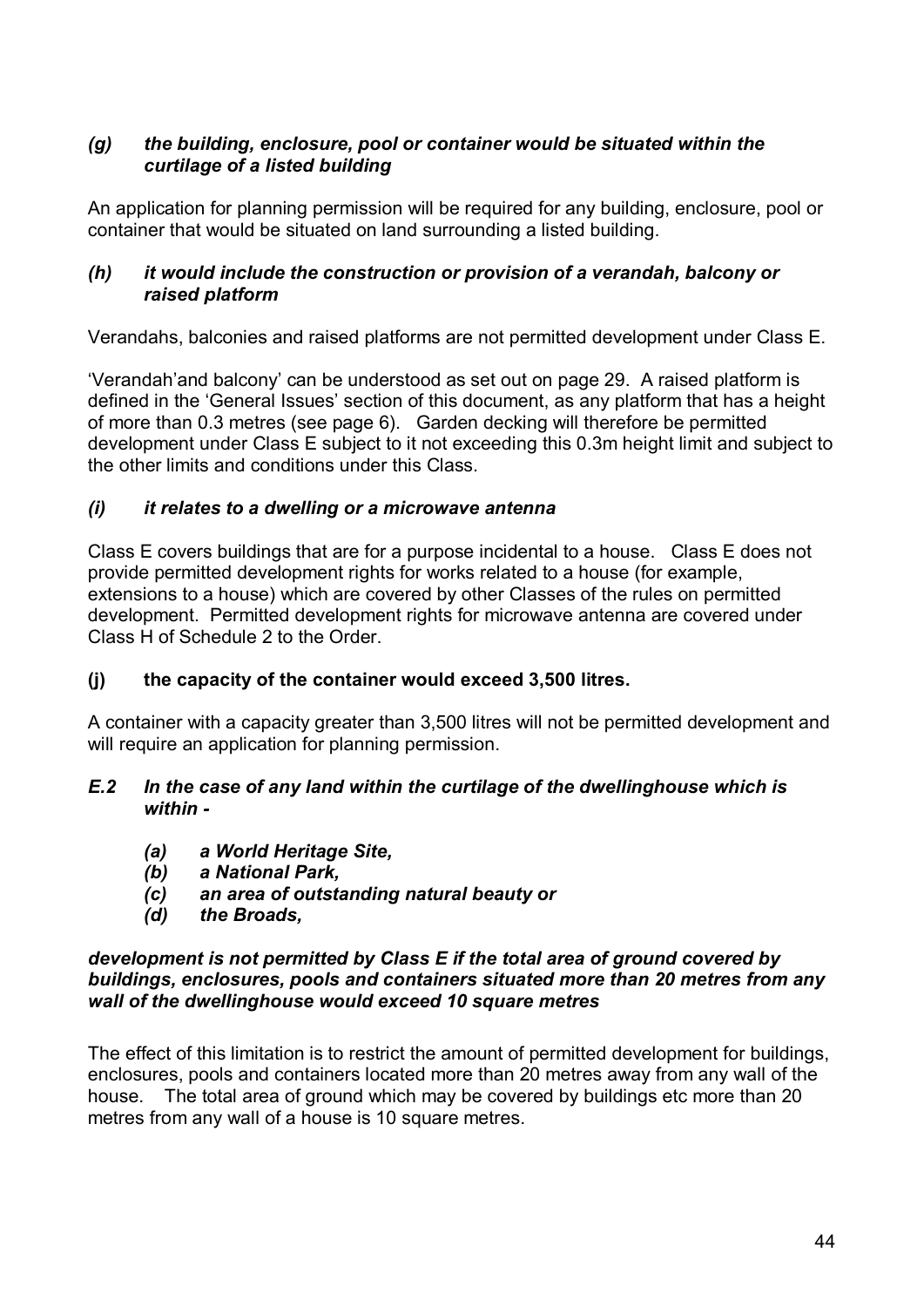

#### *E.3 In the case of any land within the curtilage of the dwellinghouse which is article 2(3) land, development is not permitted by Class E if any part of the building, enclosure, pool or container would be situated on land between a wall forming a side elevation of the dwellinghouse and the boundary of the curtilage of the dwellinghouse*

This additional restriction applies for land surrounding a house in National Parks, the Broads, areas of outstanding natural beauty, conservation areas, and within World Heritage Sites. In these areas, buildings, enclosures, pools or containers sited on land between a side wall and the boundary of the land surrounding the house are not permitted development.

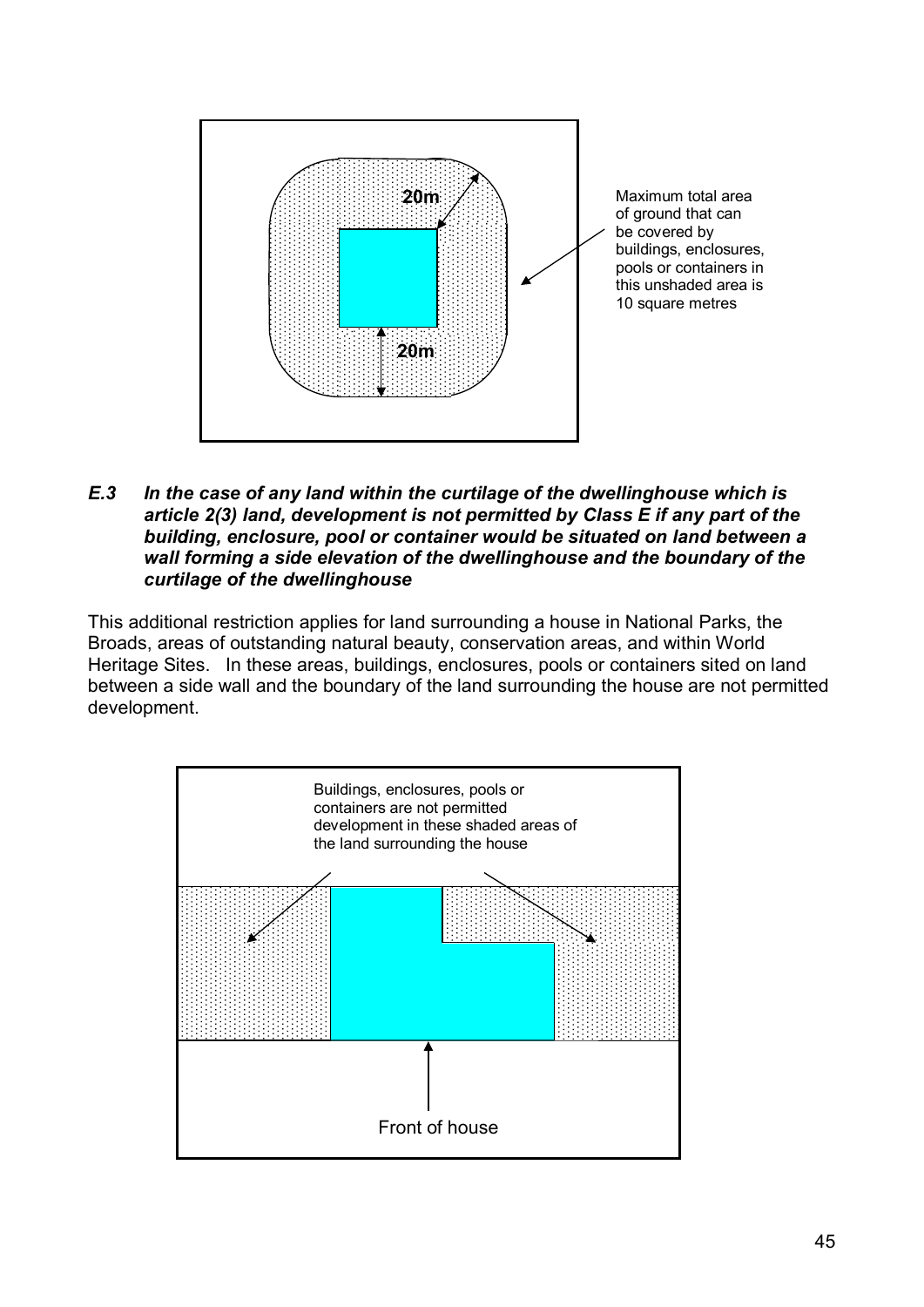**Interpretation of Class E**

*E.4 For the purposes of Class E, "purpose incidental to the enjoyment of the dwellinghouse as such" includes the keeping of poultry, bees, pet animals, birds or other livestock for the domestic needs or personal enjoyment of the occupants of the dwellinghouse*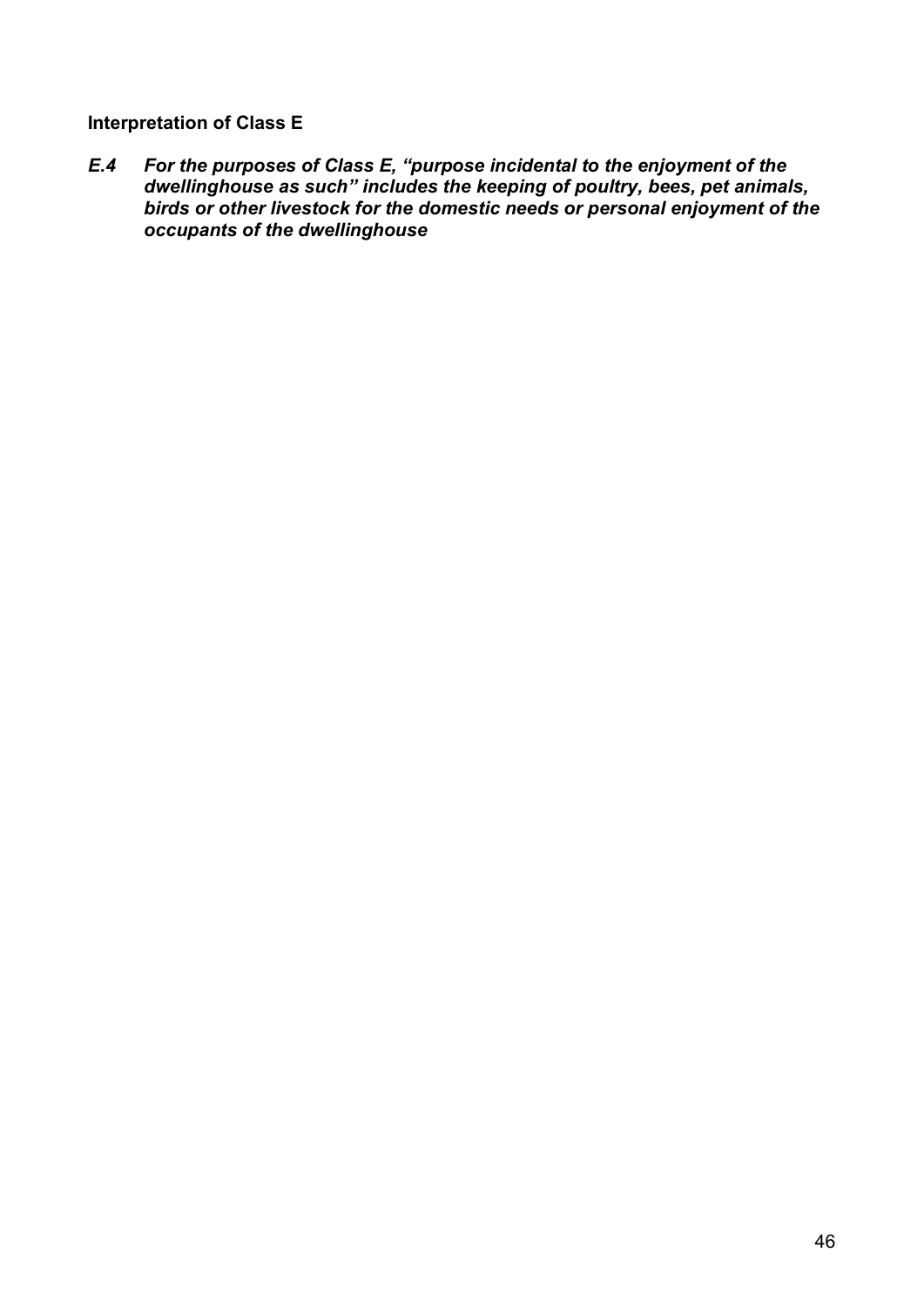# <span id="page-46-0"></span>Other Classes under Part 1

# <span id="page-46-1"></span>Class F – hard surfaces

This provides permitted development rights within the curtilage of a house for -

- *(a) the provision of a hard surface for any purpose incidental to the enjoyment of the dwellinghouse as such or*
- *(b) the replacement in whole or in part of such a surface*

*F.1 Development is not permitted by Class F if permission to use the dwellinghouse as a dwellinghouse has been granted only by virtue of Class M, N, P, PA, or Q of Part 3 of this Schedule (change of use)*

# **Conditions**

*F.2 Development is permitted by Class F subject to the condition that where -*

- *(a) the hard surface would be situated on land between a wall forming the principal elevation of the dwellinghouse and a highway, and*
- *(b) the area of ground covered by the hard surface, or the area of hard surface replaced, would exceed 5 square metres,*

#### *either the hard surface shall be made of porous materials, or provision shall be made to direct run-off water from the hard surface to a permeable or porous area or surface within the curtilage of the dwellinghouse*

The Ministry for Housing, Communities and Local Government has produced separate guidance on permeable paving. This can be found at: [https://www.gov.uk/government/uploads/system/uploads/attachment\\_data/file/7728/paving](https://www.gov.uk/government/uploads/system/uploads/attachment_data/file/7728/pavingfrontgardens.pdf) frontgardens.pdf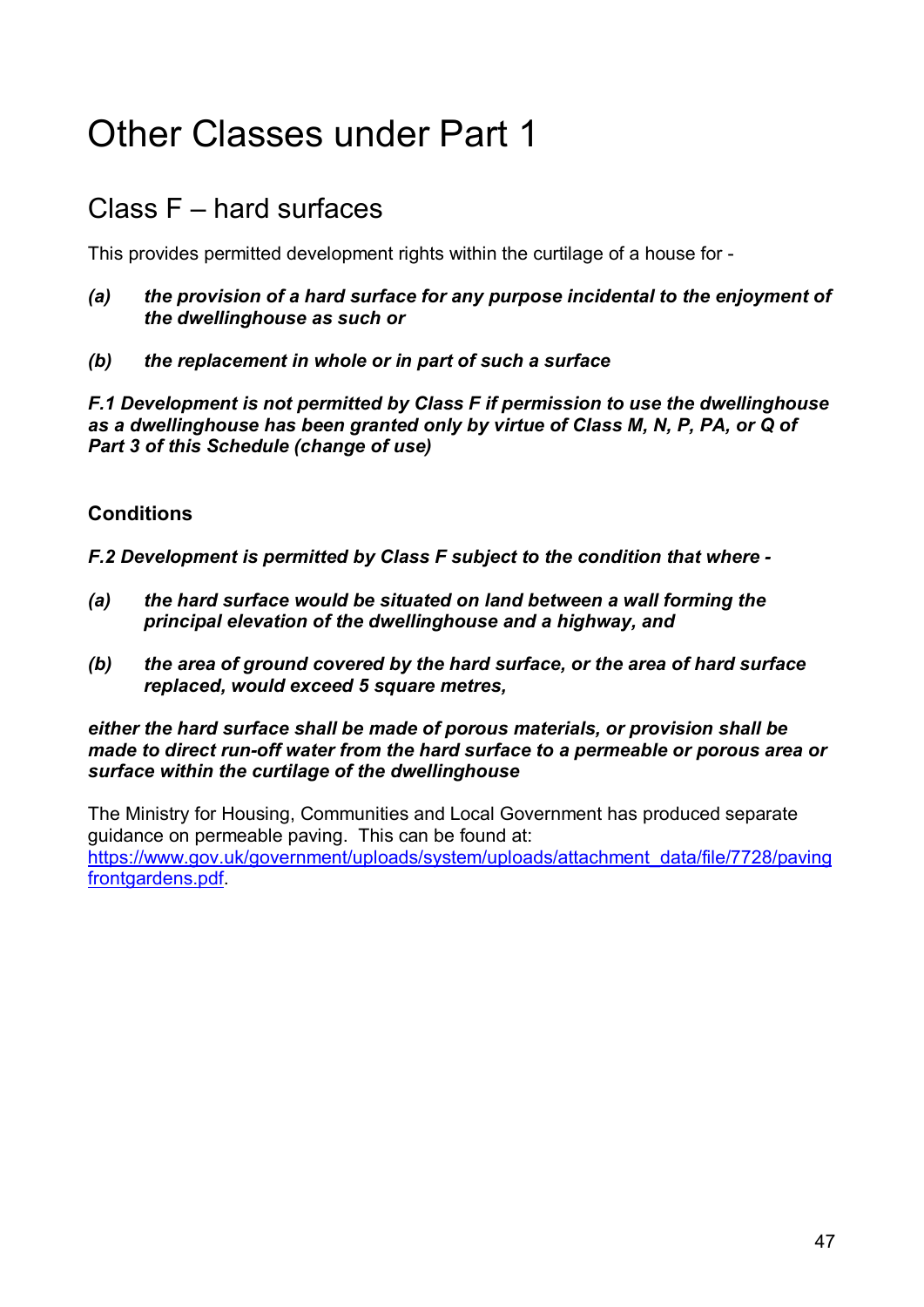# <span id="page-47-0"></span>Class G – chimney, flues etc

This provides permitted development rights for the installation, alteration or replacement of a chimney, flue or soil and vent pipe on a dwellinghouse.

# *G.1 Development is not permitted by Class G if -*

- *a) permission to use the dwellinghouse as a dwellinghouse has been granted only by virtue of Class M, N, P, PA or Q of Part 3 of this Schedule (change of use)*
- *(b) the height of the chimney, flue or soil and vent pipe would exceed the highest part of the roof by 1 metre or more; or*
- *(c) in the case of a dwellinghouse on article 2(3) land, the chimney, flue or soil and vent pipe would be installed on a wall or roof slope which-*
	- *(i) fronts a highway, and*
	- *(ii) forms either the principal elevation or a side elevation of the dwellinghouse.*

Guidance on the terms 'highest part of the roof', 'fronts a highway' and 'principal' and 'side' elevations can be found in the 'General Issues' section and under Class A (see pages 7,11 and 16).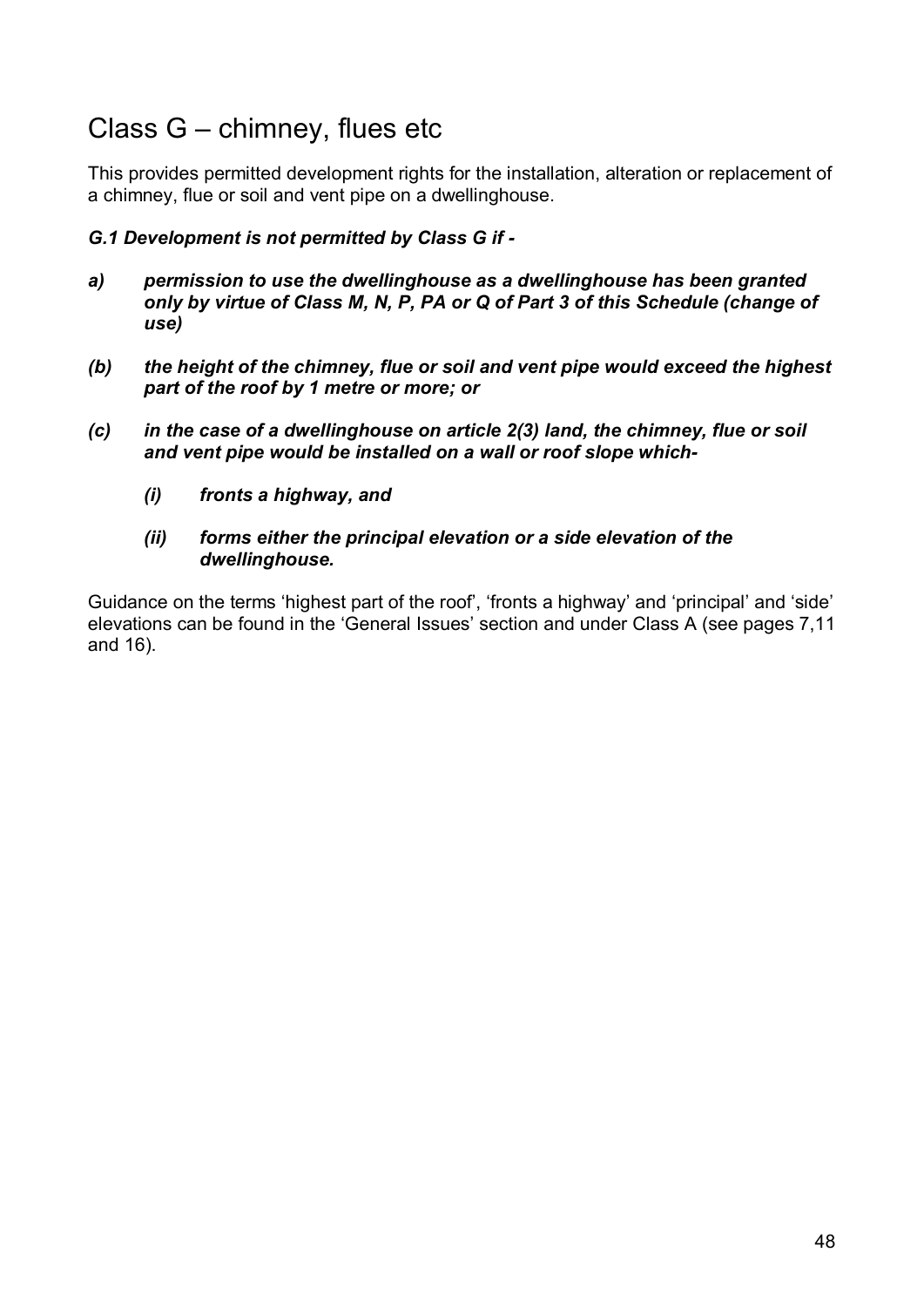# <span id="page-48-0"></span>Class H – microwave antenna

This provides permitted development rights for the installation, alteration or replacement of a microwave antenna, such as a satellite dish, on a house or within the curtilage of a house.

### *H.1 Development is not permitted by Class H if -*

- *a) permission to use the dwellinghouse as a dwellinghouse has been granted only by virtue of Class M, N, P, PA or Q of Part 3 of this Schedule (change of use)*
- *(b) it would result in the presence on the dwellinghouse or within its curtilage of-*
	- *(i) more than 2 antennas;*
	- *(ii) a single antenna exceeding 1 metre in length;*
	- *(iii) 2 antennas which do not meet the relevant size criteria;*
	- *(iv) an antenna installed on a chimney, where the length of the antenna would exceed 0.6 metres;*
	- *(v) an antenna installed on a chimney, where the antenna would protrude above the chimney; or*
	- *(vi) an antenna with a cubic capacity in excess of 35 litres*
- *(c) in the case of an antenna to be installed on a roof without a chimney, the highest part of the antenna would be higher than the highest part of the roof*
- *(d) in the case of an antenna to be installed on a roof with a chimney, the highest part of the antenna would be higher than the highest part of the chimney, or 0.6 metres measured from the highest part of the ridge tiles of the roof, whichever is the lower; or*
- *(e) in the case of article 2(3) land, it would consist of the installation of an antenna -*
	- *(i) on a chimney, wall or roof slope which faces onto, and is visible from, a highway;*
	- *(ii) in the Broads, on a chimney, wall or roof slope which faces onto, and is visible from, a waterway; or*
	- *(iii) on a building which exceeds 15 metres in height*